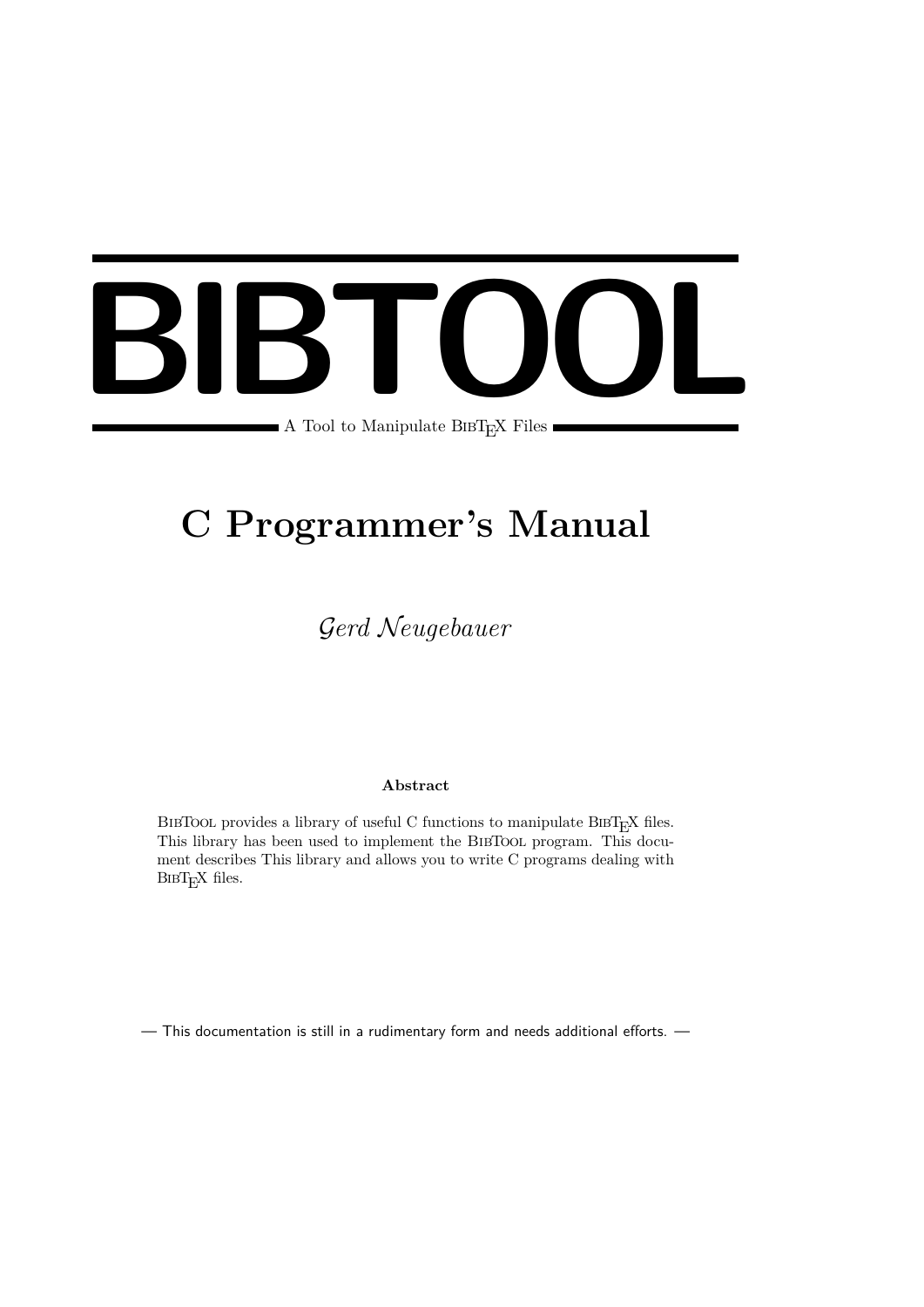This file is part of BibTool Version 2.68

Copyright © 2019 Gerd Neugebauer

BibTool is free software; you can redistribute it and/or modify it under the terms of the GNU General Public License as published by the Free Software Foundation; either version 1, or (at your option) any later version.

BibTool is distributed in the hope that it will be useful, but WITHOUT ANY WAR-RANTY; without even the implied warranty of MERCHANTABILITY or FITNESS FOR A PARTICULAR PURPOSE. See the GNU General Public License for more details.

You should have received a copy of the GNU General Public License along with this documentation; see the file COPYING. If not, write to the Free Software Foundation, 675 Mass Ave, Cambridge, MA 02139, USA.

Gerd Neugebauer Im Lerchelsböhl 5 64521 Groß-Gerau (Germany)

WWW: http://www.gerd-neugebauer.de/

Net: gene@gerd-neugebauer.de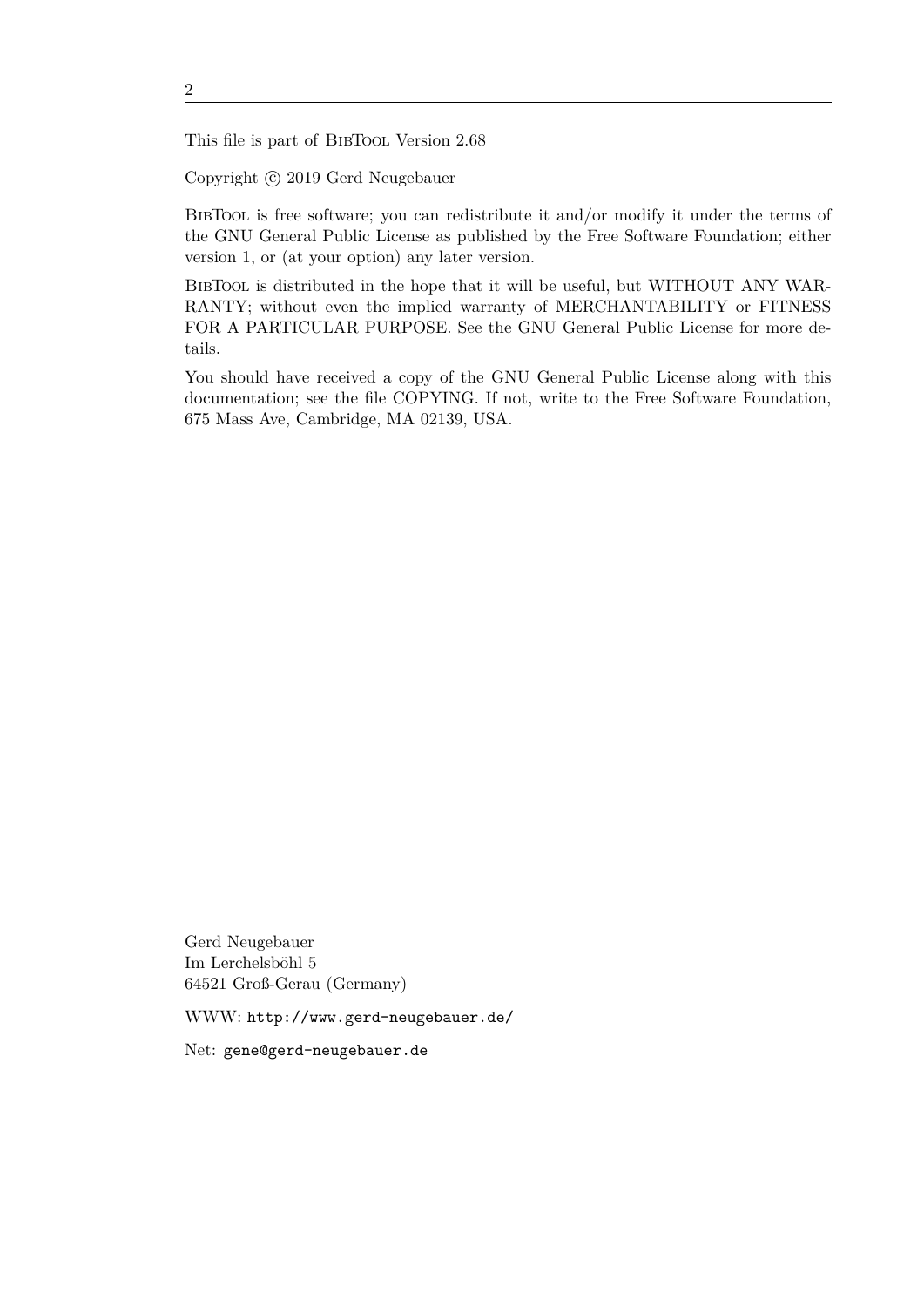# **Contents**

| $\mathbf{1}$   |      | <b>Introduction</b>                                                                              | 5              |
|----------------|------|--------------------------------------------------------------------------------------------------|----------------|
|                | 1.1  |                                                                                                  | $\overline{5}$ |
| $\overline{2}$ |      | <b>The BibTool C Library</b>                                                                     | $\overline{7}$ |
|                | 2.1  | The Header File bibtool/bibtool.h                                                                | $\overline{7}$ |
|                | 2.2  |                                                                                                  | $\overline{7}$ |
|                | 2.3  |                                                                                                  | $\overline{7}$ |
|                | 2.4  |                                                                                                  | $\overline{7}$ |
|                | 2.5  | The Module crossref.c                                                                            | 8              |
|                | 2.6  |                                                                                                  | 8              |
|                | 2.7  | The Module database.c                                                                            | 10             |
|                | 2.8  | The Header File bibtool/entry.h $\ldots \ldots \ldots \ldots \ldots \ldots \ldots \ldots \ldots$ | 14             |
|                | 2.9  |                                                                                                  | 15             |
|                |      |                                                                                                  | 16             |
|                | 2.11 |                                                                                                  | 21             |
|                |      |                                                                                                  | -22            |
|                |      |                                                                                                  |                |
|                |      |                                                                                                  | 23             |
|                |      |                                                                                                  | 23             |
|                |      | 2.16 The Header File bibtool/keynode.h                                                           | 23             |
|                |      |                                                                                                  | 24             |
|                |      |                                                                                                  | 24             |
|                |      |                                                                                                  | 29             |
|                |      |                                                                                                  | 30             |
|                |      |                                                                                                  | 32             |
|                |      | 2.22 The Module names.c                                                                          | 34             |
|                |      |                                                                                                  | 34             |
|                |      |                                                                                                  | 34             |
|                |      |                                                                                                  | 36             |
|                |      |                                                                                                  | 36             |
|                |      |                                                                                                  | 37             |
|                |      |                                                                                                  | 38             |
|                |      |                                                                                                  | 38             |
|                |      |                                                                                                  | 39             |
|                |      |                                                                                                  | 43             |
|                |      | 2.32 The Header File bibtool/rewrite.h                                                           | 45             |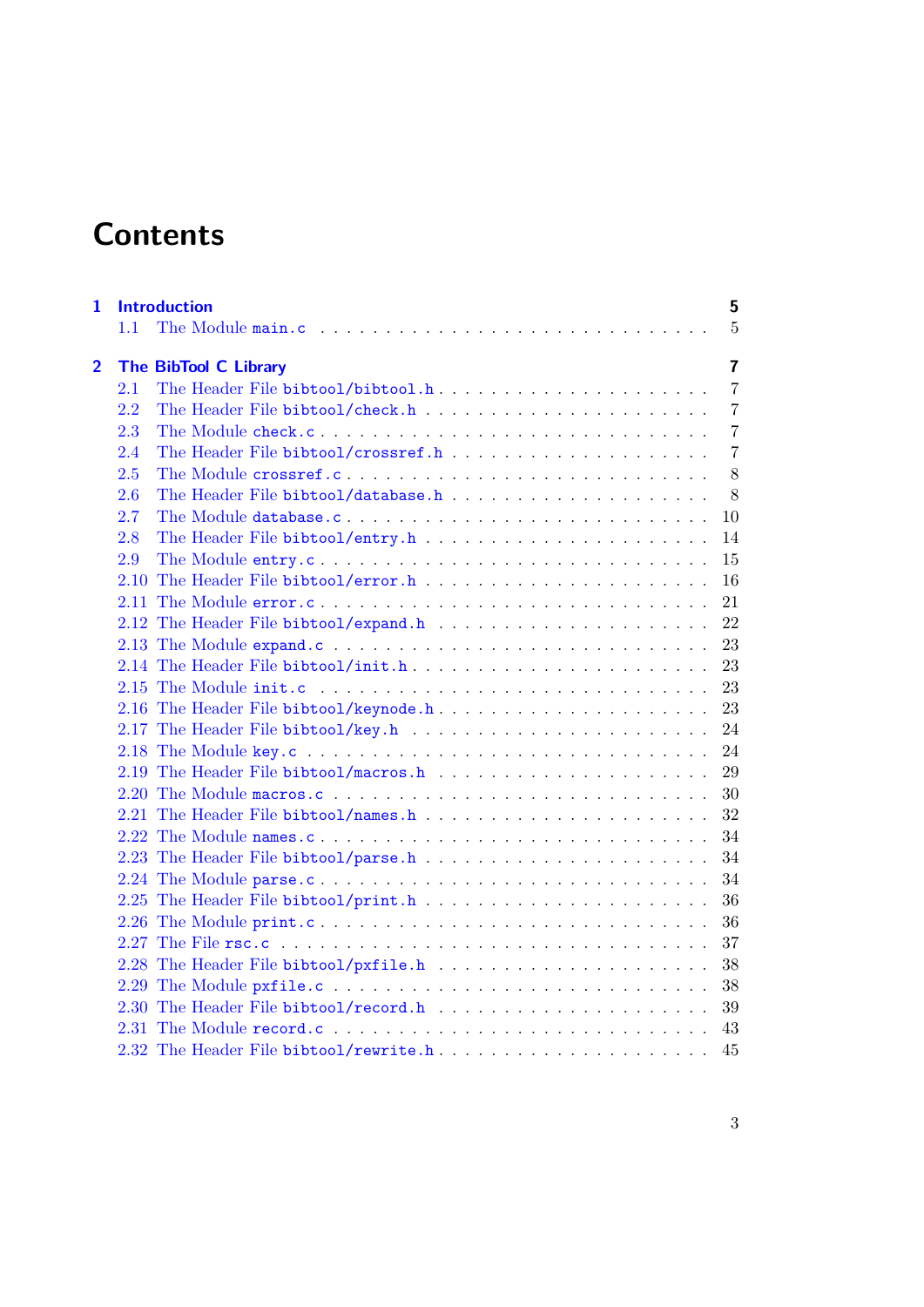|                         |                                                 | 49 |
|-------------------------|-------------------------------------------------|----|
|                         |                                                 | 51 |
|                         |                                                 | 51 |
|                         |                                                 |    |
|                         |                                                 | 52 |
|                         |                                                 | 54 |
|                         |                                                 |    |
|                         |                                                 | 57 |
|                         |                                                 | 57 |
|                         |                                                 | 58 |
|                         |                                                 | 59 |
|                         |                                                 | 60 |
|                         |                                                 |    |
|                         |                                                 | 63 |
|                         |                                                 | 63 |
|                         |                                                 |    |
|                         |                                                 |    |
| $\overline{\mathbf{3}}$ | <b>Creating and Using the BibTool C Library</b> | 67 |
|                         | 3.1                                             |    |
|                         | 3.2                                             |    |
| 4                       | <b>Coding Standards</b>                         | 69 |
|                         |                                                 |    |
|                         |                                                 |    |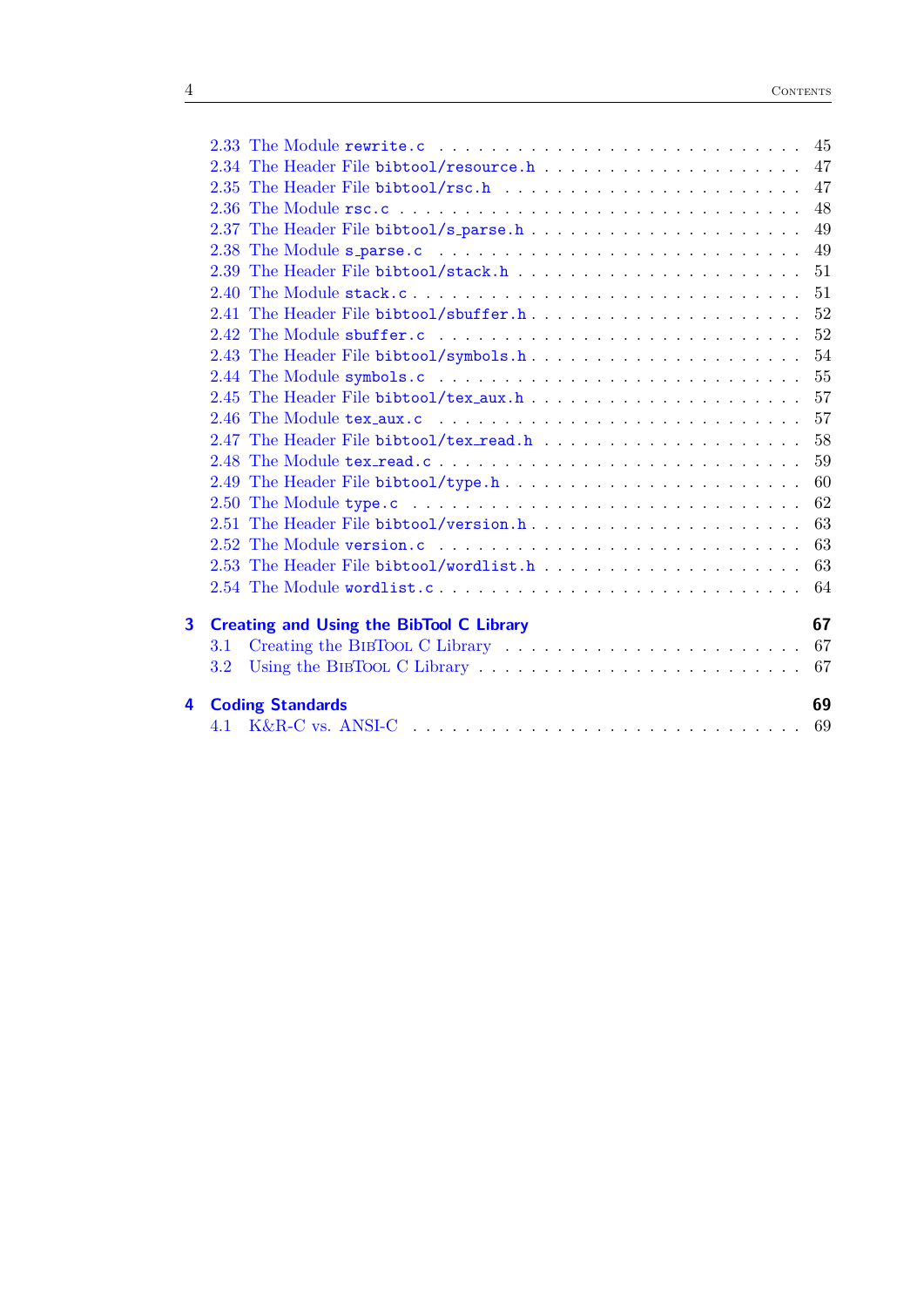# <span id="page-4-0"></span>**1 Introduction**

The BIBTOOL C library provides functions to deal with BIBT<sub>E</sub>X files. These functions are described in this document. Thus it should be fairly easy to write new C program which handle BIBT<sub>E</sub>X files. The reader is assumed to be familiar with BIBT<sub>E</sub>X files. this documentation will not repeat an introduction into BIBT<sub>E</sub>X.

This documentation can not only be used to write new C programs dealing with  $BIBT<sub>F</sub>X$ files but also to understand BibTool—The Program which serves as one example for using the BibToolC library. In any case it is essential to understand some of the underlying concepts. Thus it is vital to read some sections very carefully.

The BibTool program uses the BibTool C library. Well, in fact it is the other way round. Historically the BibTool program was first and then the library has been extracted from it. Nevertheless the BibTool program can serve as an example how the BibTool C libary can be used.

# <span id="page-4-1"></span>**1.1 The Module main.c**

This is the BibTool main module. It contains the main() function which evaluates the command line arguments and proceeds accordingly. This means that usually resource files and  $BIBT<sub>F</sub>X$  files are read and one or more  $BIBT<sub>F</sub>X$  files are written.

This file makes use of the BibTool C library but is not part of it. For this purpose it has to provide certain functions which are expected by the library. These functions are:

```
save input file()
save macro file()
save_output_file()
```
The arguments and the expected behavior of these functions is described below.

If you are trying to understand the implementation of BIBTOOL the file resource.h plays a central rôle. Consult the description of this file for further details.

If you are trying to write your own program to manipulate  $BIBT<sub>F</sub>X$  files then this file can serve as a starting point. But you should keep in mind that this file has grown over several years and it contains the full complexity of the BIBTOOL program logic. Thus you can reduce this file drastically if you start playing around with the BibTool C library.

**int**  $\text{main}()$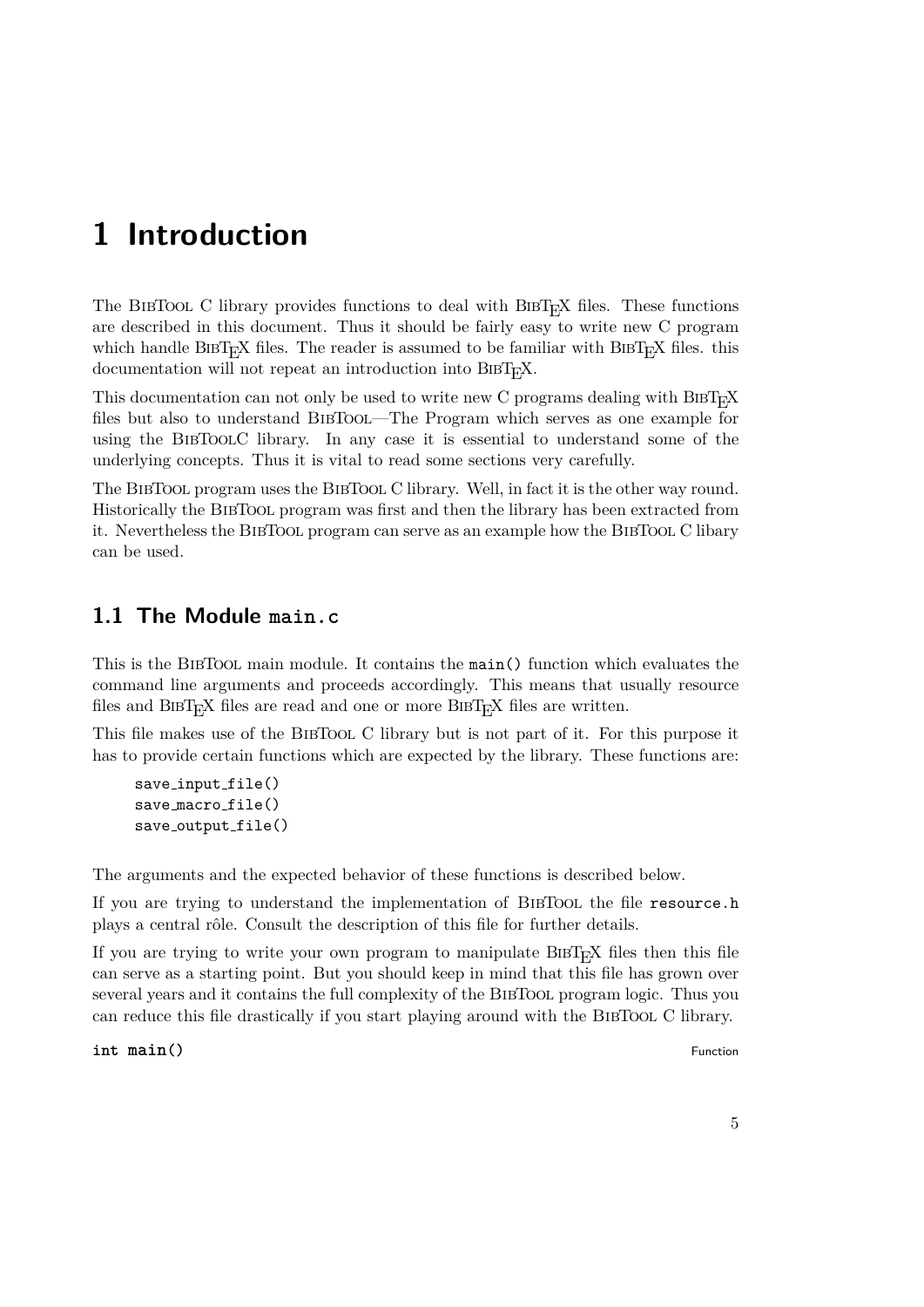| int | argc;            | Number of arguments |
|-----|------------------|---------------------|
|     | $char *argv[]$ ; | Array of arguments  |

This is the main function which is automatically called when the program is started. This function contains the overall program logic. It has to perform the appropriate initializations, evaluate command line arguments, and run the main loop.

Returns: 0 upon success. Usually a failure raises an exception which leads to an exit(). Thus this function does not need to signal an error to the calling environment.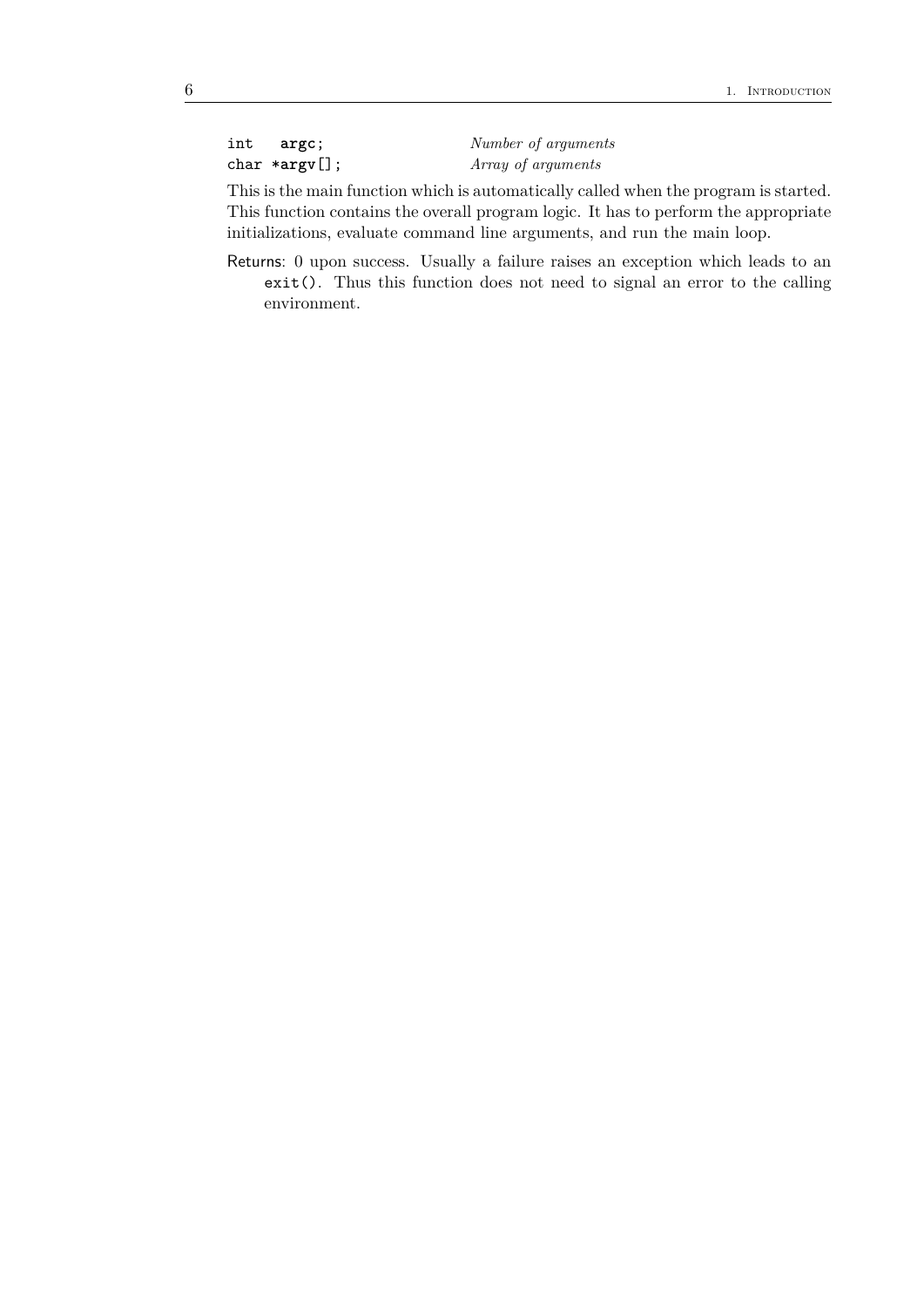# <span id="page-6-0"></span>**2 The BibTool C Library**

# <span id="page-6-1"></span>**2.1 The Header File bibtool/bibtool.h**

This header file contains includes for all other header files belonging to the BIBTOOL C library. It is here for the convenience of the C programmer who does not have to include two dozen header files but can use this single file. Thus any C program which utilizes the BibTool C library can start as follows:

# #include <bibtool/bibtool.h>

Note that this include file also contains includes to system specific header files. They are determined during configuration.

# <span id="page-6-2"></span>**2.2 The Header File bibtool/check.h**

This header file makes available the function defined in check.c.

# <span id="page-6-3"></span>**2.3 The Module check.c**

| void add_unique_field() |                  | Function |
|-------------------------|------------------|----------|
| Symbol key:             | the key to check |          |

A unique constraint for a field.

Returns: nothing

**void apply checks()** Function DB **db**;

Returns: nothing

# <span id="page-6-4"></span>**2.4 The Header File bibtool/crossref.h**

This header file makes available the function defined in crossref.c. This file includes the header files database.h and record.h.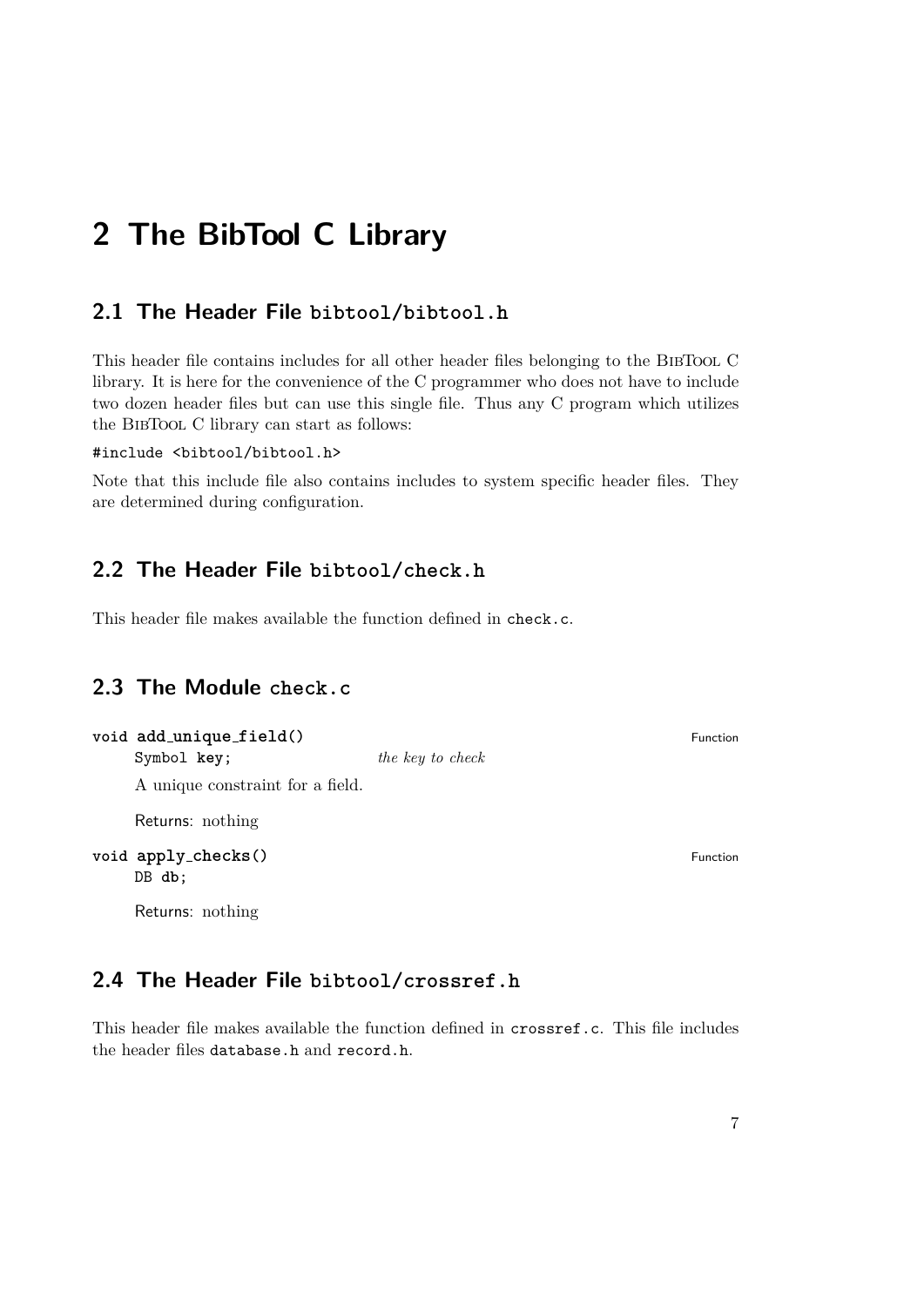# <span id="page-7-0"></span>**2.5 The Module crossref.c**

This module contains functions to expand crossref entries.

| void clear_map()                    |                                            | Reset the map to it's initial state where no elements are contained. | Function        |
|-------------------------------------|--------------------------------------------|----------------------------------------------------------------------|-----------------|
| Returns: nothing                    |                                            |                                                                      |                 |
| void crossref_map()<br>String spec; |                                            | the argument                                                         | <b>Function</b> |
| Returns: nothing                    |                                            |                                                                      |                 |
|                                     | bool expand_crossref()                     |                                                                      | <b>Function</b> |
| D <sub>B</sub><br>db;               |                                            | Database containing the entries.                                     |                 |
| Record rec;                         |                                            | The record to expand                                                 |                 |
|                                     | Expand all items inherited via a crossref. |                                                                      |                 |
|                                     | Returns: false iff an error has occured    |                                                                      |                 |
| void map_add()                      |                                            |                                                                      | <b>Function</b> |
| rec_type s_rec;                     |                                            | the index of the source record type                                  |                 |
| Symbol s_fld;                       |                                            | the source field name                                                |                 |
| rec_type d_rec;                     |                                            | the index of the destination record type                             |                 |
| Symbol                              | d_fld;                                     | the destination field name                                           |                 |
|                                     | Add or overwrite a filed name mapping.     |                                                                      |                 |
| Returns: nothing                    |                                            |                                                                      |                 |
| Symbol map_get()                    |                                            |                                                                      | Function        |
| rec_type s_rec;                     |                                            | the index of the source entry type                                   |                 |
| Symbol s_fld;                       |                                            | the name of the source field                                         |                 |
| rec_type d_rec;                     |                                            | the index of the destination entry type                              |                 |
|                                     | Getter for a map element.                  |                                                                      |                 |

Returns: the new field name or NO\_SYMBOL

# <span id="page-7-1"></span>**2.6 The Header File bibtool/database.h**

This header file contains functions which deal with databases.

This header file provides also access to the functions and variables defined in database.c. Consult the documentation of this file for details.

This header file automatically includes <stdio.h> and record.h aswell.

**DB** Type

This is a pointer type referencing a BIBT<sub>E</sub>X database. It contains all information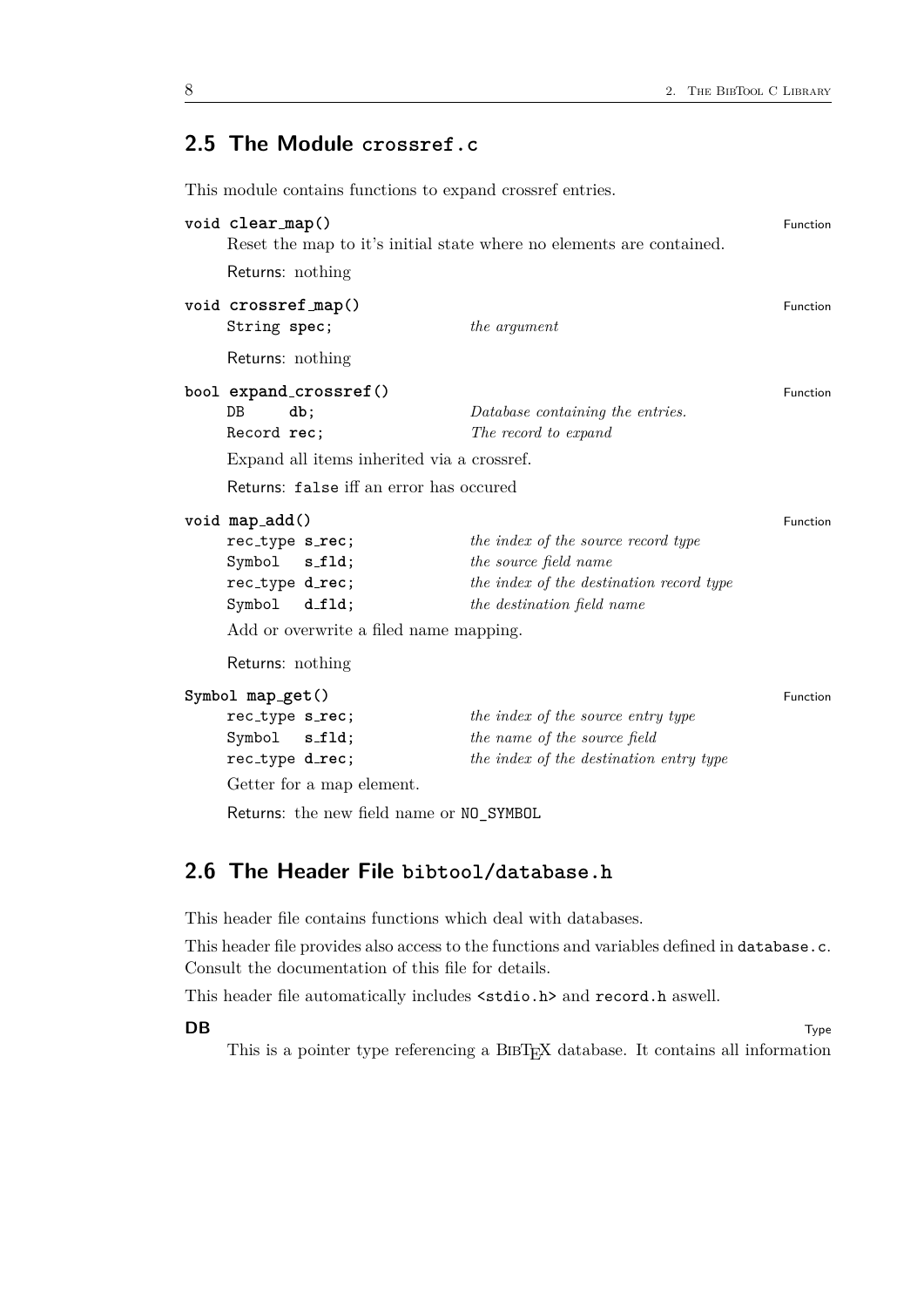which characterizes a database.

The members of this record should not be used explicitly. Instead the macros should be used which are provided to accss this data type.

| typedef struct {    |                                           |
|---------------------|-------------------------------------------|
| Record db_normal;   | List of normal records.                   |
| Record db_string;   | List of local macros.                     |
| Record db_preamble; | List of additional T <sub>R</sub> X code. |
| Record db_comment;  | List of trailing comments which are not   |
|                     | attached to records.                      |
| Record db_modify;   | List of modification rules.               |
| Record db_include;  | List of included files.                   |
| Record db_alias;    | List of aliases.                          |
| $\}$ sDB, $*$ DB;   |                                           |

# **DB NoDB** Macro

This is an invalid database. In fact it is NULL of the type DB.

#### **Record DBnormal**<sup>()</sup> Macrosoft Control of Macrosoft Control of Macrosoft Control of Macrosoft Control of Macrosoft Control of Macrosoft Control of Macrosoft Control of Macrosoft Control of Macrosoft Control of Macrosoft C

# **DB** *The database to consider.*

This is the functional representation of the normal component of a database. It can be used to extract this information. It can also be used as a lvalue.

#### **Record DBstring()** Macro Macro Macro Macro Macro Macro Macro Macro Macro Macro Macro Macro Macro Macro Macro Macro Macro Macro Macro Macro Macro Macro Macro Macro Macro Macro Macro Macro Macro Macro Macro Macro Macro Macr

# **DB** *The database to consider.*

This is the functional representation of the string component of a database. It can be used to extract this information. It can also be used as a lvalue.

#### **Record DBpreamble()** Macro

#### **DB** *The database to consider.*

This is the functional representation of the preamble component of a database. It can be used to extract this information. It can also be used as a lvalue.

#### **Record DBcomment** () Macro

#### **DB** *The database to consider.*

This is the functional representation of the comment component of a database. It can be used to extract this information. It can also be used as a lvalue.

# **Record DBalias()** Macro

```
DB The database to consider.
```
This is the functional representation of the alias component of a database. It can be used to extract this information. It can also be used as a lvalue.

# **Record DBmodify()** Macro Macro Macro Macro Macro Macro Macro Macro Macro Macro Macro Macro Macro Macro Macro Macro Macro Macro Macro Macro Macro Macro Macro Macro Macro Macro Macro Macro Macro Macro Macro Macro Macro Macr

**DB** *The database to consider.*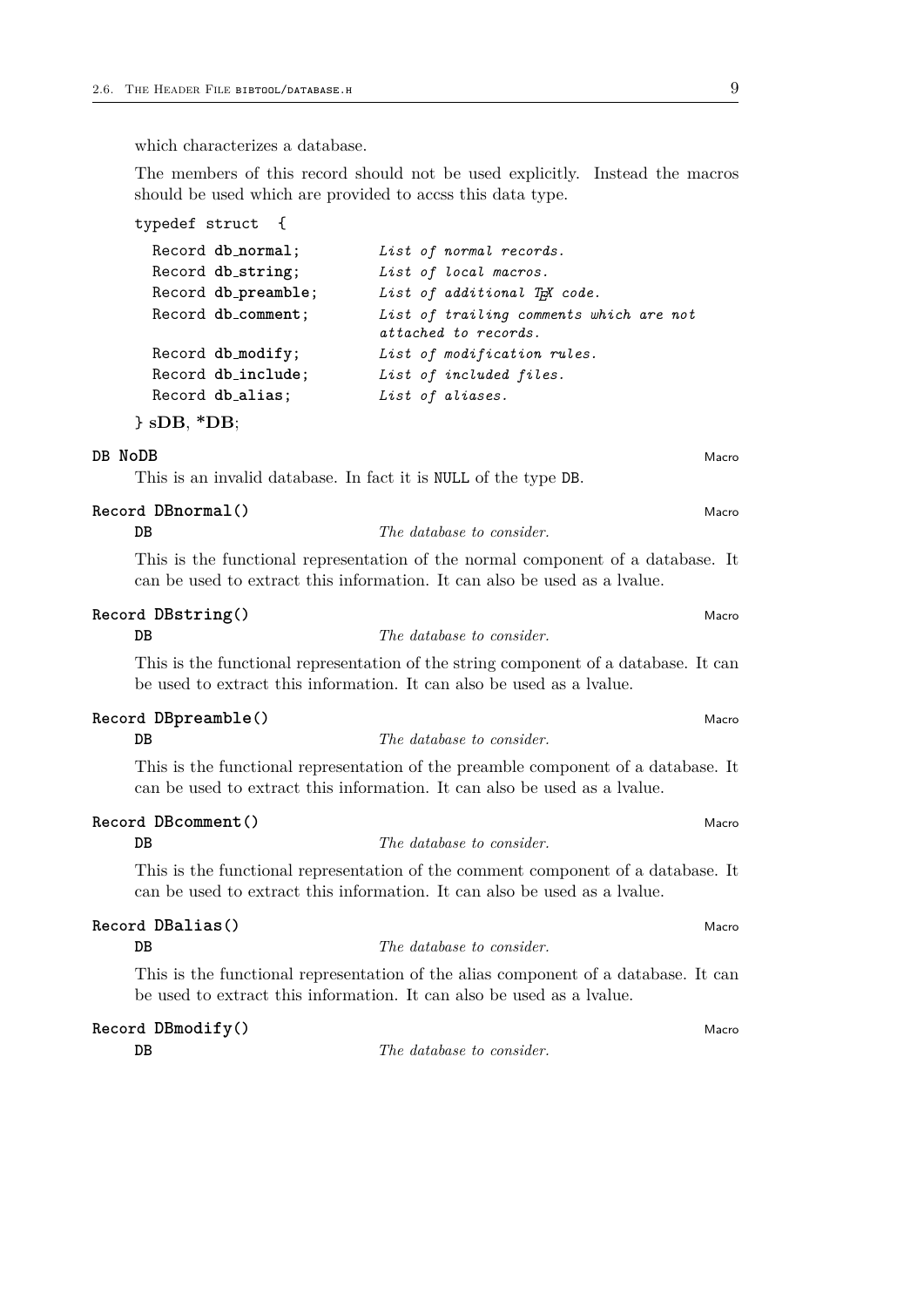This is the functional representation of the modify component of a database. It can be used to extract this information. It can also be used as a lvalue.

# **Record DBinclude**() and **Macro** Macro Macro Macro Macro Macro Macro Macro Macro Macro Macro Macro Macro Macro Macro Macro Macro Macro Macro Macro Macro Macro Macro Macro Macro Macro Macro Macro Macro Macro Macro Macro Mac

**DB** *The database to consider.*

This is the functional representation of the include component of a database. It can be used to extract this information. It can also be used as a lvalue.

# <span id="page-9-0"></span>**2.7 The Module database.c**

This module contains functions which deal with databases. Databases are stored in an abstract datatype DB which is defined in database.h. Methods are provided to query and modify a database.

| int apply_modify()   |                                       | Function |
|----------------------|---------------------------------------|----------|
| DB<br>db:            | <i>the database</i>                   |          |
| Symbol key;          | the key                               |          |
| Record rec;          | the record                            |          |
| Returns:             |                                       |          |
| $int * db_{count}()$ |                                       | Function |
| DB<br>db;            | Database to count.                    |          |
| int *lp;             | pointer to an integer for the length. |          |

Count all entries in a database. This includes normal as well as special records. The result is stored in a static array which is reused by db\_count(). A pointer to this array is returned. The indices correspond to the entry types defined with add\_entry\_type() or declared as symbolic constants in entry.h.

The end of the array is marked by an element containing a negative number. In addition the argument lp can point to an integer where the number of valid elements is stored. If lp is NULL this step is omitted.

Returns: Static array containing the statistics.

| Record db_find() |                        | Function |
|------------------|------------------------|----------|
| DB<br>db:        | Database to search in. |          |
| Symbol key;      | the key to search for  |          |

Search the database for a record with a given key. If RecordOldKey is set for the record then use this value. Otherwise use \*Heap. \*Heap contains the reference key of normal records.

Deleted records are ignored. An arbitrary matching record is returned. Thus if more than one record have the same key then the behavior is nondeterministic.

Returns: the record found or NULL if none is found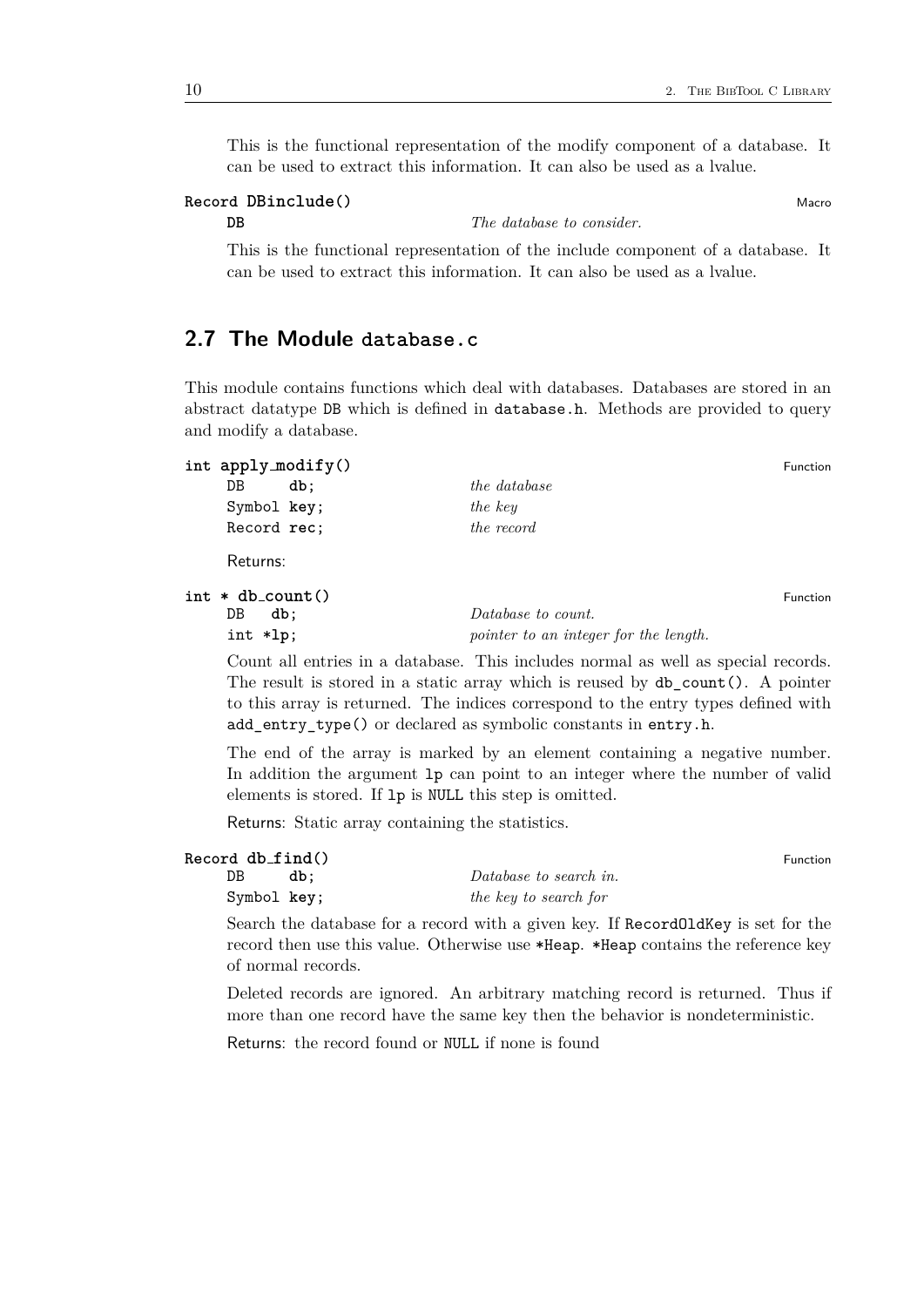|    | void db_forall()           |                                                    | Function |
|----|----------------------------|----------------------------------------------------|----------|
| DB | db:                        | Database containing rec.                           |          |
|    | bool $(*fct)(DB, Record);$ | Boolean valued function determining the end of the |          |
|    |                            | processing. It takes two arguments a DB and a      |          |
|    |                            | Record.                                            |          |

Visit all normal records in the data base and apply the given function fct to each. If this function returns true then no more records need to be visited. No special order can be assumed in which the records are seen.

Returns: nothing

| void db_insert() |          |                                                     | Function |
|------------------|----------|-----------------------------------------------------|----------|
| DB.              | db:      | Database to insert the record into.                 |          |
| Record rec:      |          | Record to add to the database.                      |          |
| bool             | verbose: | Boolean to determine whether progress should be re- |          |
|                  |          | ported.                                             |          |

Add a record to a database. The record can be any kind of record. It is added to the appropriate category.

Returns: nothing

# **void db mac sort()** Function

DB **db**; *Database to sort.* 

Sort the macros of a database. The sorting uses increasing lexicographic order according to the character codes of the macro names. Note that this might lead to different results on machines with different character encodings, e.g. ASCII vs. EBCDIC.

Returns: nothing

| $Symbol db_new_key()$ |                        | <b>Function</b> |
|-----------------------|------------------------|-----------------|
| DB<br>db:             | Database to search in. |                 |
| Symbol key;           | Key to find.           |                 |

Search the database for a record with a given old key and return the new one.

Returns: nothing

| void db_rewind() |                                            |                                                                                      | Function |
|------------------|--------------------------------------------|--------------------------------------------------------------------------------------|----------|
| $DB$ db;         |                                            | Database to rewind.                                                                  |          |
|                  | records exists. Otherwise nothing is done. | Rewind the normal records of a database to point to the first record if at least one |          |
|                  | Returns: nothing                           |                                                                                      |          |
|                  | Record db_search()                         |                                                                                      | Function |
| DB               | db:                                        | Database to search in.                                                               |          |
| Symbol key;      |                                            | the key to search for                                                                |          |
|                  |                                            | Search the database for a record with a given key. If RecordOldKey is set for the    |          |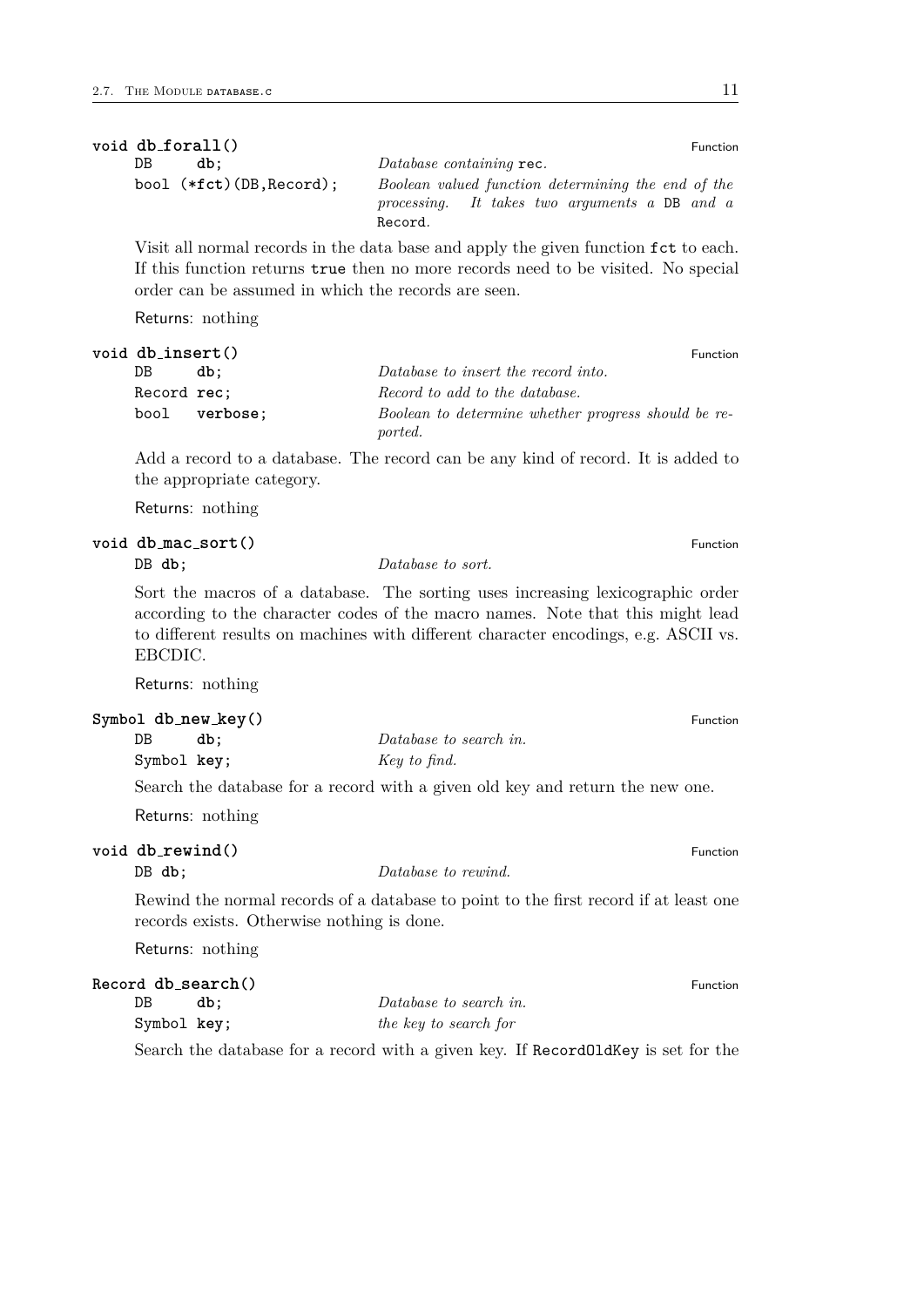record then use this value. Otherwise use \*Heap. \*Heap contains the reference key of normal records.

Deleted records are not ignored! An arbitrary matching record is returned. Thus if more than one record have the same key then the behavior is nondeterministic.

Returns: the record found or NULL if none is found

|    | void db_sort() |                                                                                 | Function |
|----|----------------|---------------------------------------------------------------------------------|----------|
| DB | db:            | Database to sort.                                                               |          |
|    |                | int (*less) (Record, Record); Comparison function to use. This boolean function |          |
|    |                | takes two records and returns -1 if the first one is                            |          |
|    |                | less than the second one.                                                       |          |

Sort the normal records of a database. As a side effect the records are kept in sorted order in the database. The sorting order can be determined by the argument less which is called to compare two records.

Returns: nothing

| Symbol db_string() |              | Function                                             |
|--------------------|--------------|------------------------------------------------------|
| DB                 | db:          | Database                                             |
| Symbol sym;        |              | Name of the $BIBT_F X$ macro to expand.              |
|                    | bool localp; | Boolean determining whether the search is only local |
|                    |              | to the db.                                           |

Try to find the definition of a macro. First, the local values in the database db are considered. If this fails and localp is false then the global list is searched aswell. If all fails NULL is returned.

Returns: The macro expansion or NULL upon failure.

# **void db xref undelete()** Function

DB **db**; *Database to treat*

Scan through the database and undelete all entries which are in the transitive closure wrt the crossref relation. Initially all not deleted entries are in the set to consider.

Returns: nothing

# **void delete\_record()** Function<br>DB **db**; *Database containing* rec.

Record **rec**; *Record to delete.*

Delete a record from a database. It is not checked, that the record really is part of the database. The record is just unlinked from its list. Just in case the record should be the first one the database record is modified.

Database containing rec.

Returns: nothing

**void**  $\mathbf{free\_db}()$  Function

DB **db**; *Database to release.*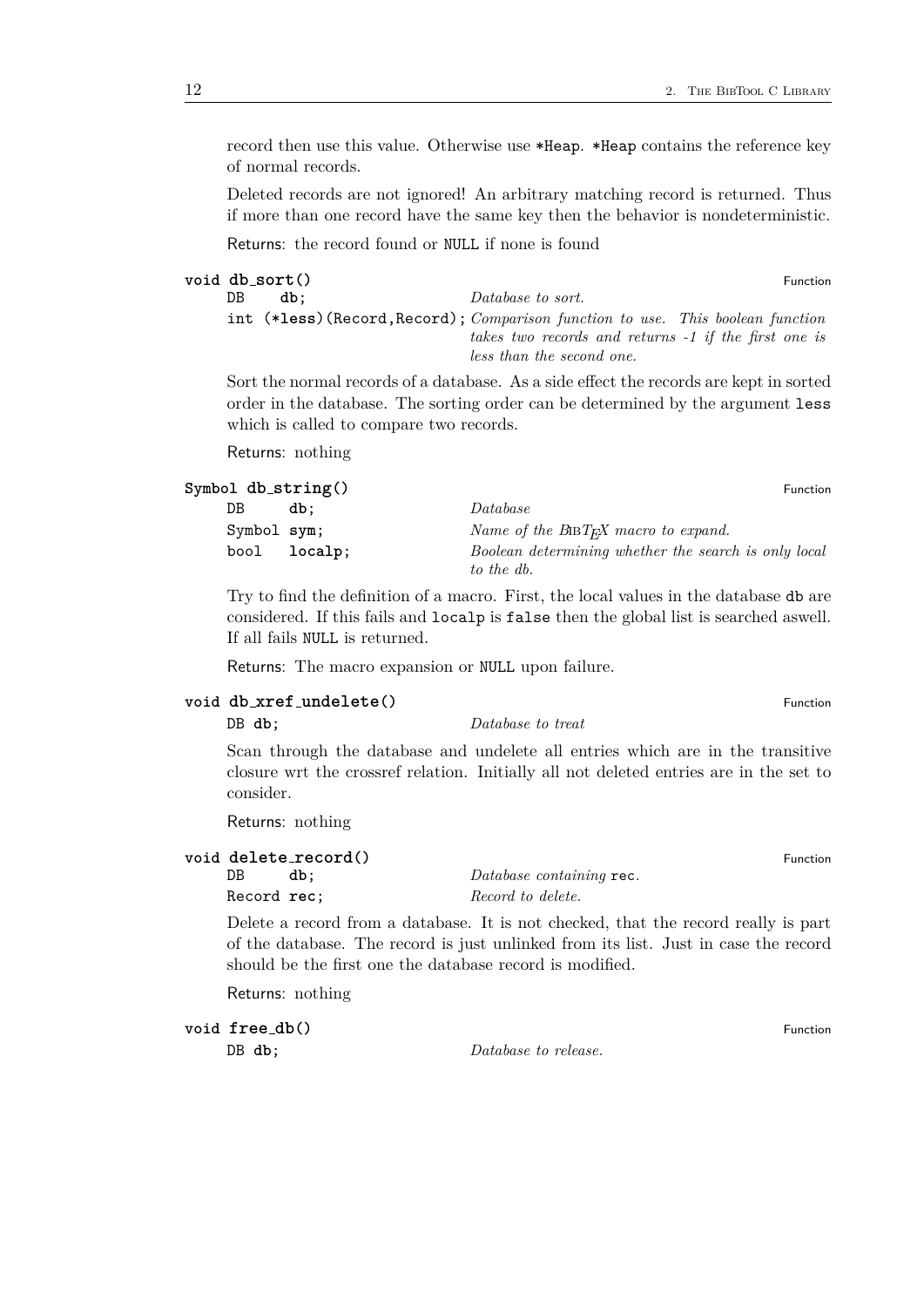Deallocate the memory occupied by a database. Note that any references to this database becomes invalid.

Returns: nothing

# **DB new db()** Function

Create a new database and initialize it to contain no information. If no memory is left then an error is raised and the program is terminated.

Returns: The new database.

### **void print db**() Function **Function**

| FILE *file;     |     |        | The file handle for printing. |                                                     |  |  |
|-----------------|-----|--------|-------------------------------|-----------------------------------------------------|--|--|
| DB              | db: |        | The database to print         |                                                     |  |  |
| $char$ $*spec;$ |     |        |                               | String containing the specification of the parts to |  |  |
|                 |     | print. |                               |                                                     |  |  |

Print a database to a file in a way which is readable by BIBT<sub>E</sub>X. The spec determines which parts should be printed and the order of this parts. The spec is processed from left to right. Each unknown character is silently ignored. The following characters correspond to parts of the database:

**p** The preamble.

**\$** All strings (macros) contained in the database.

- **S** The strings (macros) which are used in the database.
- **s** The strings (macros) contained in the database where the resource print.all.strings determines whether all strings should be printed or the used strings only.
- **n** The normal records.
- **c** The comments.
- **i** The includes.
- **a** The aliases.

**m** The modifies.

Upper-case letters which are not mentioned are silently folded to their lower-case counterparts.

Returns: nothing

| bool read_db() |               |                                                                |  |
|----------------|---------------|----------------------------------------------------------------|--|
| DB.            | db:           | Database to augment.                                           |  |
| String file;   |               | File name to read from.                                        |  |
|                | bool verbose: | Boolean to determine whether progress should be re-<br>ported. |  |

Read records from a file and add them to a database. A function has to be given as one argument. This function is called for each record. If this function returns true then the record is added to the database. Otherwise the record is discarded.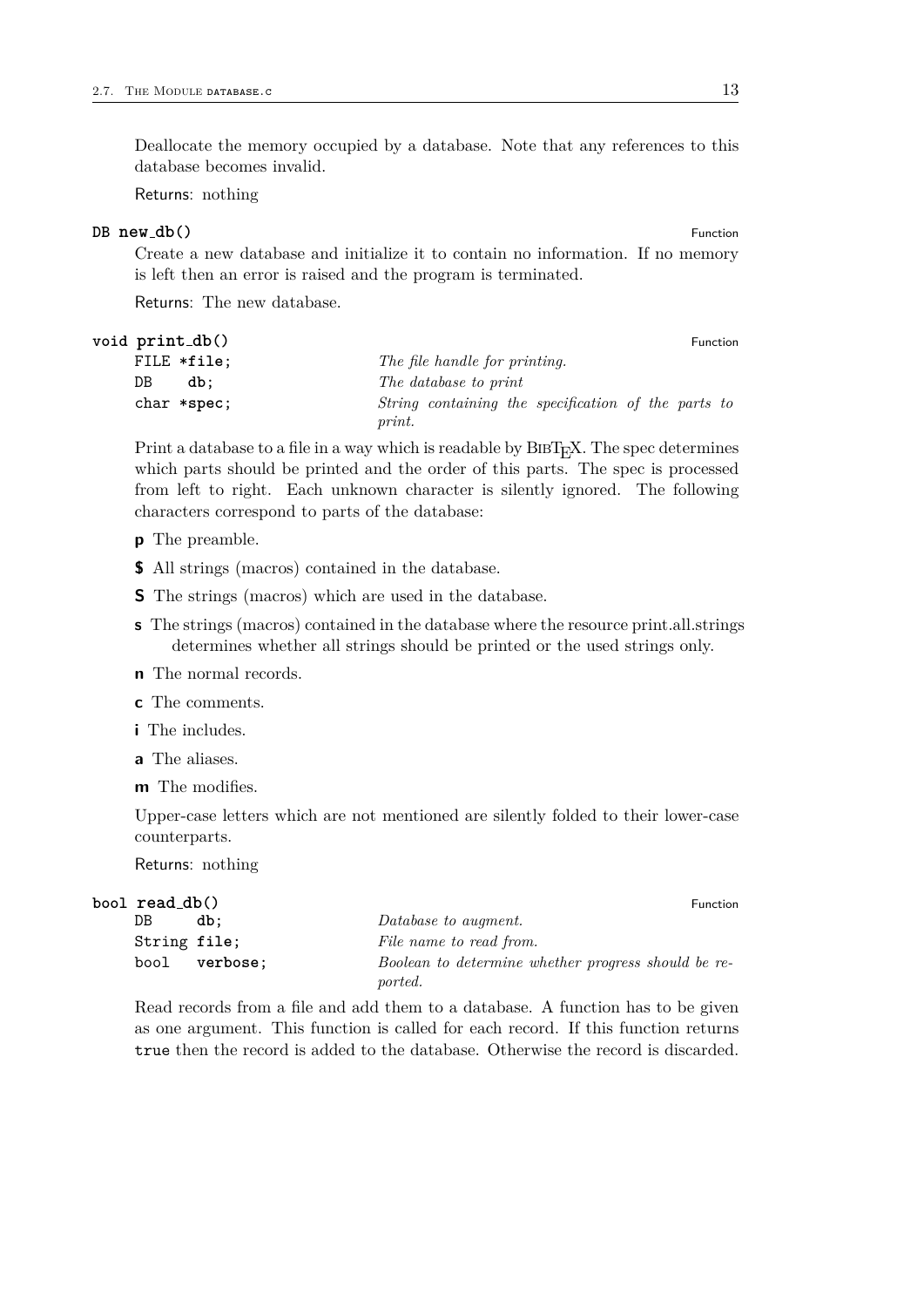The progress of reading is reported to stderr if the boolean argument verbose is true.

Returns: true if the file can not be opened. false otherwise.

# <span id="page-13-0"></span>**2.8 The Header File bibtool/entry.h**

This module provides also access to the functions and variables defined in entry.c. Consult also the documentation of this file for details.

This header file automatically includes symbols.h.

# **Symbol \* entry type** Variable

This is an array of strings which represent entry types. They are either built-in or user defined. Use the function def\_entry\_type() to allocate a new entry type and the function get\_entry\_type() to find a certain entry type.

# **String EntryName()** Macro

# **Entry** *Index of the entry.*

This is the functional representation of the name component for an entry type. The argument is the index of an entry type. This macro can also be used as lvalue. No range checks are performed.

#### **int BIB EOF** Macro

This symbolic constant is returned when a record has to be read and the end of file has been encountered. It is some negative value for which no entry type is defined.

### **int BIB NOOP** Macro

This symbolic constant is returned when a record has to be read and something has been encountered which should be ignored. It is some negative value for which no entry type is defined.

#### **int BIB** STRING Macro

This symbolic constant representing a record type of a BIBT<sub>E</sub>X macro (CString). This is a special record type which is provided automatically.

# **int BIB\_PREAMBLE** Macro

This symbolic constant representing a record type of a  $BIBT<sub>F</sub>X$  preamble ( $QP$ reamble). This is a special record type which is provided automatically.

# **int BIB COMMENT** Macro

This symbolic constant representing a record type of a BIBT<sub>E</sub>X comment (@Comment). This is a special record type which is provided automatically.

# **int BIB\_ALIAS** Macro

This symbolic constant representing a record type of a  $BIBT$ <sub>EX</sub> alias ( $QALias$ ) which is proposed for  $BIBT<sub>F</sub>X$  1.0. This is a special record type which is provided automatically.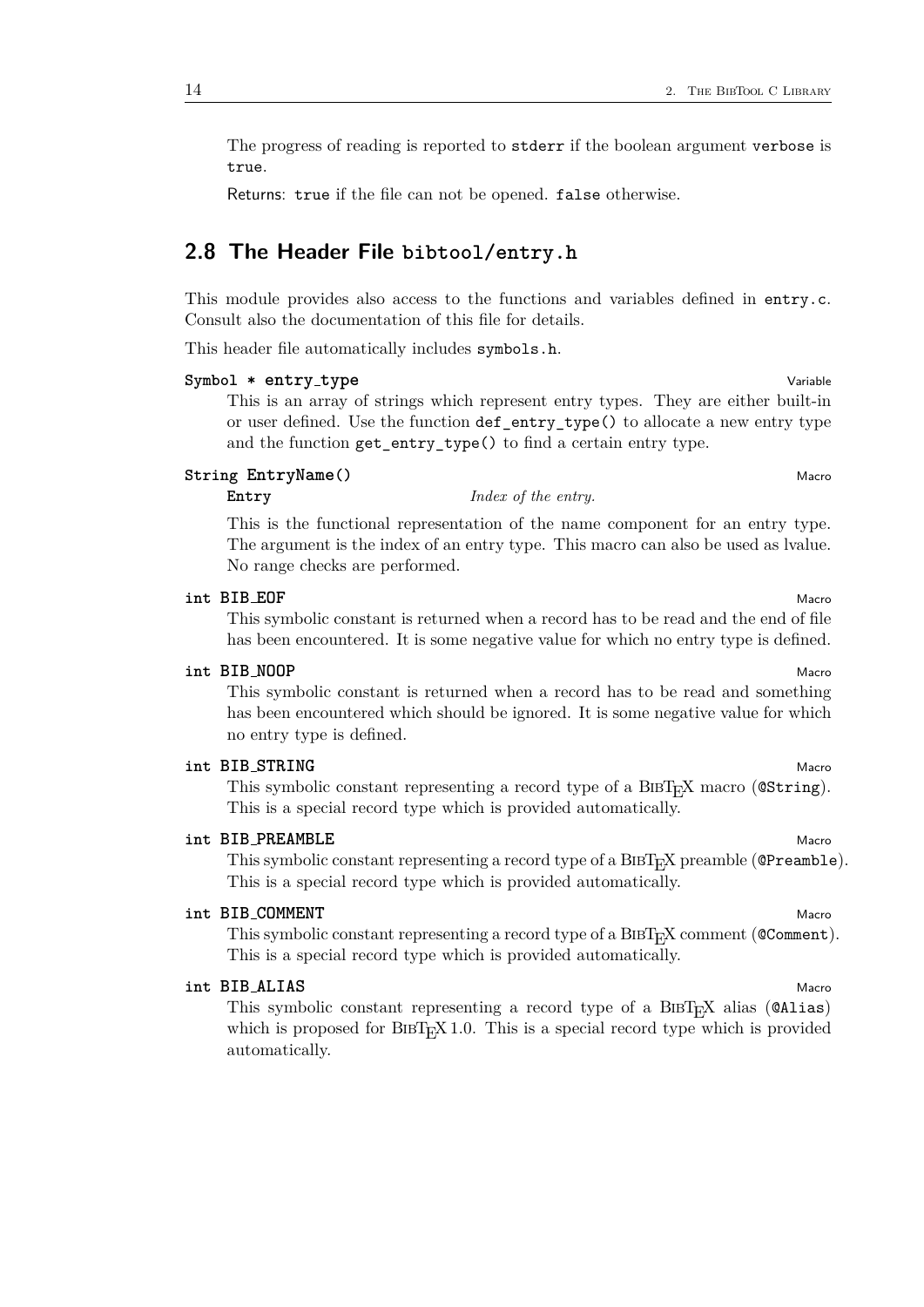# **int BIB\_MODIFY** Macro

This symbolic constant representing a record type of a  $BIBT<sub>F</sub>X$  modification rule ( $\alpha$ Modify) which is proposed for BIBT<sub>E</sub>X 1.0. This is a special record type which is provided automatically.

#### **int BIB** INCLUDE Macrosoft Macrosoft Macrosoft Macrosoft Macrosoft Macrosoft Macrosoft Macrosoft Macrosoft Macro

This symbolic constant representing a record type of a  $BIBT<sub>F</sub>X$  inclusion instruction (CInclude) which is proposed for  $BIBT_FX$  1.0. This is a special record type which is provided automatically

### **IsSpecialRecord()** Macro Macro Macro Macro Macro Macro Macro Macro Macro Macro Macro Macro Macro Macro Macro Macro Macro Macro Macro Macro Macro Macro Macro Macro Macro Macro Macro Macro Macro Macro Macro Macro Macro Macr

**Type** *Record type which should be checked.*

Test whether a given record type denotes a special record. Special records are those defined above. They are provided automatically since  $BIBT<sub>F</sub>X$  is supposed to do so as well.

Returns: TRUE iff the rcord type denoted a special record.

#### **IsNormalRecord()** Macro

**Type** *Record type which should be checked.*

Test whether a given record is a normal record. A normal record is one defined by a user. Normal records have indices larger than those of special records.

Returns: TRUE iff the rcord type denoted a normal record.

# <span id="page-14-0"></span>**2.9 The Module entry.c**

This module contains functions which deal with entry types. Right from the beginning only the special record types are known. Those special record types are @Comment, @Preamble, @String, @Include, @Modify, and @Alias.

In addition to those special records the user can define additional record types which are denoted as "normal". E.g. usually @Article and @Book are defined which are "normal" record types.

The record types are are managed in this module. In the other modules only numerical representations are used. This module provides means to map those numerical ids to the string representation and back. It is also possible to define additional record types.

Part of this module is likely to be integrated into databases.

# **void**  $def\_entry\_type()$  Function Symbol sym; *Name of the BIBT<sub>E</sub>X macro to expand.*

Dynamically define an entry type. If the entry type already exists then a new printing representation is stored.

If no memory is left then an error is raised and the program is terminated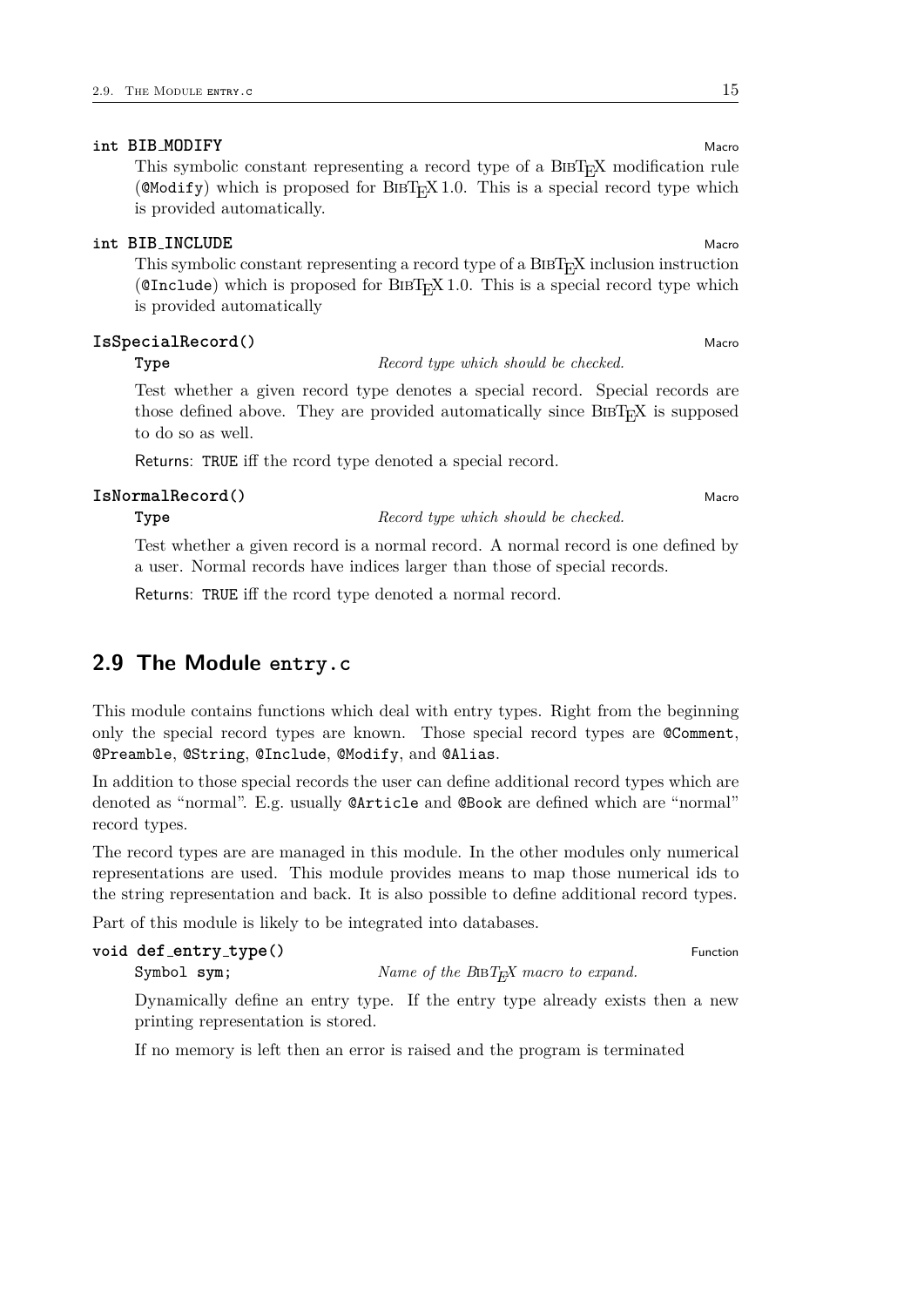Returns: nothing

# **rec type find entry type()** Function

String **s**; *String of the potential entry name.*

Look up an entry type in the array of defined entries.

Returns: The index in the array or NOOP.

#### **Symbol get entry type()** Function

int **idx**; *Index of entry type.*

Get the printable string representation corresponding to the numerical entry type given as argument. If no entry type is defined for the given index then NULL is returned.

Returns: Print representation of the entry type or NULL.

#### **void init\_entries()** Function

Predefine some entry types which are stored at startup time in an array. The following entry types are predefined because they are considered special by  $BIBT<sub>F</sub>X$ :

**BIB\_STRING** denotes a BIBT<sub>E</sub>X macro definition.

**BIB PREAMBLE** denotes a preamble item which goes before the bibliography environment.

**BIB COMMENT** denotes a comment entry which is passed to the output file.

**BIB ALIAS** denotes an alias entry which renames an existing entry.

**BIB MODIFY** denotes a modification request which alters an existing entry.

**BIB INCLUDE** denotes an include request which reads in another  $\text{BiBr}_k$ X file.

Note that this function is for internal purposes only. The normal user should call init\_bibtool() instead.

Returns: nothing

# <span id="page-15-0"></span>**2.10 The Header File bibtool/error.h**

This header file provides means for issuing error messages. Most of the macros provided in this header file are based on the function  $error()$  described in  $error.c.$  Nevertheless this function covers the general cases the macros in this header file are more convenient since they hide the unneccesary arguments of the  $error()$  function providing appropriate values.

This header file makes availlable the function  $error()$  as defined in error.c.

# **int ERR\_NONE** Macro

No error flags.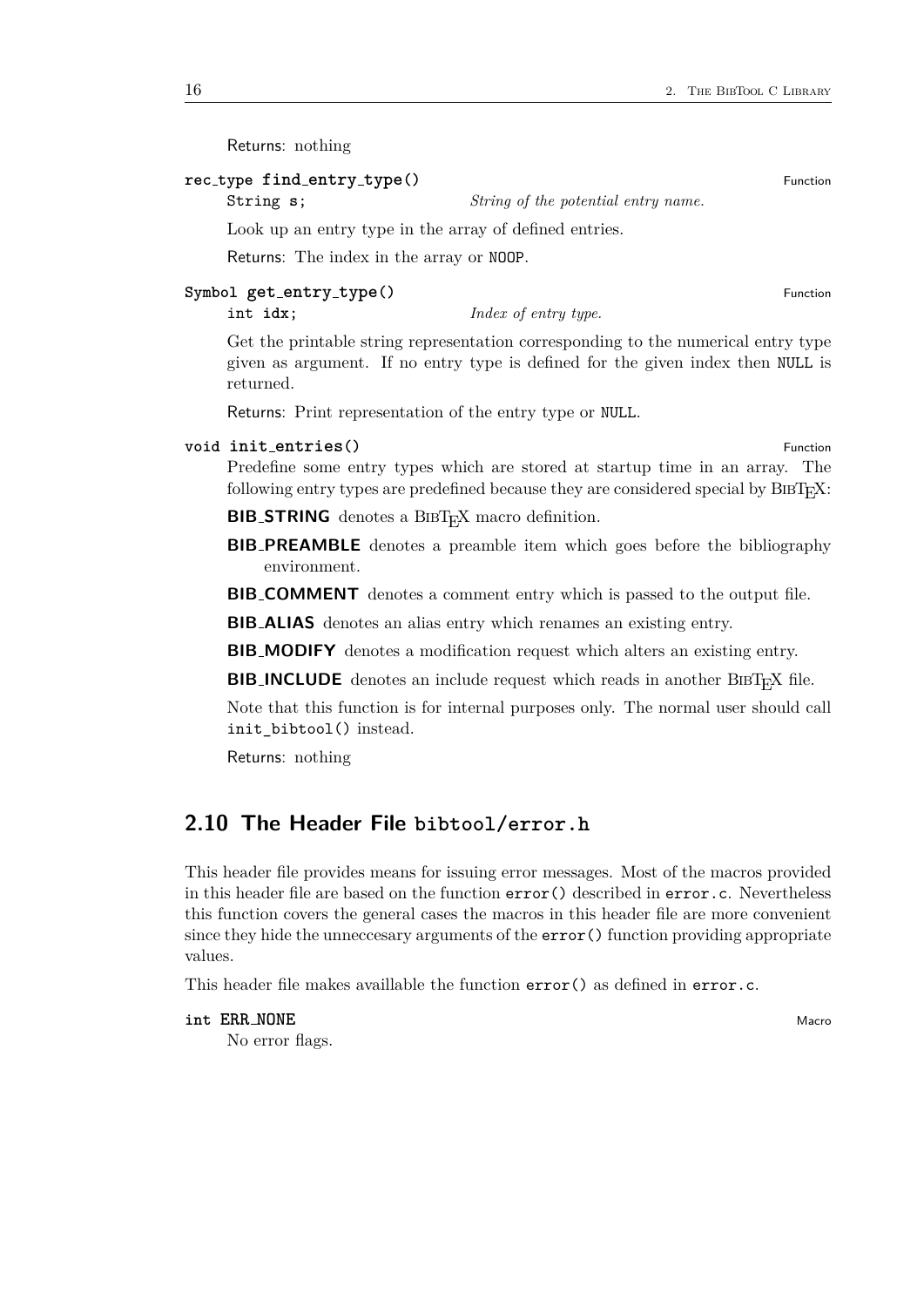# **int ERR\_ERROR** Macro

Error type: Indicate that the error can not be suppressed and the messaged is marked as error.

# **int ERR** WARNING Macro **Macro**

Error type: Indicate that the error is in fact a warning which can be suppressed. The messaged is marked as warning. This flag is only in effect if the ERR\_ERROR flag is not set.

# **int ERR\_MESSAGE** Macrosoft **Macrosoft CONSTRUCTER** Macrosoft **Macro** Macrosoft **Macro**

Error type: Indicate that the error is in fact a message.

# **int ERR POINT** Macro

Error type: Indicate that the line and the error pointer should be displayed (if not suppressed via other flags).

# **int ERR** FILE Macro

Error type: Indicate that the file name and line number should be displayed (if not suppressed via other flags).

# **int ERR NO NL** Macro

Error type: Indicate that the terminating newline should be suppressed.

# **int ERR EXIT** Macro

Error type: Indicate that the error() function should be terminated by exit() instead of returning.

# **void ERROR EXIT()** Macro

#### **X** *Error message.*

Raise an error, print the single string argument as error message and terminate the program with exit().

Returns: nothing

# **void OUT OF MEMORY()** Macro

**X** *String denoting the type of unallocatable memory.*

Raise an error because malloc() or realloc() failed. The argument denoted the type of memory for which the allocation failed. The program is terminated.

Returns: nothing

# **void ERROR**() Macro

**X** *Error message.*

Raise an error. Print the argument as error message and continue.

Returns: nothing

# **void ERROR2**() Macro

| <i>First error message.</i>        |
|------------------------------------|
| Continuation of the error message. |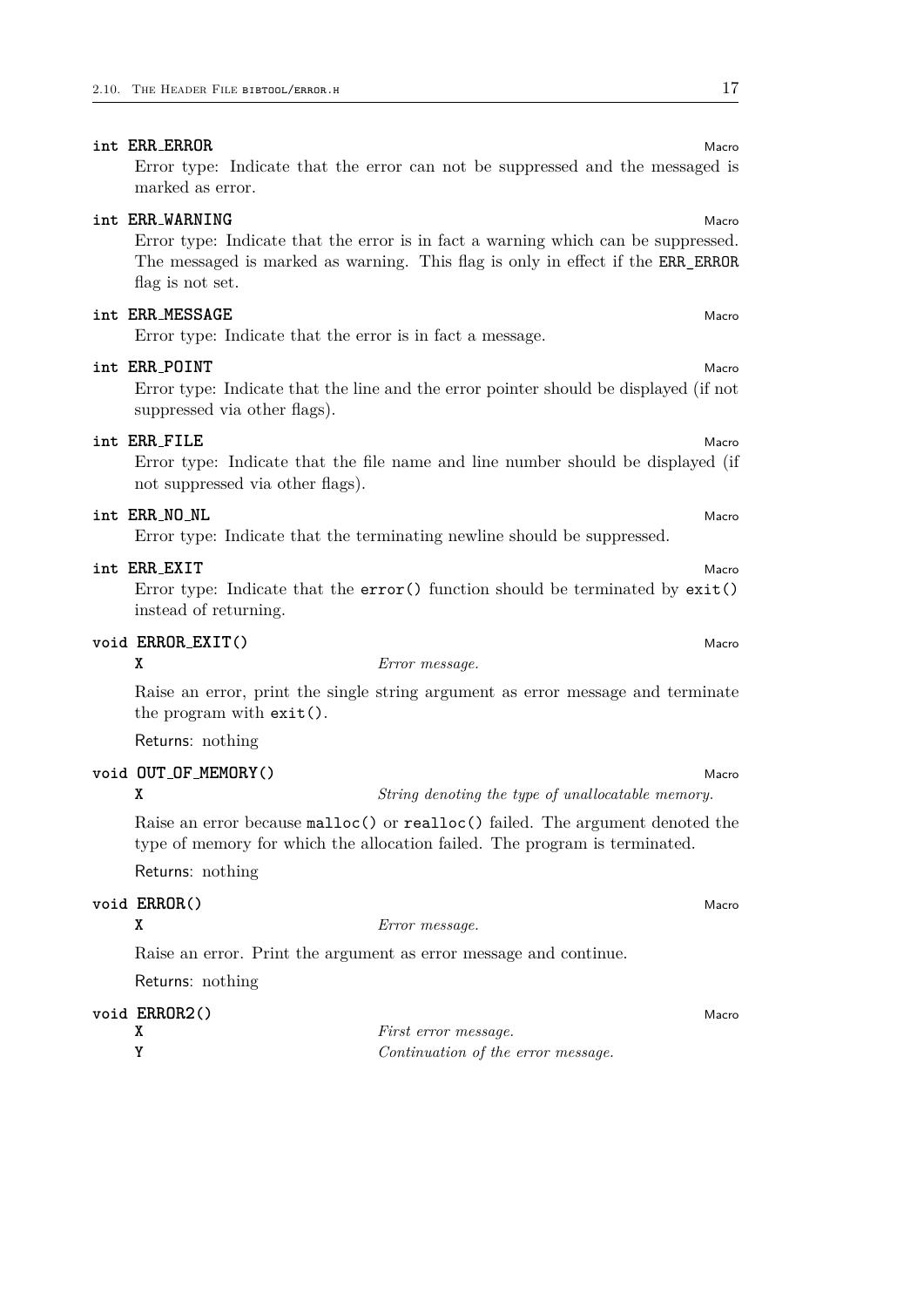| Returns: nothing                                                 |                                                                                                                  |
|------------------------------------------------------------------|------------------------------------------------------------------------------------------------------------------|
| void ERROR3()<br>X<br>Y<br>Z                                     | Macro<br>First error message.<br>Continuation of the error message.<br>Second continuation of the error message. |
|                                                                  | Raise an error. Print the three arguments as error message and continue.                                         |
| Returns: nothing                                                 |                                                                                                                  |
| void WARNING()<br>X                                              | Macro<br>Warning message.                                                                                        |
|                                                                  | Raise a warning. Print the argument as warning message and continue.                                             |
| Returns: nothing                                                 |                                                                                                                  |
| void WARNING2()<br>χ<br>Y                                        | Macro<br>First warning message.<br>Continuation of warning message.                                              |
|                                                                  | Raise a warning. Print the two arguments as warning message and continue.                                        |
| Returns: nothing                                                 |                                                                                                                  |
| void WARNING3()<br>X<br>Y<br>Z                                   | Macro<br>First warning message.<br>Continuation of warning message.<br>Second continuation of warning message.   |
|                                                                  | Raise a warning. Print the thre arguments as warning message and continue.                                       |
| Returns: nothing                                                 |                                                                                                                  |
| void Err()<br>s                                                  | Macro<br>String to print.                                                                                        |
| The message is <i>not</i> automatically terminated by a newline. | Print a string to the error stream. This message is preceded with an indicator.                                  |
| Returns: nothing                                                 |                                                                                                                  |
| void ErrC()<br><b>CHAR</b>                                       | Macro<br>Character to send to output.                                                                            |
| Print a single character to the error stream.                    |                                                                                                                  |
| Returns: nothing                                                 |                                                                                                                  |
| void ErrPrint()<br>F                                             | Macro<br>String to print.                                                                                        |
| is it automatically terminated by a newline.                     | Print a string to the error stream. The string is not preceded by any indicator not                              |

Raise an error. Print the two arguments as error message and continue.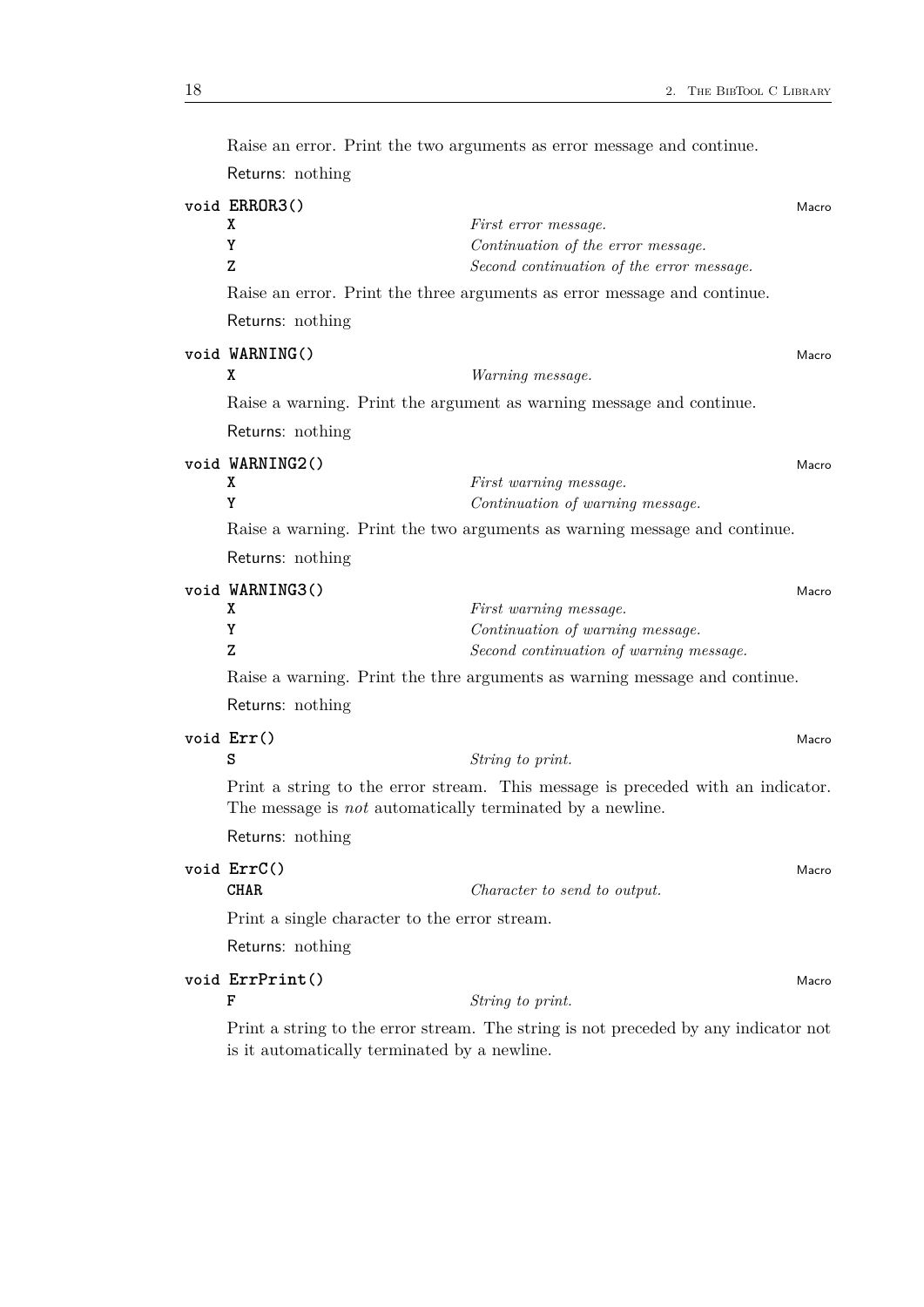Returns: nothing

| void ErrPrintF()                                                                                                                                            |           |  |
|-------------------------------------------------------------------------------------------------------------------------------------------------------------|-----------|--|
|                                                                                                                                                             | Format.   |  |
| A                                                                                                                                                           | Argument. |  |
| Apply a formatting instruction (with $print(f))$ ). This macro takes a format string<br>and a second argument which is determined by the formatting string. |           |  |
|                                                                                                                                                             |           |  |

Returns: nothing

| void ErrPrintF2() |                        | Macro |
|-------------------|------------------------|-------|
|                   | Format                 |       |
|                   | <i>First argument.</i> |       |
|                   | Second argument.       |       |

Apply a formatting instruction (with printf()). This macro takes a format string and two additional arguments which are determined by the formatting string.

Returns: nothing

### **void ErrPrintF3()** Macro

|    | Format                 |
|----|------------------------|
|    | <i>First argument.</i> |
| B  | Second argument.       |
| C. | Third argument.        |

Apply a formatting instruction (with printf()). This macro takes a format string and three additional arguments which are determined by the formatting string.

Returns: nothing

# **void** FlushErr Macro

Flush the error stream. This can be useful when single characters are written to an error stream which does buffering.

# **void VerbosePrint1()** Macro

**A** *Verbose message.*

Print an informative message to the error stream.

Returns: nothing

# **void VerbosePrint2()** Macro

**A** *Verbose message.*

**B** *Continuation of verbose message.*

Print an informative message consisting of two substrings to the error stream.

Returns: nothing

| void VerbosePrint3() |                                         | Macro |
|----------------------|-----------------------------------------|-------|
|                      | Verbose message.                        |       |
| В                    | Continuation of verbose message.        |       |
|                      | Second continuation of verbose message. |       |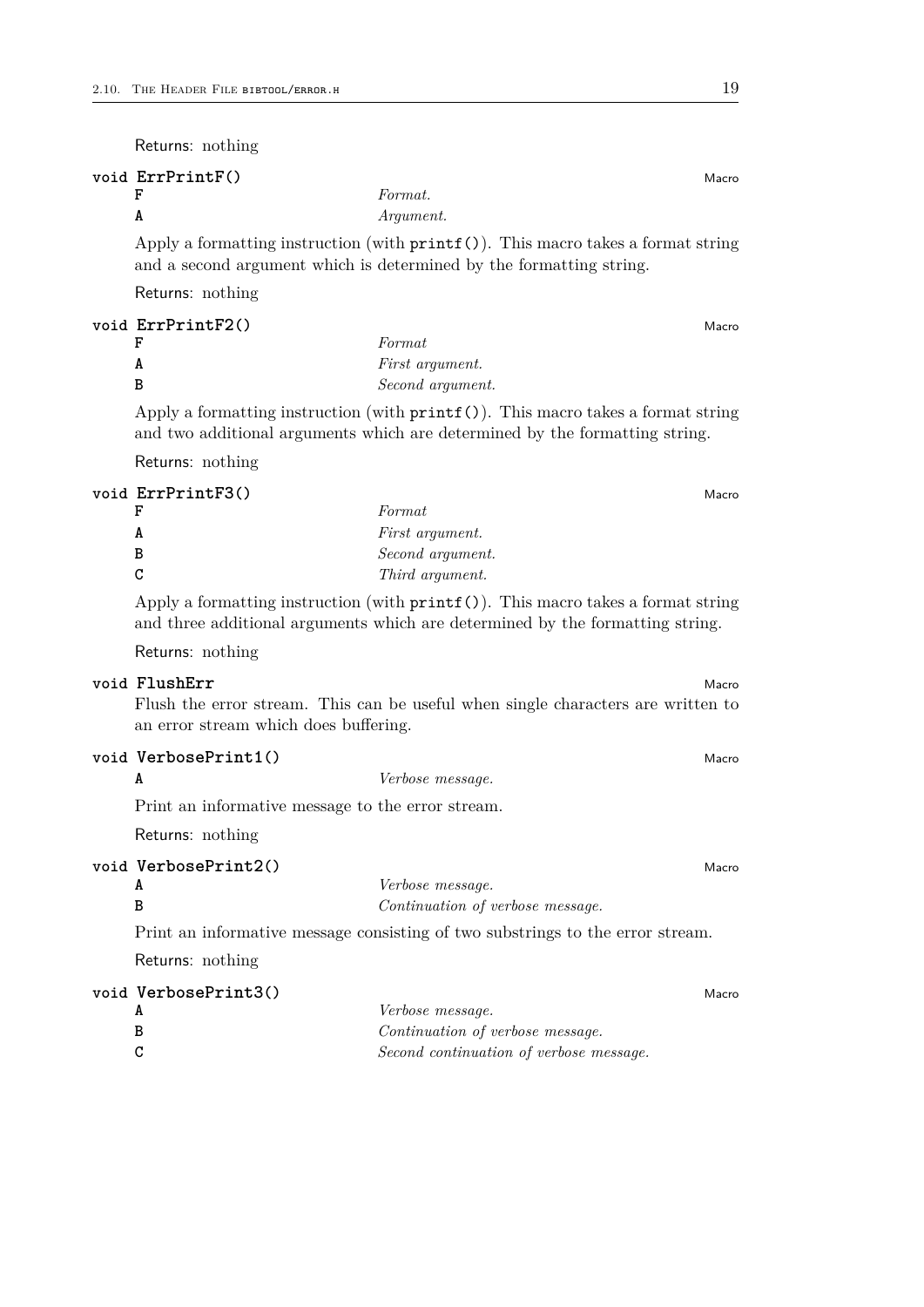Print an informative message consisting of three substrings to the error stream. Returns: nothing

| Macro |
|-------|
|       |

| Verbose message.                                                                                                |
|-----------------------------------------------------------------------------------------------------------------|
| Continuation of verbose message.                                                                                |
| Second continuation of verbose message.                                                                         |
| Third continuation of verbose message.                                                                          |
| the contract of the contract of the contract of the contract of the contract of the contract of the contract of |

Print an informative message consisting of four substrings to the error stream.

Returns: nothing

**void DebugPrint1()** Macro

**A** *Debug message.*

This Macro is for debugging purposes. The compilation determines whether this macro prints its argument or simply ignores it. This is achieved by defining or undefining the macro DEBUG when compiling.

Returns: nothing

|   | void DebugPrint2()<br>Macro        |
|---|------------------------------------|
| A | Debug message.                     |
|   | Continuation of the debug message. |

This Macro is for debugging purposes. The compilation determines whether this macro prints its arguments or simply ignores them. This is achieved by defining or undefining the macro DEBUG when compiling.

Returns: nothing

| Debug message.                            |  |
|-------------------------------------------|--|
|                                           |  |
| Continuation of the debug message.        |  |
| Second continuation of the debug message. |  |

This Macro is for debugging purposes. The compilation determines whether this macro prints its arguments or simply ignores them. This is achieved by defining or undefining the macro DEBUG when compiling.

Returns: nothing

# **void DebugPrintF1()** Macro

**A** *Debug message.*

This Macro is for debugging purposes. The compilation determines whether this macro prints its argument or simply ignores it. This is achieved by defining or undefining the macro DEBUG when compiling.

Returns: nothing

# **void DebugPrintF2()** Macro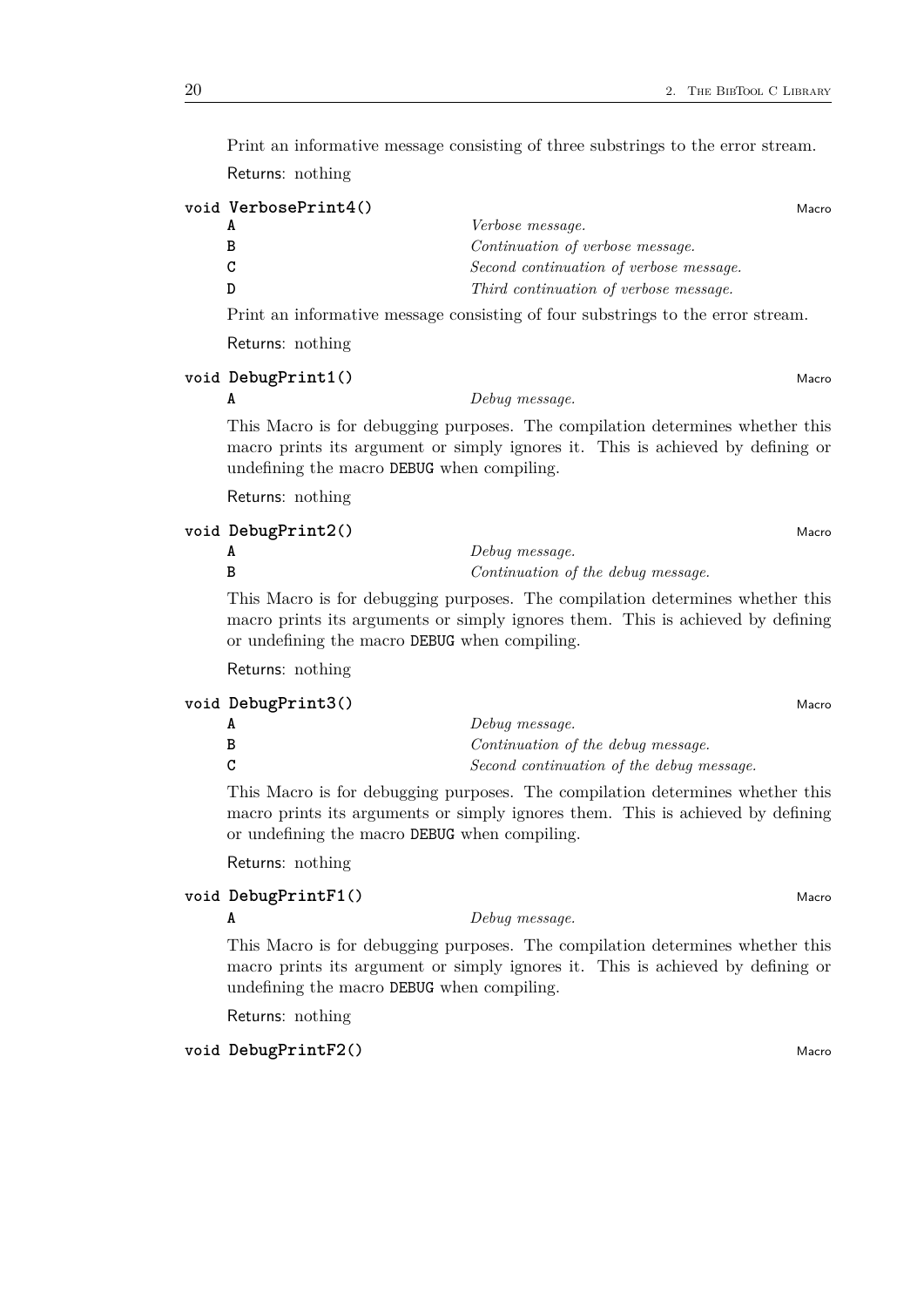**F** *The format for the debug message.* **A** *Debug message.*

This Macro is for debugging purposes. The compilation determines whether this macro prints its arguments or simply ignores them. This is achieved by defining or undefining the macro DEBUG when compiling.

Returns: nothing

# **void DebugPrintF3()** Macro

| The format for the debug message.  |
|------------------------------------|
| Debug message.                     |
| Continuation of the debug message. |

This Macro is for debugging purposes. The compilation determines whether this macro prints its arguments or simply ignores them. This is achieved by defining or undefining the macro DEBUG when compiling.

Returns: nothing

# <span id="page-20-0"></span>**2.11 The Module error.c**

To ensure a consistent appearence of error messages BibTool provides one generic error reporting routine. This routine is controlled by several arguments to allow maximum flexibility.

Usually it is awkward to fill out all those arguments. To avoid this trouble the header file error.h provides some macros which cover the most common situation and hide unneccesary details.

```
void err location() Function
   int lineno; the line number
  String fname; the file name
   char* s1; the optional postfix string
```
Print the error location to the error stream.

Returns: nothing

```
void error() Function
    int type; Error type: boolean combination of the error bits as
                             defined in error.h.
    String s1; 1
                             st error message or NULL.
    String s2; 2
                             nd error message or NULL.
    String s3; 3
                             rd error message or NULL.
    String line; Current line when error occured (for reading errors).
    String err pos; Error position in line line.
    int line no; The line number where the error occurred.
    Symbol fname; The file name where the error occurred.
```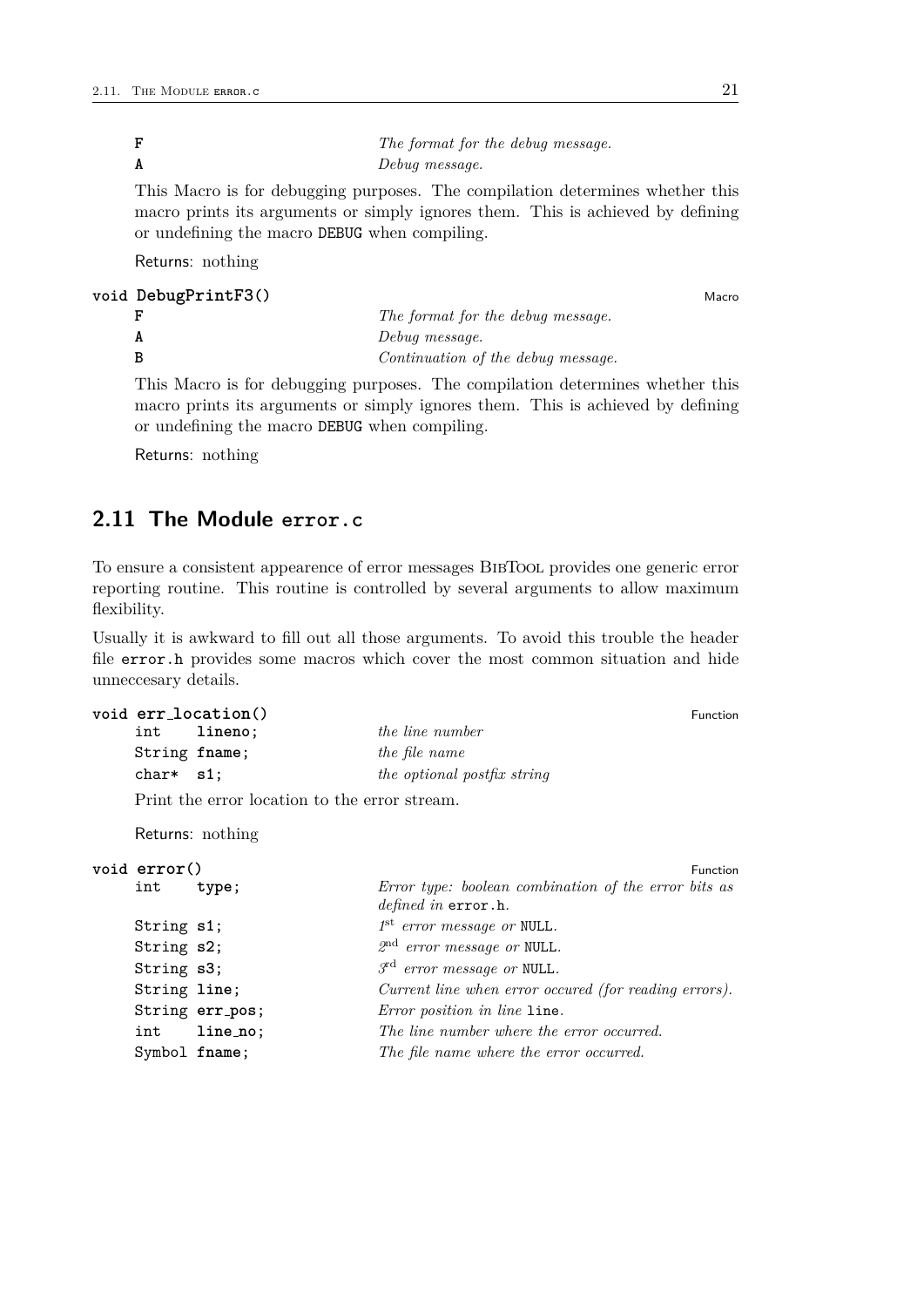This is the generic error printing routine. It prints an error message together with an optional filename, the line number, the erroneous line and a pointer to the problematic position.

All parts of an error message are optional and can be suppressed under certain conditions. The error type determines which parts are actually shown. It is a boolean combination of the following flags which are defined in error.h:

- **ERR ERROR** If this bit is set then the error message is marked as "error". The flag ERR\_WARNING is ignored in this case. This kind of messages can not be suppressed.
- **ERR WARNING** If this bit is set and ERR\_ERROR is not set then the error message is marked as "warning". ERR\_WARNING is ignored in this case.
- **ERR POINT** If this bit is set then the line line is shown together with a pointer to the byte pointed to by err\_pos. Otherwise the line is not shown.
- **ERR\_FILE** If this bit is set then the name of the file file name and the line number lineno are shown. Otherwise the file name and the line number are suppressed.
- **ERR\_EXIT** If this bit is set then the error routine calls  $exit(-1)$  at the end. This implicitly sets the ERR\_ERROR bit as well.

The error message itself can be split in up to three strings s1, s2, and s3. Those strings are concatenated. They can also be NULL in which case they are ignored.

The error message is written to the stream determined by the variable err\_file. This variable refers to the stderr stream initially but can be redirected to any other destination.

Returns: nothing

# **void**  $\text{init\_error}()$  Function

FILE \* **file**; *the output file to write error messages to*

Initialize the error reporting.

Returns: nothing

# <span id="page-21-0"></span>**2.12 The Header File bibtool/expand.h**

This header file makes available the function defined in expand.c. This file includes the header file database.h.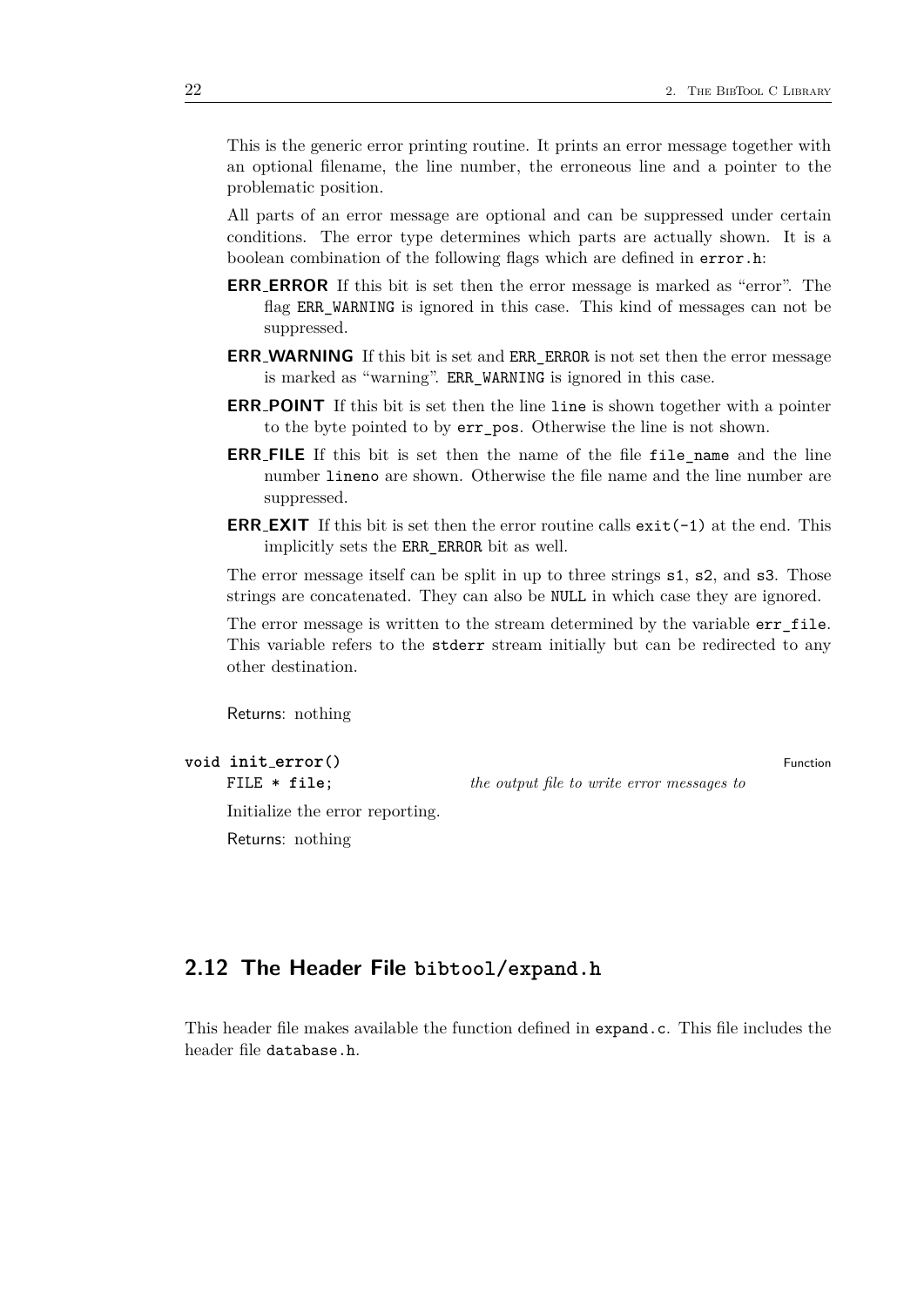# <span id="page-22-0"></span>**2.13 The Module expand.c**

This module contains functions to expand macros as they are appearing in right hand sides of equations. This can be used to get rid of additional macro definitions.

```
Symbol expand_rhs() Function
    Symbol sym; Name of the BiBT<sub>E</sub>X macro to expand.
    Symbol pre; This is the opening brace character to be used. For
                              BibTEX the valid values are { or ". This value has to
                             match to post.
    Symbol post; This is the closing brace character to be used. For
                              BibTEX the valid values are } or ". This value has to
                              match to pre.
    DB db; Database containing the macros.
    bool lowercase;
```
Expand the right hand side of an item. Each macro which is defined in this database is replaced by its value. The result is kept in a static variable until the next invocation of this function overwrites it.

Returns: A pointer to the expanded string. This value is kept in a static variable of this function and will be overwritten with the next invocation.

# <span id="page-22-1"></span>**2.14 The Header File bibtool/init.h**

This header file provides the prototype for the global initialization function which is required to be called before any action can be performed.

# <span id="page-22-2"></span>**2.15 The Module init.c**

This module contains the global initialization function which has to be called before any modules in BIBTOOL are activated. This is for convenience, thus nobody has to call the various initialization functions for the different modules by hand.

char \* **progname**; *Name of the program for* KPATHSEA*.*

```
void init bibtool() Function
```
Perform any initializations necessary for BIBTOOL.

Returns: nothing

# <span id="page-22-3"></span>**2.16 The Header File bibtool/keynode.h**

This header file provides the datatype of a keynode. This is an internal structure which is used to built parse trees from format specifications. Usually this is done in key.c and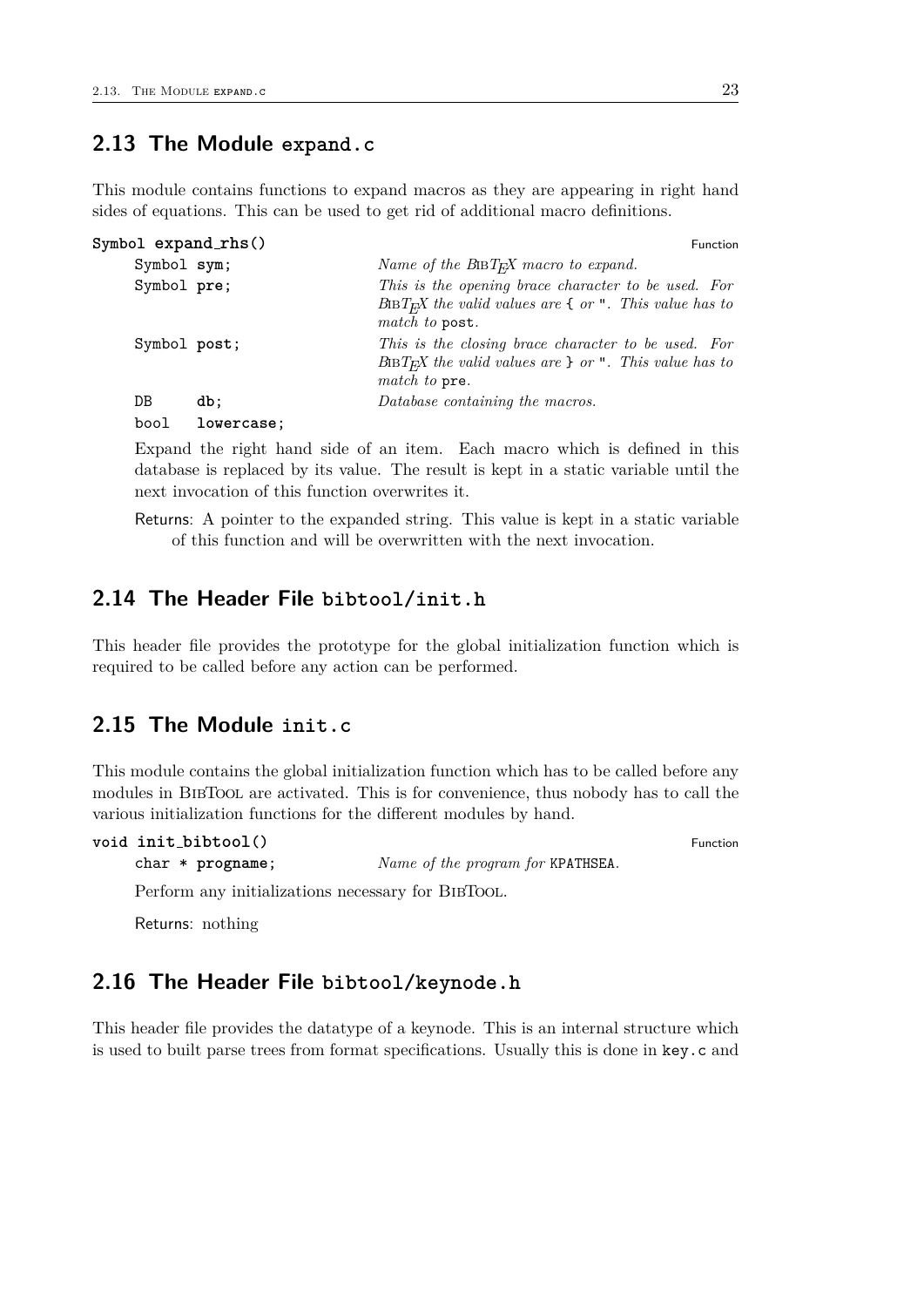should not be visible outside.

# **KeyNode** Type **Type Internal Contract Contract Contract Contract Contract Contract Contract Contract Contract Contract Contract Contract Contract Contract Contract Contract Contract Contract Contract Contract Contract Con**

```
typedef struct kEYnODE {
 short int kn type;
 short int kn pre;
 short int kn post;
 Symbol kn symbol;
 String kn from;
 String kn to;
 struct kEYnODE *kn next;
 struct kEYnODE *kn then;
 struct kEYnODE *kn else;
} *KeyNode, SKeyNode;
```
# <span id="page-23-0"></span>**2.17 The Header File bibtool/key.h**

This header file provides functions to deal with keys as they are defined in keys.h.

This header file automaticall includes the header files database.h and sbuffer.h since datatypes defined there are required.

# <span id="page-23-1"></span>**2.18 The Module key.c**

```
void add_format() Function Function
```
char \***s**; *Specification string*

Add a key format specification to the current specification. This specification is used for generating new reference keys. Thus the resource rsc\_make\_key is turned on aswell.

Several strings are treated special. If a special format is encountered then the effect is that the old key specification is cleared first before the new format is added:

- **empty** The empty format is activated. This means that the format is cleared and without further action the default key will be used.
- **long** The long format is activated. This means that authors names with initials and the first word of the title are used.
- **short** The short format is activated. This means that authors last names and the first word of the title are used.
- **new.long** This means that the long format will be used but only if the record does not have a key already.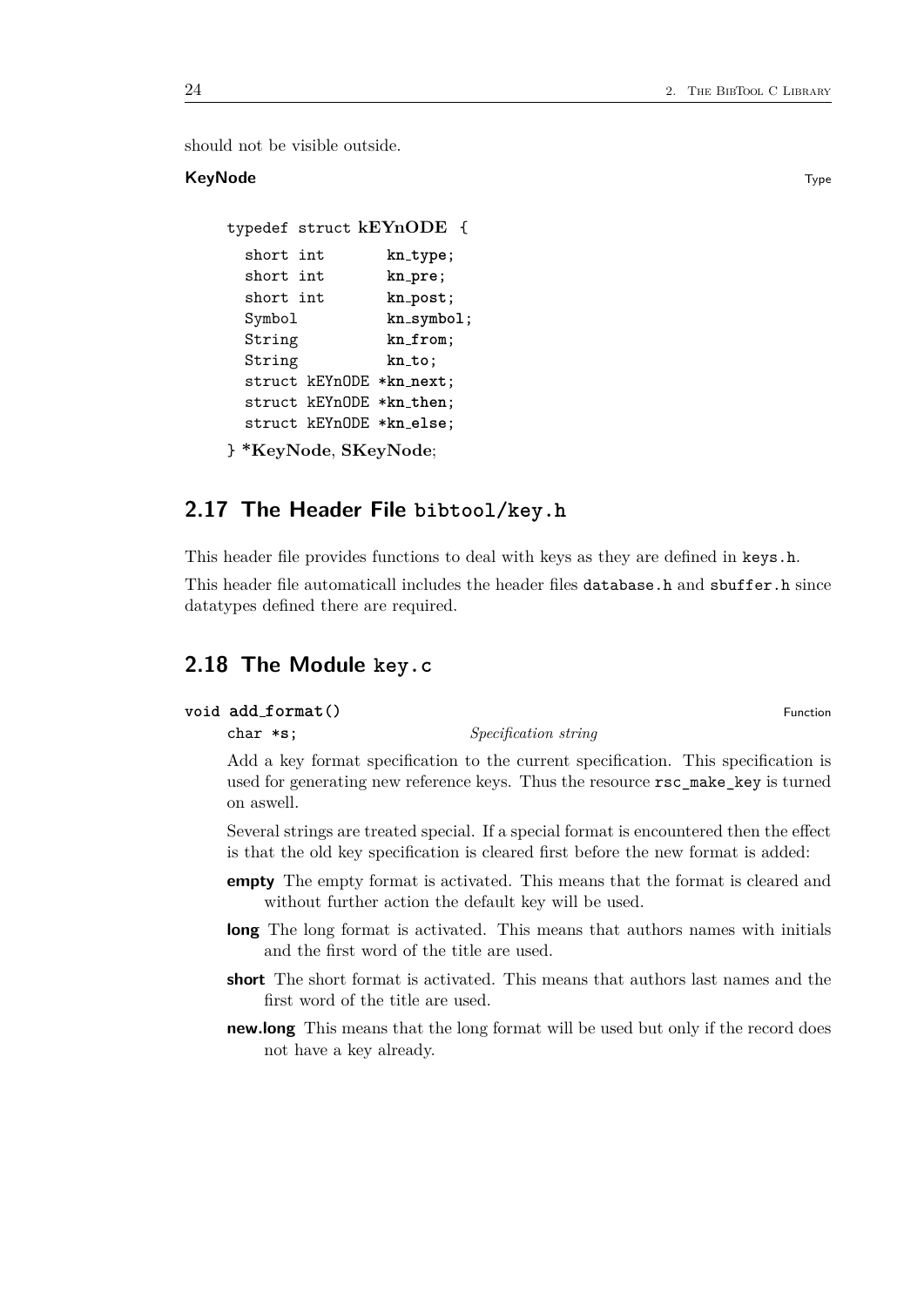**new.short** This means that the short format will be used but only if the record does not have a key already.

Returns: nothing

# **void add ignored word()** Function

Symbol **word**; *Word to add.* 

Add a new word to the list of ignored words for title key generation. The argument has to be saved by the caller! This means that it is assumed that the argument is a symbol.

Returns: nothing

#### **void add\_sort\_format()** Function

# char \***s**; *Specification string*

Add a sort key format specification to the current specification. This specification is used for generating new sort keys.

Several strings are treated special. If a special format is encountered then the effect is that the old key specification is cleared first before the new format is added:

- **empty** The empty format is activated. This means that the format is cleared and without further action the default key will be used.
- **long** The long format is activated. This means that authors names with initials and the first word of the title are used.
- **short** The short format is activated. This means that authors last names and the first word of the title are used.
- **new.long** This means that the long format will be used but only if the record does not have a key already.
- **new.short** This means that the short format will be used but only if the record does not have a key already.

Returns: nothing

### **int apply fmt()** Function

| StringBuffer *sb; | Destination string buffer. |
|-------------------|----------------------------|
| $fmt$ ;           | Format specification,      |
| rec:              | Record to consider.        |
| db:               | Database containing rec.   |
|                   |                            |

Expands an arbitrary format specification for a given record. The format specification is given as a string. The result is stored in a string buffer.

Returns: 1 iff the format is invalid or the evaluation fails. 0 otherwise.

#### **void clear\_ignored\_words()** Function

Delete the list of ignored words. Afterwards no words are recognized as ignored words.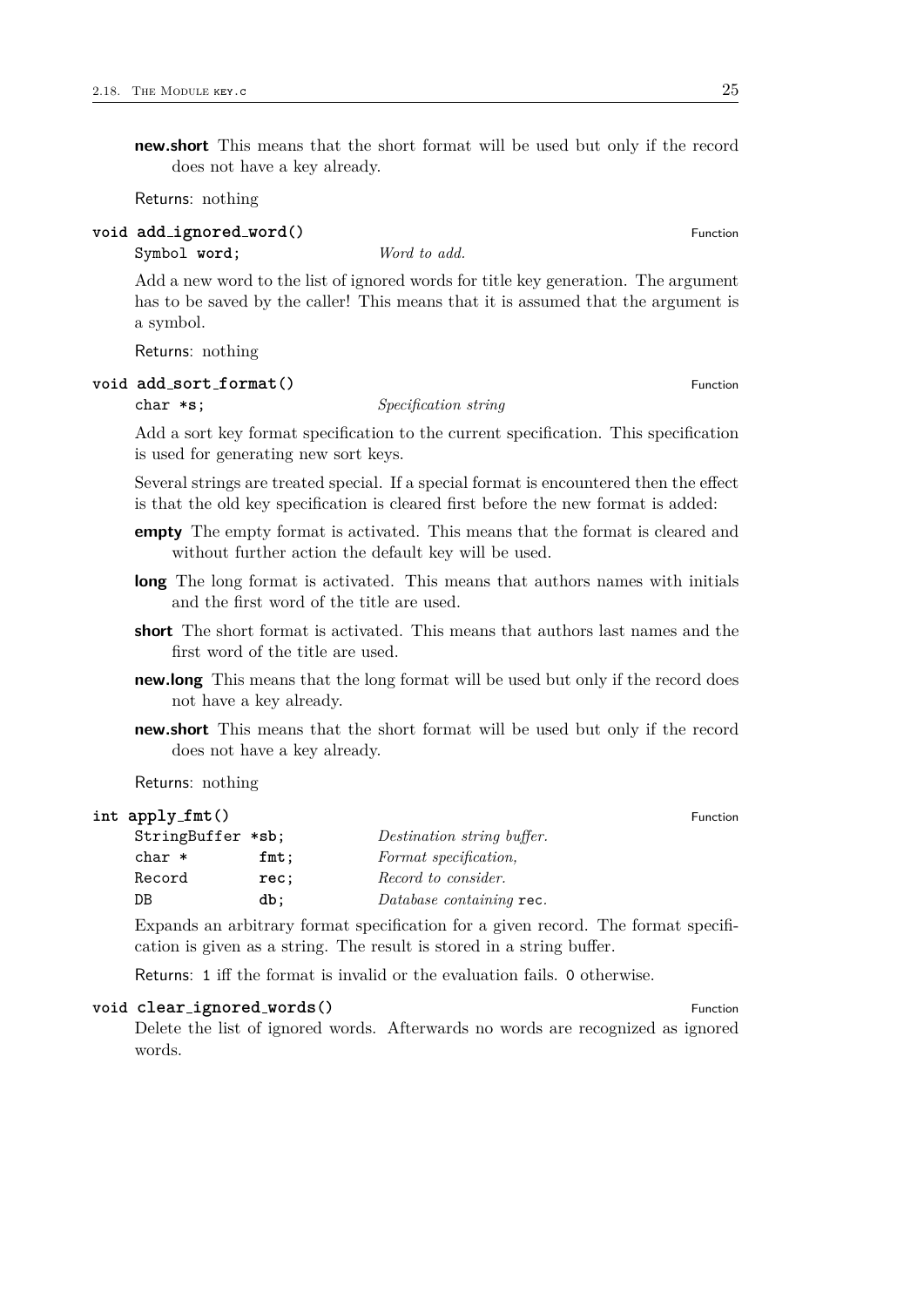| Returns: nothing                                                                                                                                                                                                                                                                       |                    |                                                                                        |          |
|----------------------------------------------------------------------------------------------------------------------------------------------------------------------------------------------------------------------------------------------------------------------------------------|--------------------|----------------------------------------------------------------------------------------|----------|
| void def_format_type()<br>String s;                                                                                                                                                                                                                                                    |                    |                                                                                        | Function |
| Returns: nothing                                                                                                                                                                                                                                                                       |                    |                                                                                        |          |
| void end_key_gen()                                                                                                                                                                                                                                                                     |                    | Finalize the key generation. Any previously recorded keys are discarded.               | Function |
| Returns: nothing                                                                                                                                                                                                                                                                       |                    |                                                                                        |          |
| String fmt_expand()<br>StringBuffer *sb;<br>Uchar *<br>$DB$<br>Record                                                                                                                                                                                                                  | cp;<br>db;<br>rec; | destination string buffer<br>format<br>Database containing rec.<br>Record to consider. | Function |
|                                                                                                                                                                                                                                                                                        |                    | Expands a format specification of the string buffer.                                   |          |
| Returns: The first character after the                                                                                                                                                                                                                                                 |                    |                                                                                        |          |
| bool foreach_ignored_word()<br>bool (*fct)(Symbol);                                                                                                                                                                                                                                    |                    | Function to apply.                                                                     | Function |
| Iterator a given function $fct$ is applied to each ignored word in turn. If the function<br>returns 0 then the loop is terminated. The different words are visited in a fixed<br>order which does not necessarily coincide with the natural order of words. Thus<br>don't assume this. |                    |                                                                                        |          |
| Returns: The return status of the last fct call.                                                                                                                                                                                                                                       |                    |                                                                                        |          |
| void free_key_node()<br>KeyNode kn;                                                                                                                                                                                                                                                    |                    | KeyNode to be freed.                                                                   | Function |
| A tree rooted at a given KeyNode will be freed.                                                                                                                                                                                                                                        |                    |                                                                                        |          |
| Returns: nothing                                                                                                                                                                                                                                                                       |                    |                                                                                        |          |
| String get_base()                                                                                                                                                                                                                                                                      |                    | Getter for the printable representation of the key base.                               | Function |
| Returns:                                                                                                                                                                                                                                                                               |                    |                                                                                        |          |
| Symbol get_field()                                                                                                                                                                                                                                                                     |                    |                                                                                        | Function |

| $100 + 100 = 100$ |     | ו שווכנוסוו                                           |
|-------------------|-----|-------------------------------------------------------|
| DB                | db: | Database containing rec.                              |
| Record rec:       |     | Record to analyze.                                    |
| Symbol name;      |     | Field name to search for. This has to be a symbol if  |
|                   |     | a normal field is sought. For pseudo fields it can be |
|                   |     | an arbitrary string.                                  |

Evaluate the record rec. If name starts with @ then check the record name. If name starts with \$ then return the special info. Else search in Record rec for the field name and return its value. NULL is returned to indicate failure.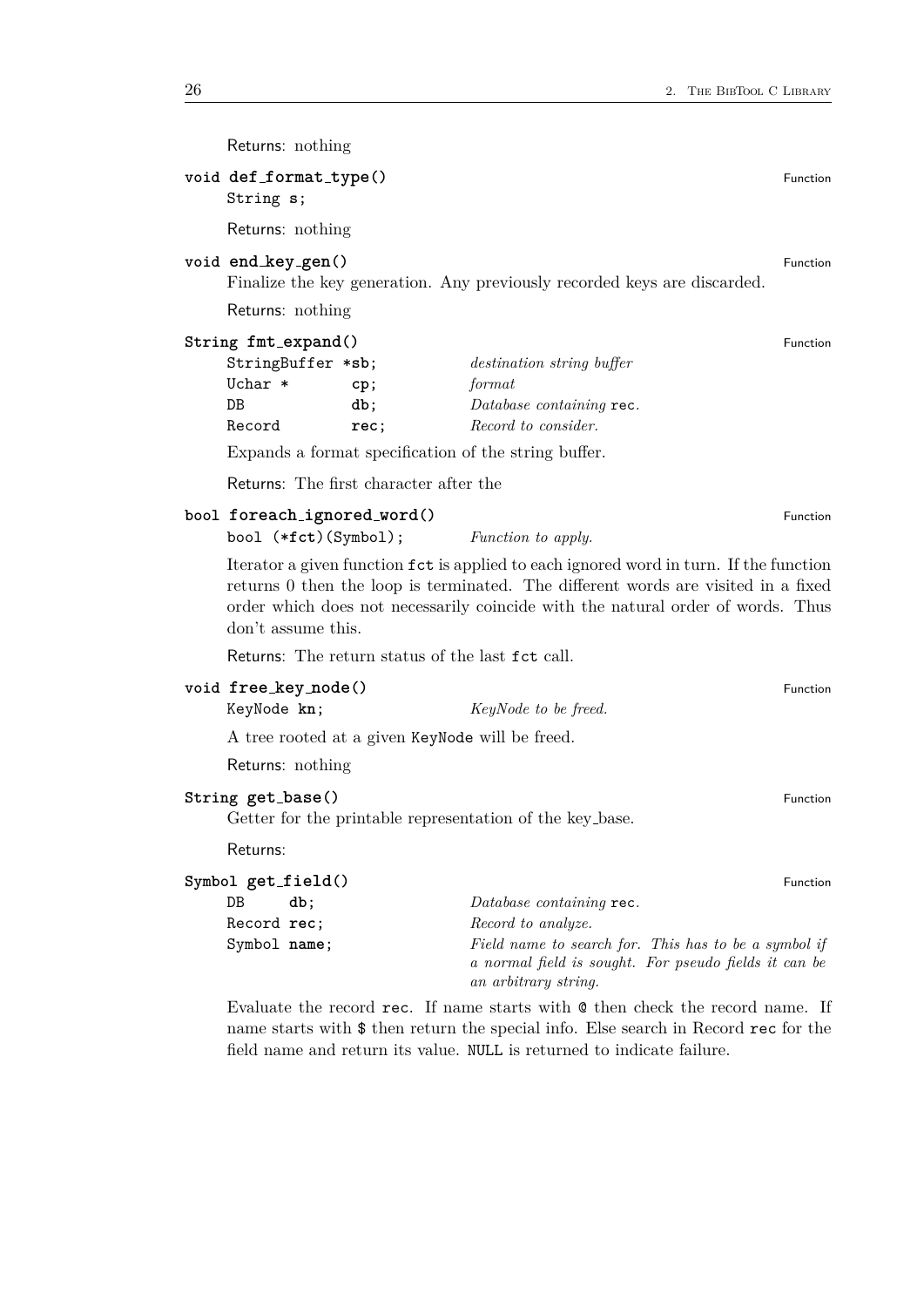| Returns: The address of the value or NULL. |                                                             |                                                                                          |          |
|--------------------------------------------|-------------------------------------------------------------|------------------------------------------------------------------------------------------|----------|
|                                            | Symbol get_separator()                                      |                                                                                          | Function |
| int n;                                     |                                                             | the <i>index</i>                                                                         |          |
| meaning:                                   |                                                             | Getter for the key separator. The elements under the index have the following            |          |
|                                            |                                                             | <b>0</b> The default key which is used when the formatting instruction fails completely. |          |
|                                            | publication.                                                | 1 The separator which is inserted between different names of a multi-authored            |          |
|                                            | is formatted.                                               | 2 The separator inserted between the first name and the last name when a name            |          |
|                                            | is present                                                  | 3 The separator inserted between the last names when more then one last name             |          |
|                                            |                                                             | 4 The separator between the name and the title of a publication.                         |          |
|                                            | <b>5</b> The separator inserted between words of the title. |                                                                                          |          |
|                                            | reference keys.                                             | <b>6</b> The separator inserted before the number which might be added to disambiguate   |          |
|                                            |                                                             | <b>7</b> The string which is added when a list of names is truncated. (.ea)              |          |
|                                            | Returns: the separator for the given index or NULL          |                                                                                          |          |
| void make_key()                            |                                                             |                                                                                          | Function |
| DB                                         | db;                                                         | Database containing the record.                                                          |          |
| Record rec;                                |                                                             | Record to consider.                                                                      |          |
|                                            | Generate a key for a given record.                          |                                                                                          |          |
|                                            | Returns: nothing                                            |                                                                                          |          |
|                                            | void make_sort_key()                                        |                                                                                          | Function |
| DB                                         | db;                                                         | Database containing the record.                                                          |          |
| Record rec;                                |                                                             | Record to consider.                                                                      |          |
|                                            | Returns: nothing                                            |                                                                                          |          |
| bool mark_key()                            |                                                             |                                                                                          | Function |
| $DB$                                       | db;                                                         | Database containing the record.                                                          |          |
| Record rec;                                |                                                             | Record to consider                                                                       |          |
|                                            | Set the key mark for the key symbol of a record.            |                                                                                          |          |
|                                            | Returns: nothing                                            |                                                                                          |          |
| void set_base()                            |                                                             |                                                                                          | Function |
| String value;                              |                                                             | String representation of the new value.                                                  |          |

Define the key base. This value determines the format of the disambiguation string added to a key if required. The following values are considered: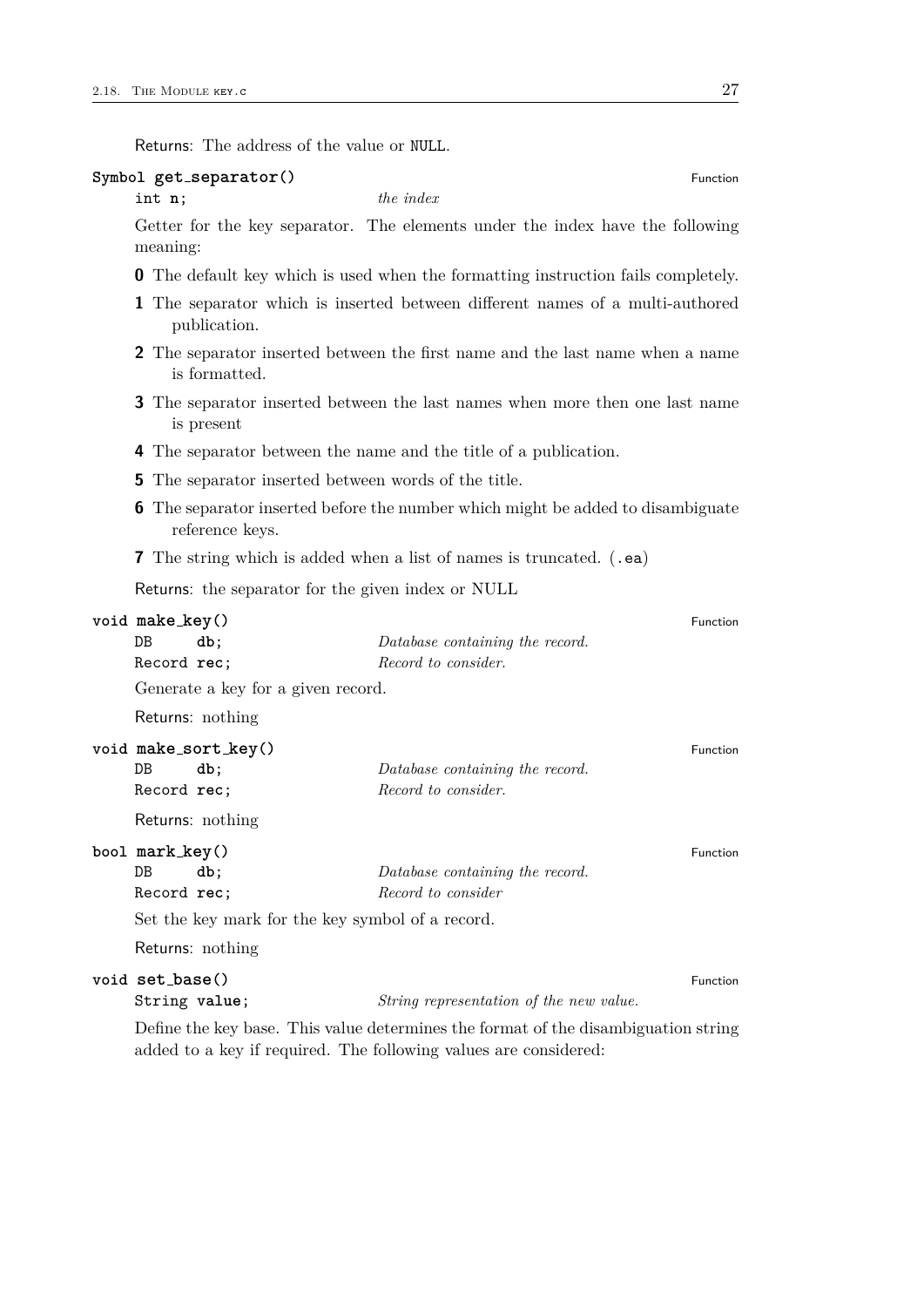- If the value is upper or starts with an upper case letter then the disambiguation is done with upper-case letters.
- If the value is lower or starts with a lower case letter then the disambiguation is done with lower-case letters.
- If the value is digit or starts with an digit then the disambiguation is done with arabic numbers.

The comparison of the keywords is done case insensitive. The special values take precedence before the first character rules.

If an invalid value is given to this function then an error is raised and the program is terminated.

Returns: nothing

| bool set_field() |     |                              | Function |
|------------------|-----|------------------------------|----------|
| DB.              | db: | Database containing rec.     |          |
| Record rec:      |     | Record to receive the value. |          |
| Symbol name;     |     | Field name to add.           |          |
| Symbol value;    |     | the new value                |          |

Store the given field or pseudo-field in a record. If the field is present then the old value is overwritten. Otherwise a new field is added. Fields starting with a \$ or @ are treated special. They denote pseudo fields. If such a pseudo field is undefined then the assignment simply fails.

In contrast to the function push to record() this function does not assume that the arguments are symbols. In addition to push\_to\_record() it also handles pseudo-fields.

Returns: false if the asignment has succeeded.

|           | VOIU SEULSEPALAUUI () | <b>Function</b>                                                                                                                                                                                                                            |
|-----------|-----------------------|--------------------------------------------------------------------------------------------------------------------------------------------------------------------------------------------------------------------------------------------|
| int       | n;                    | Array index to modify.                                                                                                                                                                                                                     |
| String s; |                       | New value for the given separator. The new value<br>is stored as a symbol. Thus the memory of <b>s</b> need<br>not to be preserved after this function is completed.<br>The characters which are not allowed are silently sup-<br>pressed. |

**void set separator()** Function

Modify the key\\_seps array. This array contains the different separators used during key formatting. The elements of the array have the following meaning:

- **0** The default key which is used when the formatting instruction fails completely.
- **1** The separator which is inserted between different names of a multi-authored publication.
- **2** The separator inserted between the first name and the last name when a name is formatted.
- **3** The separator inserted between the last names when more then one last name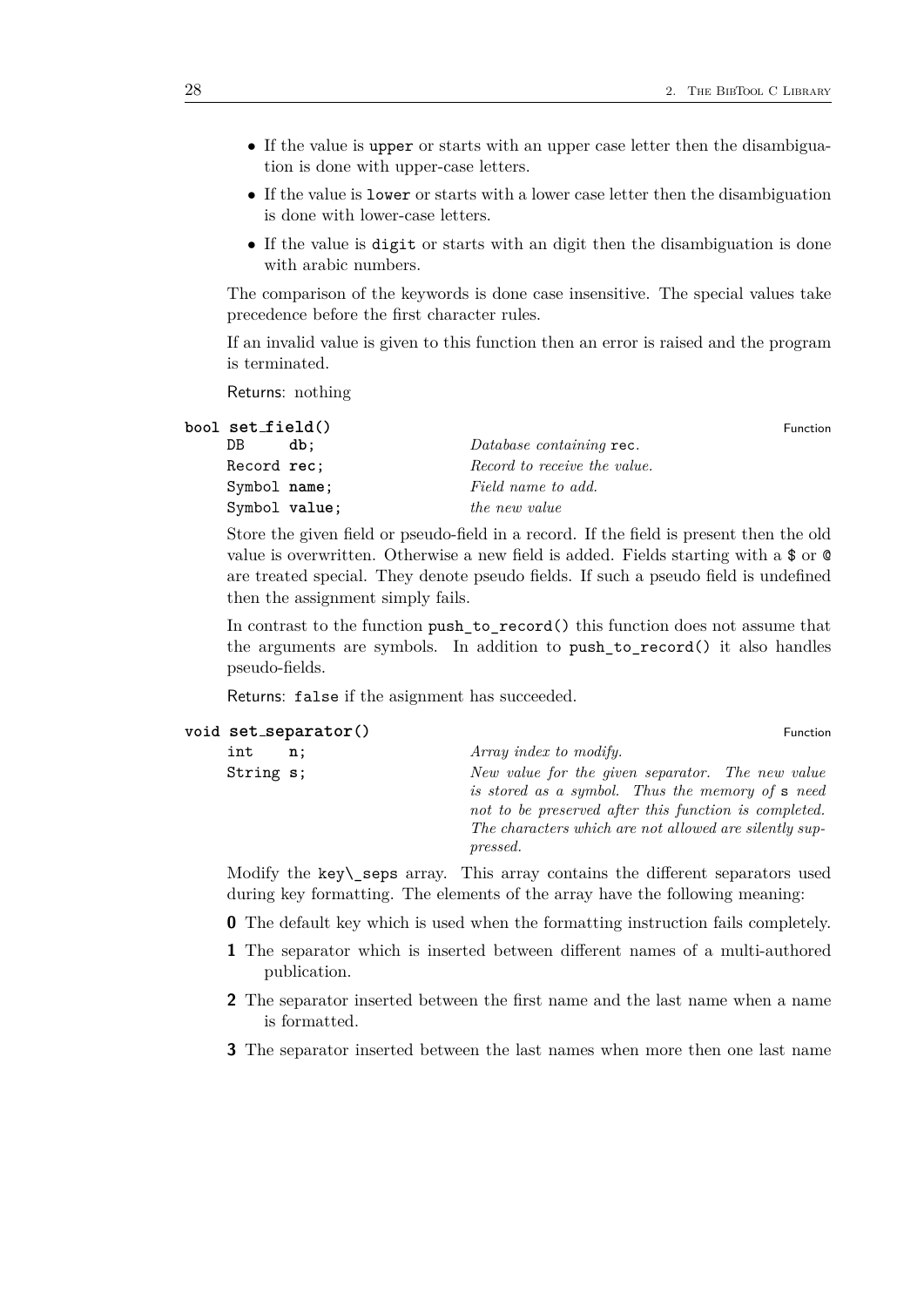is present

- **4** The separator between the name and the title of a publication.
- **5** The separator inserted between words of the title.
- **6** The separator inserted before the number which might be added to disambiguate reference keys.
- **7** The string which is added when a list of names is truncated. (.ea)

Returns: nothing

# **void start key\_gen**() Function

Start the key generation. Any recorded keys are discarded.

Returns: nothing

# <span id="page-28-0"></span>**2.19 The Header File bibtool/macros.h**

This header file contains definitions for the Macro structure. Macro is the pointer type corresponding to the structure SMacro. All C macros and functions provided through this header file deal with the pointer type. The structure itself is used in the allocation function only.

#### **Macro** Type

This is a pointer type to represent a mapping from a string to another string. This mapping is accompanied by a counter which can be used as a reference count.

```
typedef struct mACRO {
```

| Symbol                 | $mc_name$ ;  | Name of the macro.      |
|------------------------|--------------|-------------------------|
| Symbol                 | $mc_value$ ; | Value of the macro.     |
| int                    | $mc$ -used;  | Reference count.        |
| struct mACRO *mc_next; |              | Pointer the next macro. |
|                        |              |                         |

} **SMacro**, **\*Macro**;

# **Macro MacroNULL** Macro**NULL** MacroNULL MacroNULL MacroNULL MacroNULL MacroNULL MacroNULL MacroNull MacroNull Macro

This is the NULL pointer for the Macro type. It can be used as a special or illlegal macro.

# **String MacroName**() and the contract of the contract of the contract of the contract of the contract of the contract of the contract of the contract of the contract of the contract of the contract of the contract of the c

```
M Macro to consider
```
This is the functional representation of the name component of a Macro. It can be used to extract this information. It can also be used as a lvalue.

#### **String MacroValue()** MacroValue **()** Macro

**M** Macro *to consider*

This is the functional representation of the value component of a Macro. It can be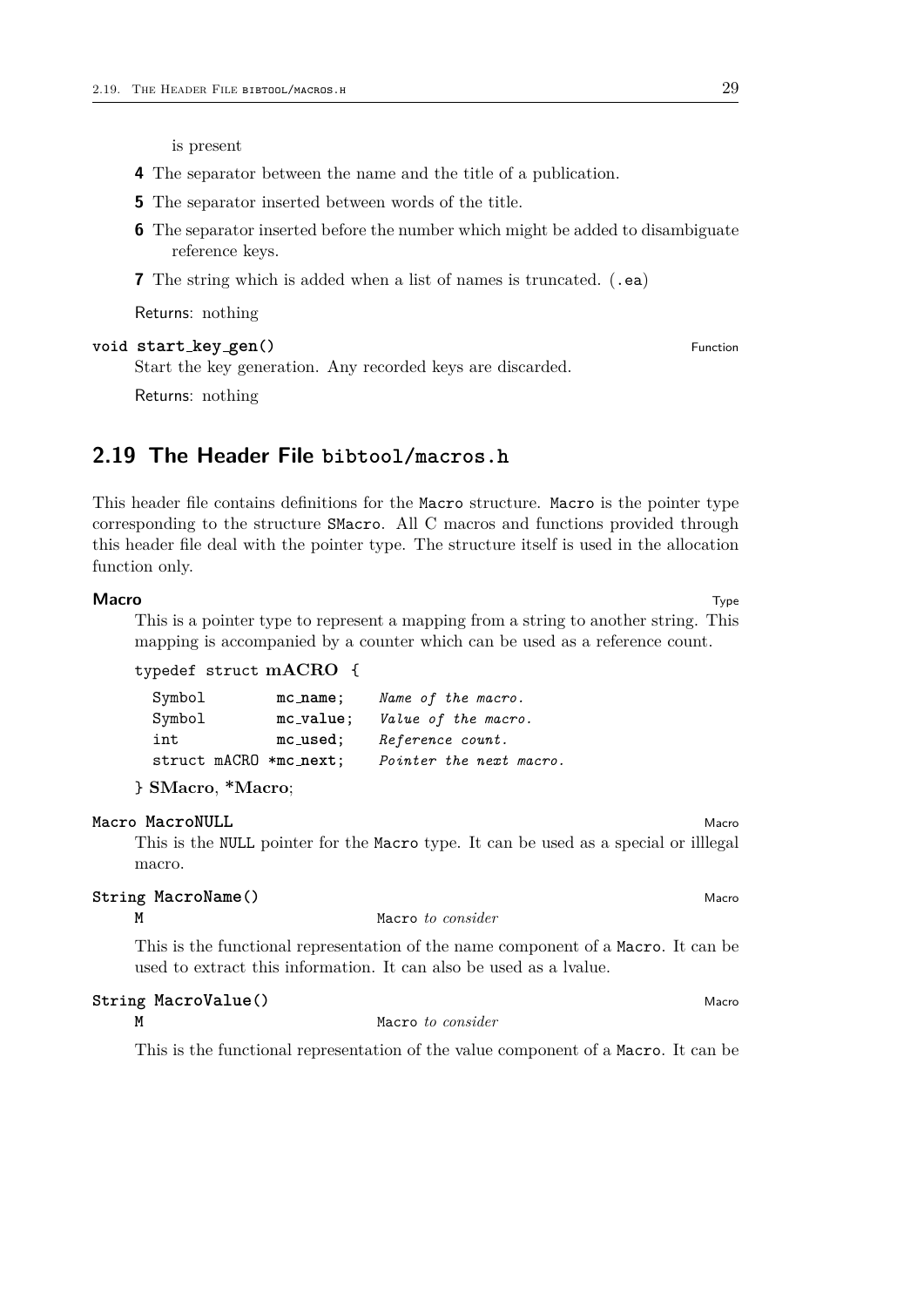used to extract this information. It can also be used as a lvalue.

# **int MacroCount** () Macro**Count** () Macro

**M** Macro *to consider*

This is the functional representation of the counter component of a Macro. It can be used to extract this information. It can also be used as a lvalue.

# **Macro NextMacro()** Macro

**M** Macro *to consider*

This is the functional representation of the next Macro. It can be used to extract this information. It can also be used as a lvalue.

# <span id="page-29-0"></span>**2.20 The Module macros.c**

| void def_field_type() |                                                        | Function |
|-----------------------|--------------------------------------------------------|----------|
| String s;             | String containing an equation. This string is modified |          |
|                       | during the process.                                    |          |

This function adds a printing representation for a field name to the used list. The argument is an equation of the following form

*type = value*

*type* is translated to lower case and compared against the internal representation. *value* is printed at the appropriate places instead.

Returns: nothing

| int def macro()                |                                                    |                                                                                  | Function |  |
|--------------------------------|----------------------------------------------------|----------------------------------------------------------------------------------|----------|--|
| Symbol name;                   |                                                    | name of the macro.                                                               |          |  |
| Symbol val;                    |                                                    | NULL or the value of the new macro                                               |          |  |
| int                            | count;                                             | initial count for the macro.                                                     |          |  |
|                                | Define or undefine a macro.                        |                                                                                  |          |  |
|                                | Returns: nothing                                   |                                                                                  |          |  |
| $void dump_mac()$              |                                                    |                                                                                  | Function |  |
| $char * frame;$                |                                                    | File name of the target file.                                                    |          |  |
| int                            | allp;                                              | $if == 0$ only the used macros are written.                                      |          |  |
|                                | Write macros to a file.                            |                                                                                  |          |  |
|                                | Returns: nothing                                   |                                                                                  |          |  |
| bool each_macro()              |                                                    |                                                                                  | Function |  |
| Macro                          |                                                    | $\mathbf{m}$ ; the macro to start with                                           |          |  |
| bool (*fct) (Symbol , Symbol); |                                                    |                                                                                  |          |  |
|                                | The loop terminates if the function returns false. | Iterate over a linked list of macros. A function is applied to each macro found. |          |  |
|                                |                                                    |                                                                                  |          |  |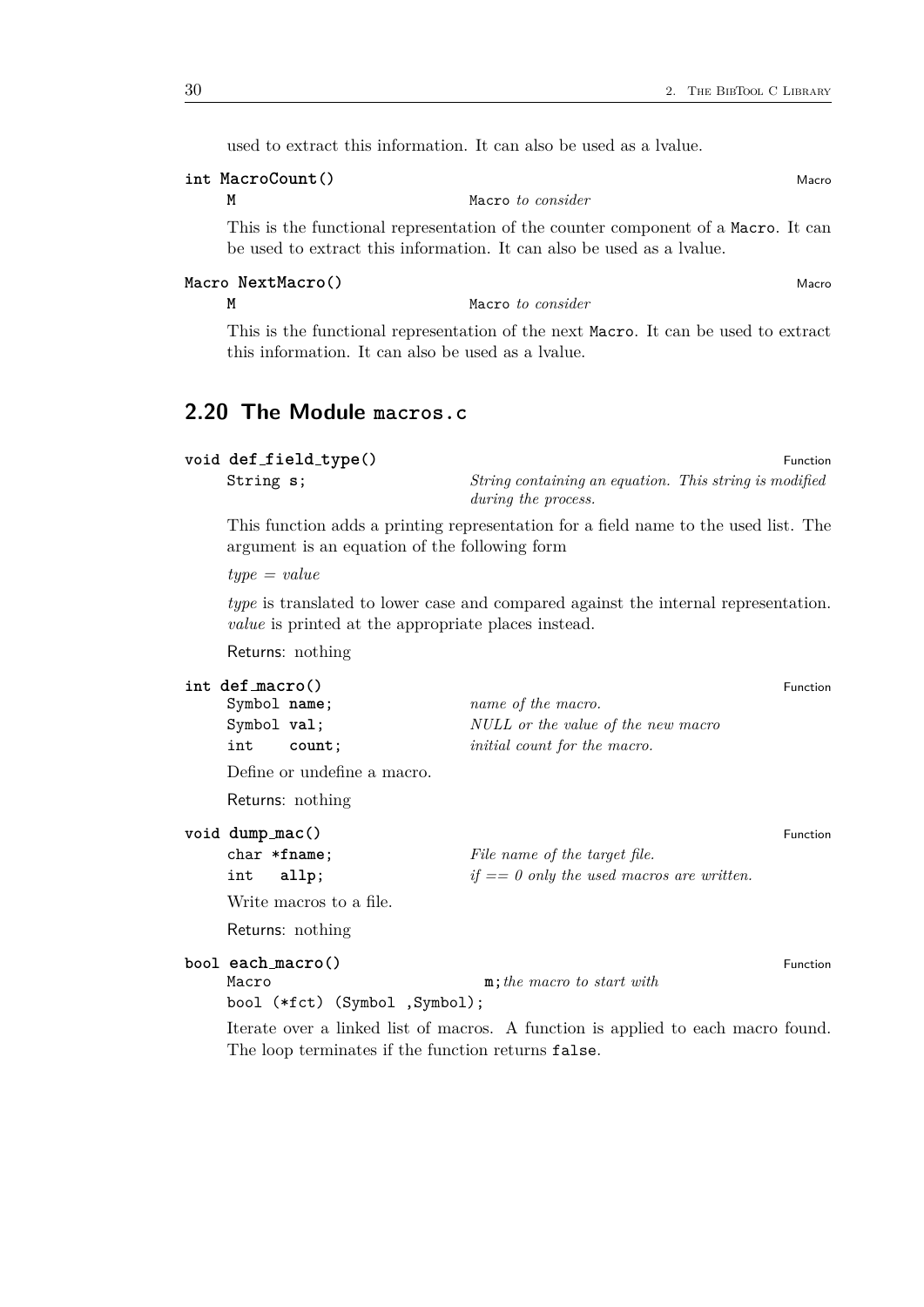Returns: true if the function has terminated the loop and false in case the end of the list has been reached

### **void foreach** macro $()$  **Function**

bool (\*fct) (Symbol ,Symbol );

Apply a function to each macro in turn. The function is called with the name and the value of the macro. If it returns false then the processing of further macros is suppressed.

The function given as argument is called with two string arguments. The first is the name of the macro and the second is its value. Both are symbols and must not be modified in any way.

The order of the enumeration of the macros is determined by the implementation. No specific assumptions should be made about this order.

Returns: nothing

# **void**  $\text{free\_macro}()$  Function

Macro **mac**; *First Macro to release.*

Free a list of macros. The memory allocated for the Macro given as argument and all structures reachable via the NextMacro pointer are released.

Returns: nothing

| Symbol $get\_item()$ | Function                                                                              |
|----------------------|---------------------------------------------------------------------------------------|
| Symbol name;         | Symbol to get the print representation for.                                           |
| int<br>type;         | One of the values SYMBOL\ TYPE\ UPPER,<br>SYMBOL\ TYPE\ LOWER, or SYMBOL\ TYPE\ CASED |
|                      | as they are defined in type.h.                                                        |

Return the print representation of a BIBT<sub>E</sub>X string. The appearance is determined by the items mapping. If no appropriate entry is found then type is used to decide whether the item should be returned as upper-case, lower-case or first upper only.

Returns: A pointer to a static string. This location is reused upon the next invocation of this function.

| Symbol get_key() |                                                     | Function |
|------------------|-----------------------------------------------------|----------|
| Symbol name;     | the name of the key to find. This must be in lower- |          |
|                  | case                                                |          |

Get the printable representation of a key. If a special representation has been registered then this representation is returned. Otherwise the (lower-case) key is returned.

Returns: the requested representation

# **void init macros**() Function

Initialize some macros from a table defined in the configuration file or given as define to the C compiler. This function has to be called to initialize the global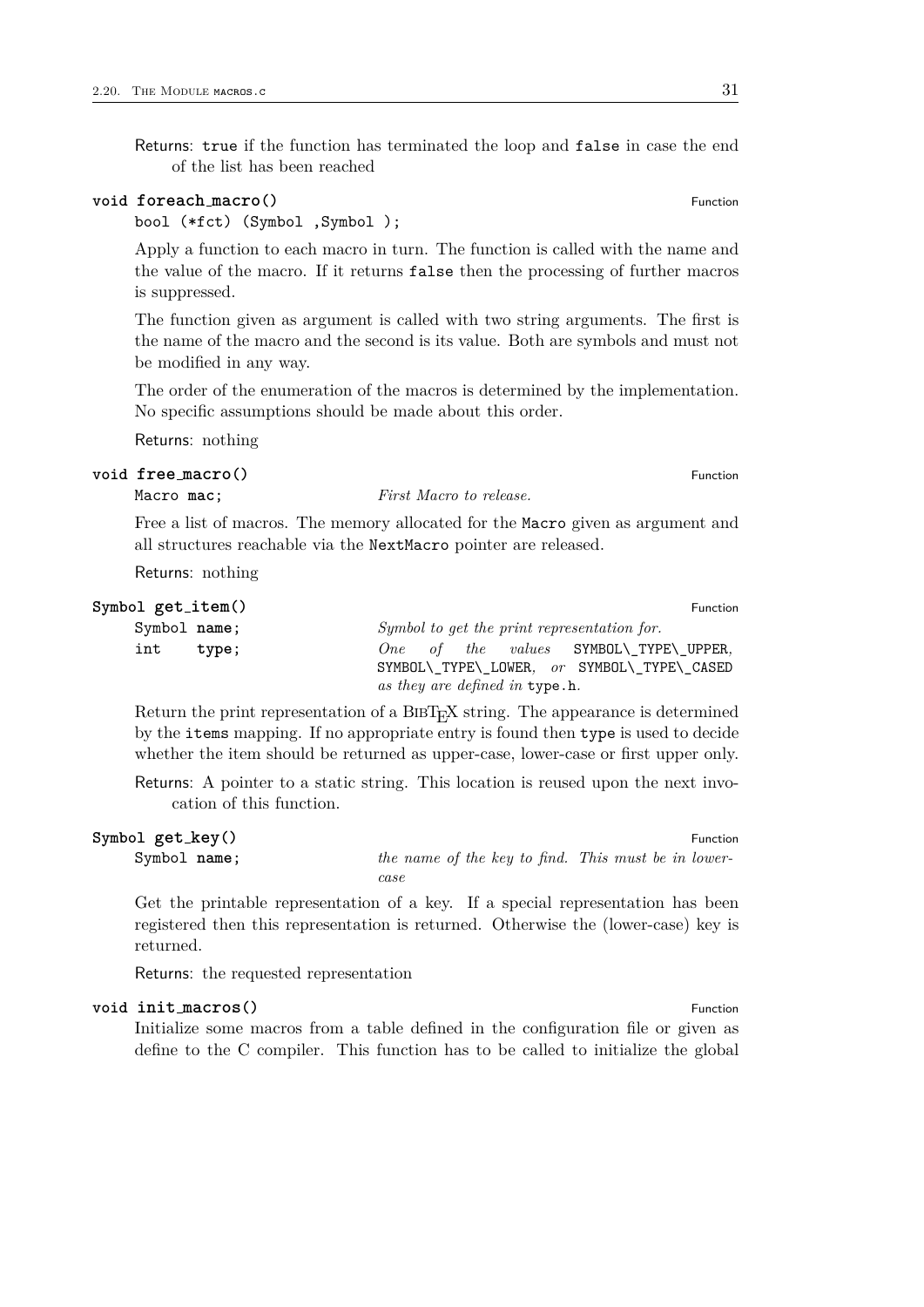macros.

Note that this function is for internal purposes only. The normal user should call init\_bibtool() instead.

Returns: nothing

| Symbol look_macro() | <b>Function</b>                                                               |
|---------------------|-------------------------------------------------------------------------------|
| Symbol name;        | The name of the macros to find. This needs not to be<br>a symbol.             |
| add:<br>int         | Initial reference count or indicator that no new macro<br><i>is required.</i> |

Return the value of a macro if it is defined. This value is a symbol. If the macro is undefined then NULL is returned. In this case the value of add determines whether or not the macro should be defined. If it is less than 0 then no new macros is defined. Otherwise a new macro is defined. The value is the empty string and the initial reference count is add.

Returns: The value or NULL.

|        |                                                             | <b>Function</b> |
|--------|-------------------------------------------------------------|-----------------|
|        | Name of the macro. This must be a symbol.                   |                 |
|        | The value of the macro. This must be a symbol.              |                 |
| count: | The initial reference count.                                |                 |
|        | The next pointer of the Macro structure.                    |                 |
|        | Macro new_macro()<br>Symbol name;<br>Symbol value;<br>next: |                 |

Allocate a new macro structure and fill it with initial values. Upon failure an error is raised and exit() is called.

Returns: The new Macro.

| void save_key() | Function |
|-----------------|----------|
|                 |          |

| Symbol name; | the name of the key in lower |
|--------------|------------------------------|
| Symbol key;  | the key as printed           |
|              |                              |

Save a mapping of a lower-case key to a printed representation.

Returns: nothing

# <span id="page-31-0"></span>**2.21 The Header File bibtool/names.h**

# **SNameNode** Type **The Contract of the Contract of the Contract of Type** *Type* **Type <b>Type Type Type Type Type**

The name format is translated internally into a list of nodes which are easier to evaluate since they avoid the reparsing of the format. This structure contains such a node.

typedef struct **nameNODE** {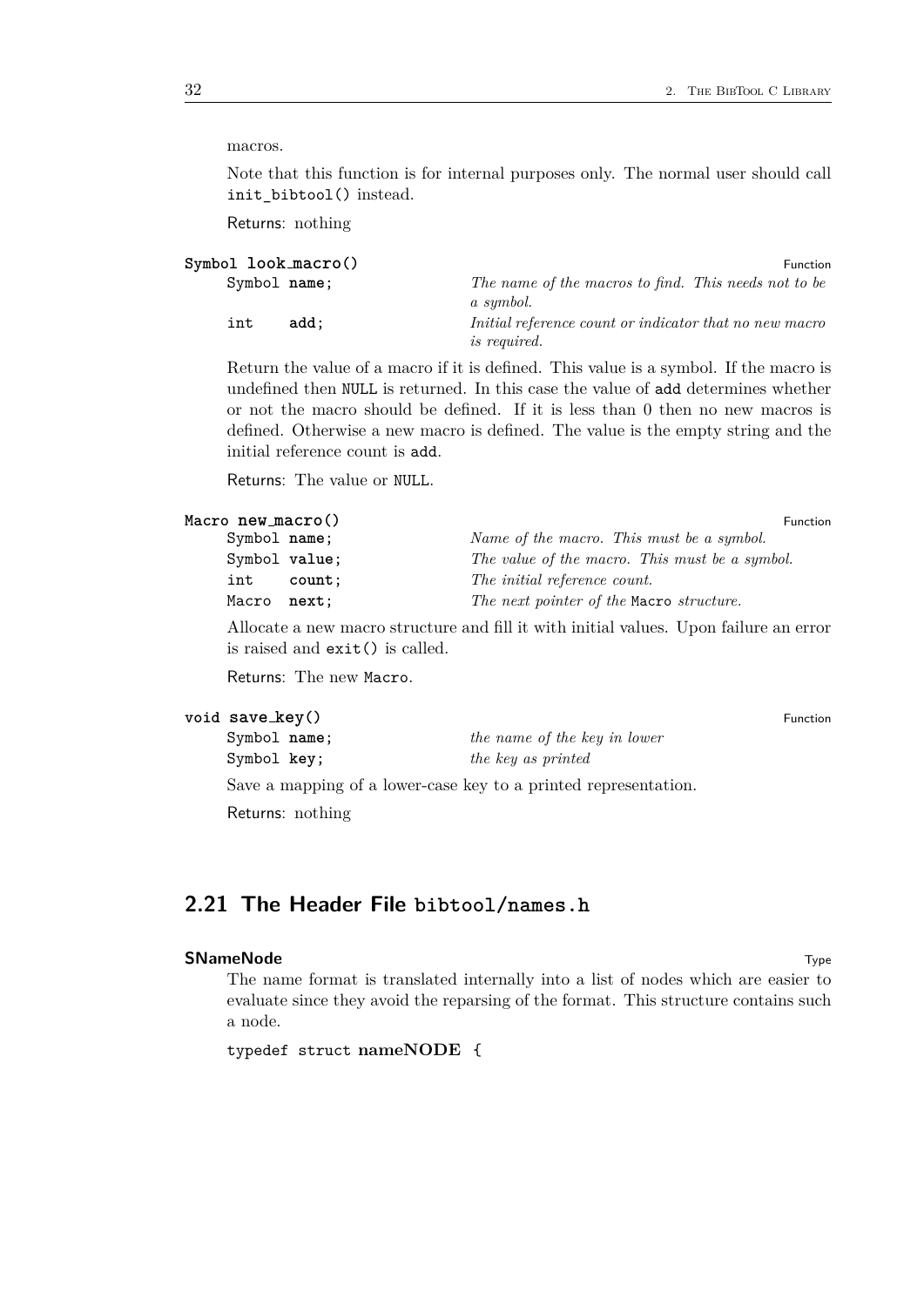| int                                                     | $nn_type;$   |  |  |  |
|---------------------------------------------------------|--------------|--|--|--|
| int                                                     | nn_strip;    |  |  |  |
| int                                                     | $nn-trim;$   |  |  |  |
| Symbol                                                  | $nn\_pre;$   |  |  |  |
| Symbol                                                  | $nn$ $mid$ : |  |  |  |
| Symbol                                                  | $nn\_post;$  |  |  |  |
| struct nameNODE *nn_next; Pointer to the next name node |              |  |  |  |

} **SNameNode**, **\*NameNode**;

| NameNode NameNULL                                                               | Macro |
|---------------------------------------------------------------------------------|-------|
| The NULL pointer to a NameNode which can be used as a special value to indicate |       |
| the end of a NameNode list.                                                     |       |

| int NameType()<br><b>NN</b>                                    | the name node         | Macro |
|----------------------------------------------------------------|-----------------------|-------|
| Returns:                                                       |                       |       |
| int NameStrip()<br>NN                                          | the name node         | Macro |
| Returns:                                                       |                       |       |
| int NameTrim()<br><b>NN</b>                                    | the name node         | Macro |
| Returns:                                                       |                       |       |
| String NamePre()<br>NN                                         | the name node         | Macro |
| Returns:                                                       |                       |       |
| String NameMid()<br><b>NN</b>                                  | the name node         | Macro |
| Returns:                                                       |                       |       |
| String NamePost()<br><b>NN</b>                                 | the name node         | Macro |
| Returns:                                                       |                       |       |
| NameNode NextName()<br><b>NN</b>                               | NameNode to consider. | Macro |
| Functional representation of the pointer to the next NameNode. |                       |       |
| Returns: The next NameNode.                                    |                       |       |
|                                                                |                       |       |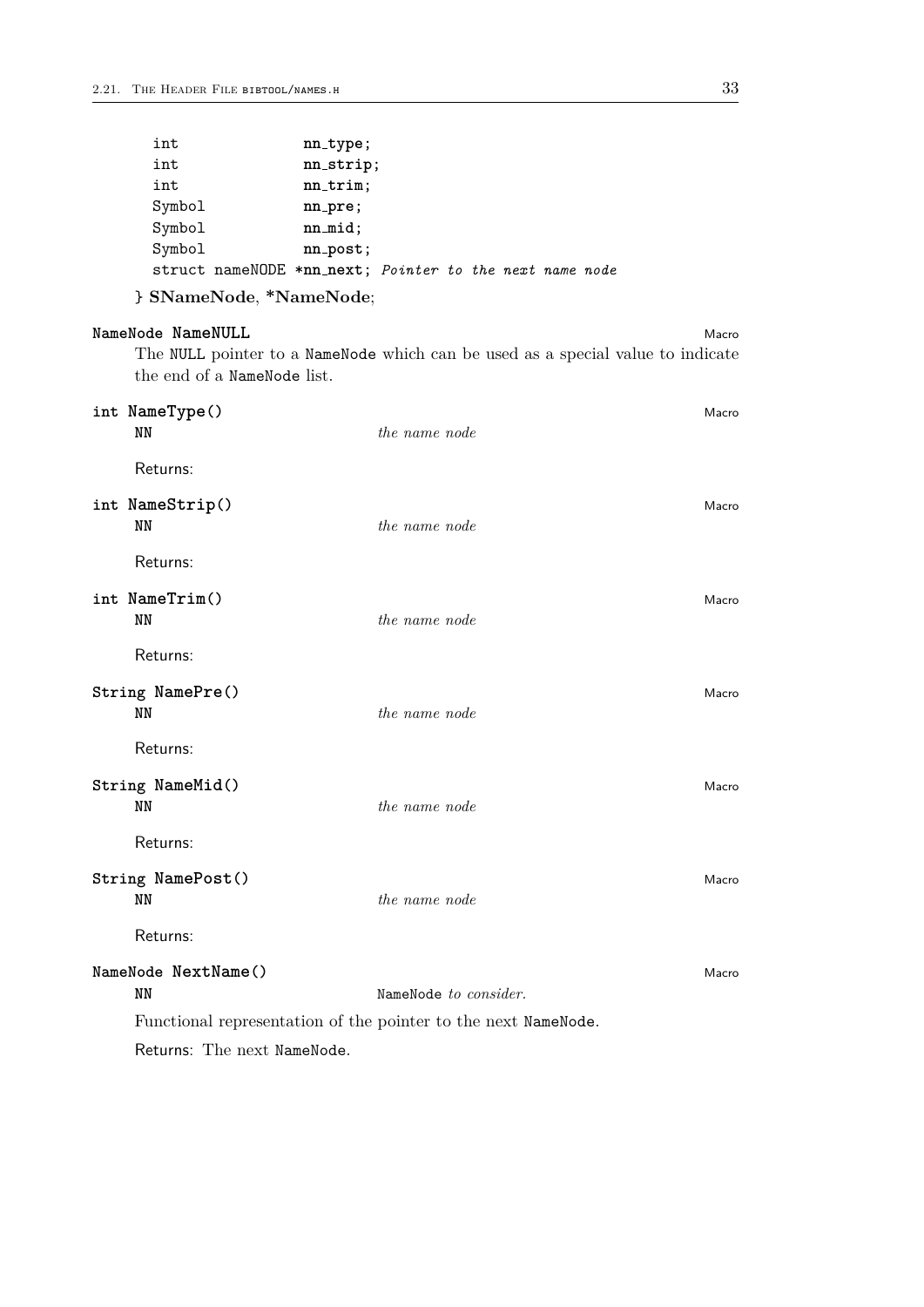# <span id="page-33-0"></span>**2.22 The Module names.c**

| String s;        | NameNode name_format()        | <b>Function</b>                                   |
|------------------|-------------------------------|---------------------------------------------------|
| Returns:         |                               |                                                   |
|                  | String pp_list_of_names()     | <b>Eunction</b>                                   |
| String $*$ wa;   |                               | Word array of name constituents                   |
| NameNode format; |                               | the format of the name                            |
| String           | trans;                        | the translation table                             |
| int              | max;                          | the limit for the number of names to be formatted |
| String           | comma;                        |                                                   |
| String           | and;                          | name separator                                    |
| $char *$         | namesep;                      |                                                   |
| $char *$         | etal:                         |                                                   |
|                  | Pretty-print a list of names. |                                                   |

Returns: Pointer to static string which is reused upon the next invocation of this function.

```
void pp one name() Function
```
Returns: nothing

```
void set name format() Function
  NameNode *nodep;
  char * s;
```
Returns: nothing

# <span id="page-33-1"></span>**2.23 The Header File bibtool/parse.h**

This header file contains functions which deal with the parsing of BIBT<sub>E</sub>X files. They are defined in parse.c and declared in this file.

# <span id="page-33-2"></span>**2.24 The Module parse.c**

```
void \text{init\_read}() Function
```
Initialize the reading apparatus. Primarily try to figure out the file search path.

Note that this function is for internal purposes mainly. The normal user should call init\_bibtool() instead. Just in case the search paths are changed afterwards this function has to be called again to propagate the information.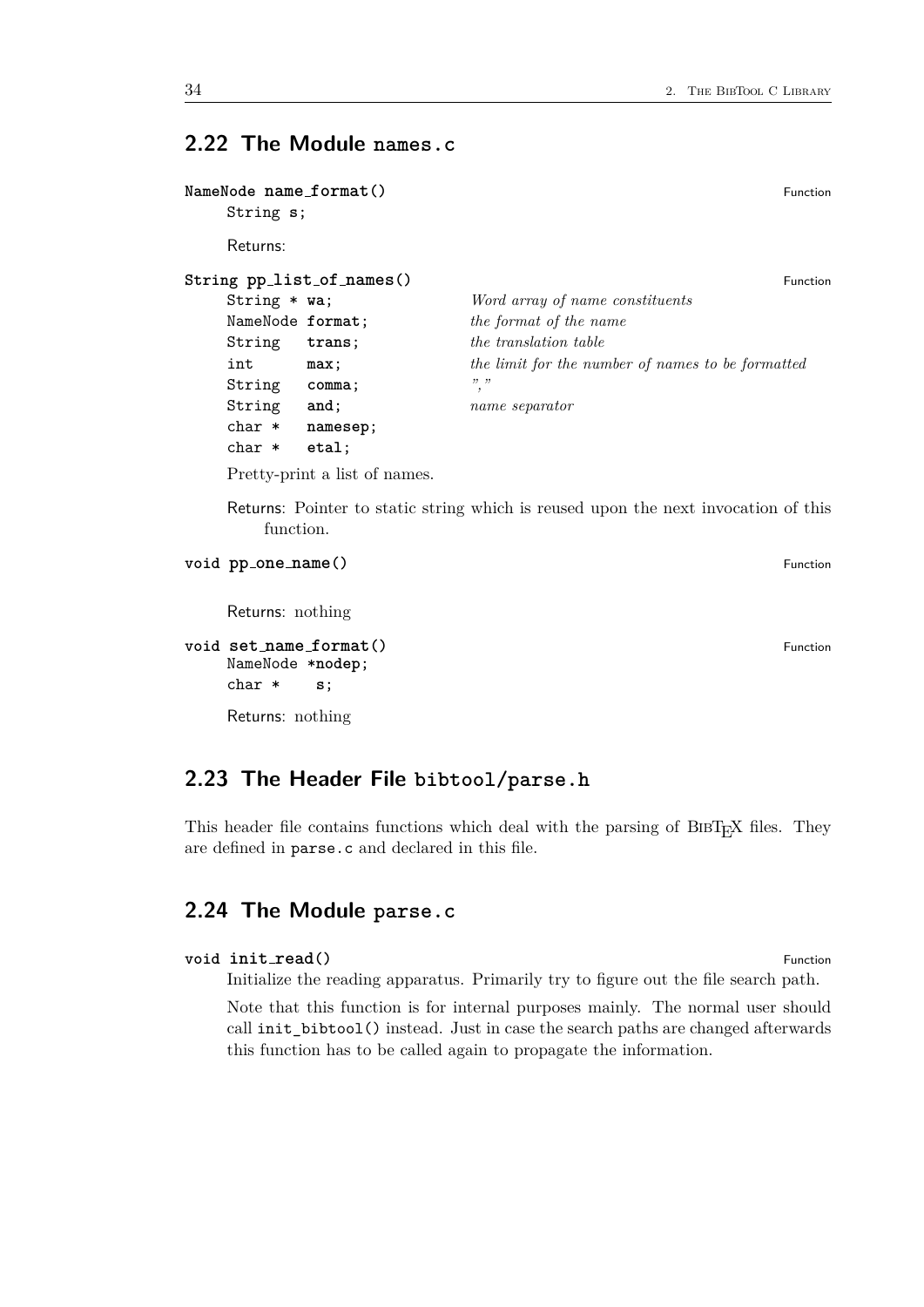Returns: nothing

# **int parse bib()** Function

Record **rec**; *Record to store the result in.*

Read one entry and fill the internal record structure. Return the type of the entry read.

BIB EOF is returned if nothing could be read and the end of the file has been encountered.

BIB\_NOOP is returned when an error has occurred. This is an indicator that no record has been read but the error recovery is ready to try it again.

This function is for internal purposes mainly. See read\_db() for a higher level function to read a database.

Returns: The type of the entry read, BIB EOF, or BIB NOOP.

# **bool read\_rsc()** Function

# String **name**; *Name of the file to read from.*

Read a resource file and evaluate all instructions contained.

The characters #, %, and ; start an endline comment but only between resource instructions. They are not recognized between a resource instruction and its value or inside the value braces.

This function is contained in this module because it shares several functions with the BIBT<sub>E</sub>X parsing routines.

Returns: true if an error has occured

#### **bool**  $\texttt{see\_bib()}$  Function

String **fname**; *Name of the file or* NULL*.*

Open a  $BIBT<sub>FA</sub>X$  file to read from. If the argument is NULL then stdin is used as input stream.

This function has to be called before parse() can be called. It initializes the parser routine and takes care that the next reading is done from the given file.

The file opened with this function has to be closed with seen().

This function is for internal purposes mainly. See read\_db() for a higher level function to read a database.

Returns: true iff the file could be opened for reading.

### **bool seen**() Function **Function**

Close input file for the  $BIBT_FX$  reading apparatus. After this function has been called parse() might not return sensible results.

This function is for internal purposes mainly. See read\_db() for a higher level function to read a database.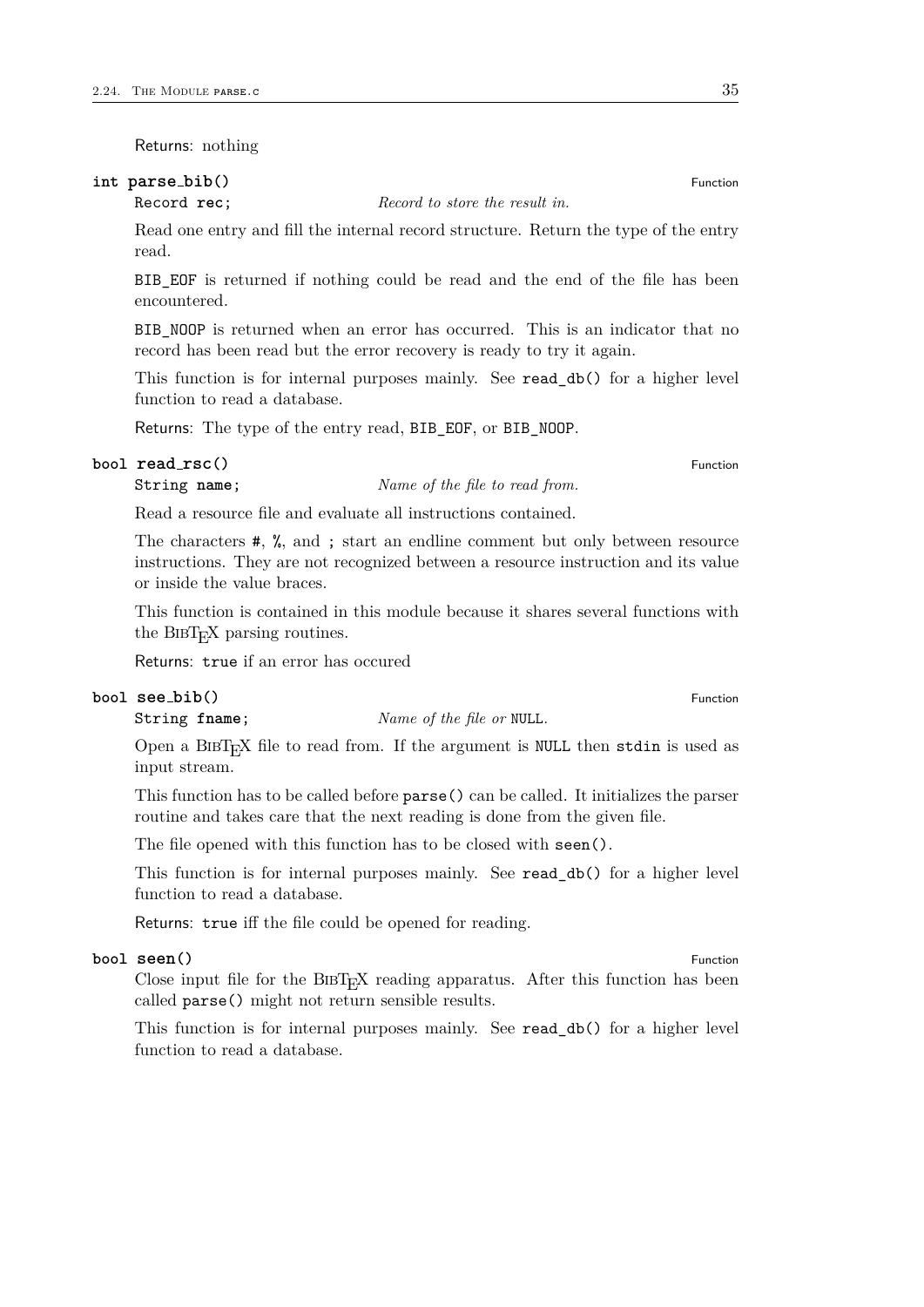Returns: false if an attempt was made to close an already closed file.

```
void set rsc path() Function
```
String **val**; *The string representation of the file search path.*

Initialize the resource file reading apparatus. Primarily try to figure out the file search path.

Returns: nothing

# <span id="page-35-0"></span>**2.25 The Header File bibtool/print.h**

This header file provides access to the functions and variables defined in print.c. Consult also the documentation of this file for details.

This header file automatically includes record.h and database.h.

# <span id="page-35-1"></span>**2.26 The Module print.c**

This module provides also access to the functions and variables defined in entry.c. Consult also the documentation of this file for details.

| void fput_record() | <b>Function</b>                                                       |
|--------------------|-----------------------------------------------------------------------|
| FILE $*$ file;     | Stream to print onto.                                                 |
| DB.<br>db:         | Database containing the record.                                       |
| Record rec;        | Record to print.                                                      |
| String start;      | Initial string used before the type. Should be " $@$ " nor-<br>mally. |

Format and print a complete record onto a given stream. for further details see put\_record().

Returns: nothing

```
String get symbol type() Function
```
Getter for the symbol type.

Returns: one of the values SYMBOL TYPE UPPER, SYMBOL TYPE LOWER, or SYMBOL TYPE CASED as defined in header type.h

| void put_record()     | Function                                                                       |
|-----------------------|--------------------------------------------------------------------------------|
| int $(*$ $fct)(int);$ | function to use for writing a character.                                       |
| Record rec;           | Record to print.                                                               |
| DB<br>db:             | Database containing the record.                                                |
| String start;         | Initial string used before the type. Should be " $\mathbb{Q}$ " nor-<br>mally. |

Format and print a complete record. The record type and several resources are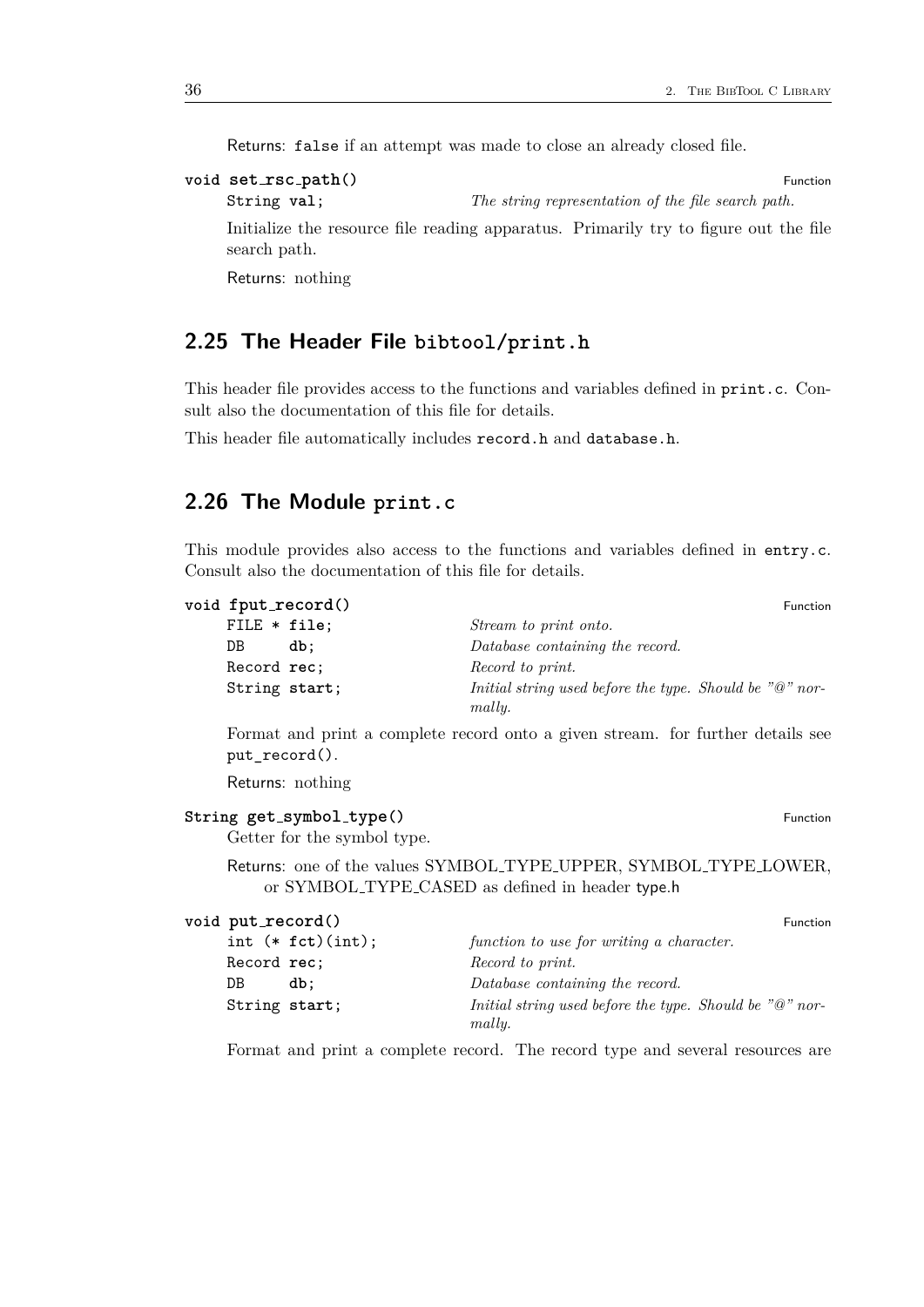taken into account. The following external variables (from rsc.c) are taken into account:

- **rsc parentheses** If this boolean variable is true then ( and ) are used to delimit the record. Otherwise { and } are used.
- **rsc col p** This integer variable controls the indentation of preamble records.
- **rsc col s** This integer variable controls the indentation of string records.
- **rsc expand macros** If this boolean variable is set then macros are expanded before the record is printed. This does not effect the internal representation.
- **rsc col** This integer variable controls the indentation of normal records.
- **rsc col key** This integer variable controls the indentation of the key in a normal record.
- **rsc newlines** This integer variable controls the number of newlines printed after a normal record.
- **rsc linelen** This integer variable controls the length of the line. The line breaking algorithm is applied if this column is about to be violated.
- **rsc indent** This integer variable controls the indentation of equations.
- **rsc eq right** This boolean variable controls the alignment of the = in equations. It it is set then the equality sign is flushed right. Otherwise it is flushed left.

The field in the record are sorted with sort\_record() before they are printed.

In normal records all fields not starting with an allowed character are ignored. Thus it is possible to store private and invisible information in a field. Simply start the field name with an not allowed character like %.

Returns: nothing

# **void set symbol type()** Function

String **s**; *String description of the value.*

Function to set the symbol type which is used by the printing routine. The argument is a string describing the value to use. Possible values are "upper", "lower", and "cased". The comparison of the values is performed case insensitive.

If no appropriate value is found then an error message is issued as the only action.

This function is called from

# <span id="page-36-0"></span>**2.27 The File rsc.c**

Returns: nothing

**char \* sput**  $\text{recond}()$  Function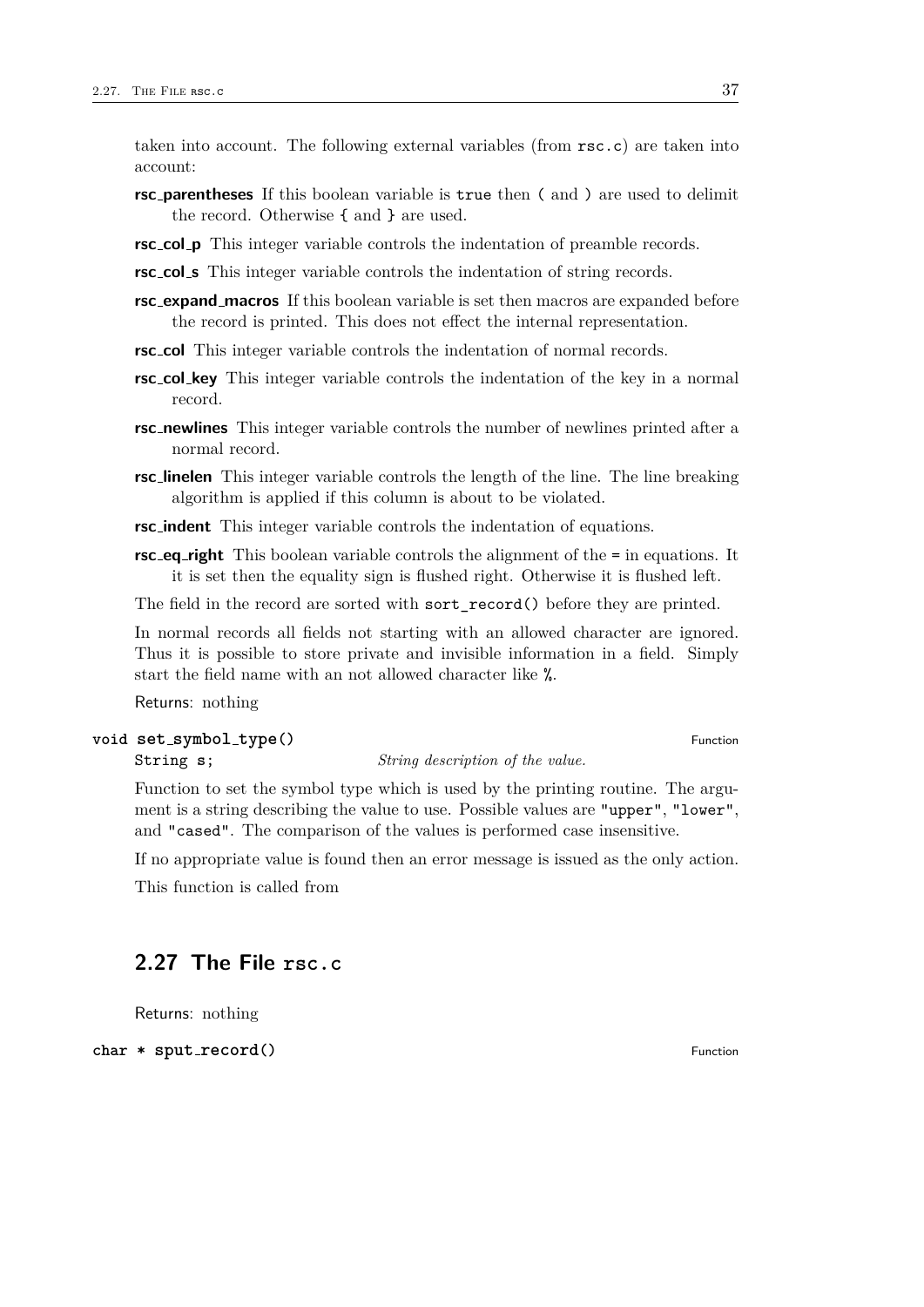| DB            | db: | Database containing the record.                                       |
|---------------|-----|-----------------------------------------------------------------------|
| Record rec:   |     | Record to print.                                                      |
| String start; |     | Initial string used before the type. Should be " $@$ " nor-<br>mally. |

Format and print a complete record into a string and return it. The string returned points to static memory which is reused upon the next invocation of this function.

Returns: The string containing the printed representation.

# <span id="page-37-0"></span>**2.28 The Header File bibtool/pxfile.h**

This module provides access to the functions and variables defined in pxfile.c. Consult also the documentation of this file for details.

This header file automatically includes bibtool.h and <stdio.h>.

# <span id="page-37-1"></span>**2.29 The Module pxfile.c**

This file provides routines for extended file opening. Files are sought in a list of directories and optionally with a set of extensions appended to them.

Patterns may be given which are used to determine the full file name. The patterns are stored in a special data structure. A function is provided to allocate a pattern structure and fill it from a string specification.

#### **px** filename Variable

This variable contains the file name actually used by the last px\_fopen() call. The memory is automatically managed and will be reused by the next call to px\_fopen(). Thus if you need to use it make a private copy immediately after the call to the function px\_fopen().

|  | FILE $*$ px_fopen() |  | Function |
|--|---------------------|--|----------|
|--|---------------------|--|----------|

| $char * name;$                 | $(base)$ name of the file to open.                       |
|--------------------------------|----------------------------------------------------------|
| $char * mode;$                 | Mode for opening the file like used with $f$ open $()$ . |
| char **pattern;                | A NULL terminated array of patterns.                     |
| char **path;                   | The NULL terminated array of directories.                |
| int $(* \text{show})(char*)$ ; | A function pointer or NULL.                              |

Open a file using path and pattern.

Returns: A file pointer refering to the file or NULL.

| char $**$ $px_s2p()$ |      |                          | Function |
|----------------------|------|--------------------------|----------|
| $char * s:$          |      | <i>String to analyze</i> |          |
| int                  | sep: | Separator                |          |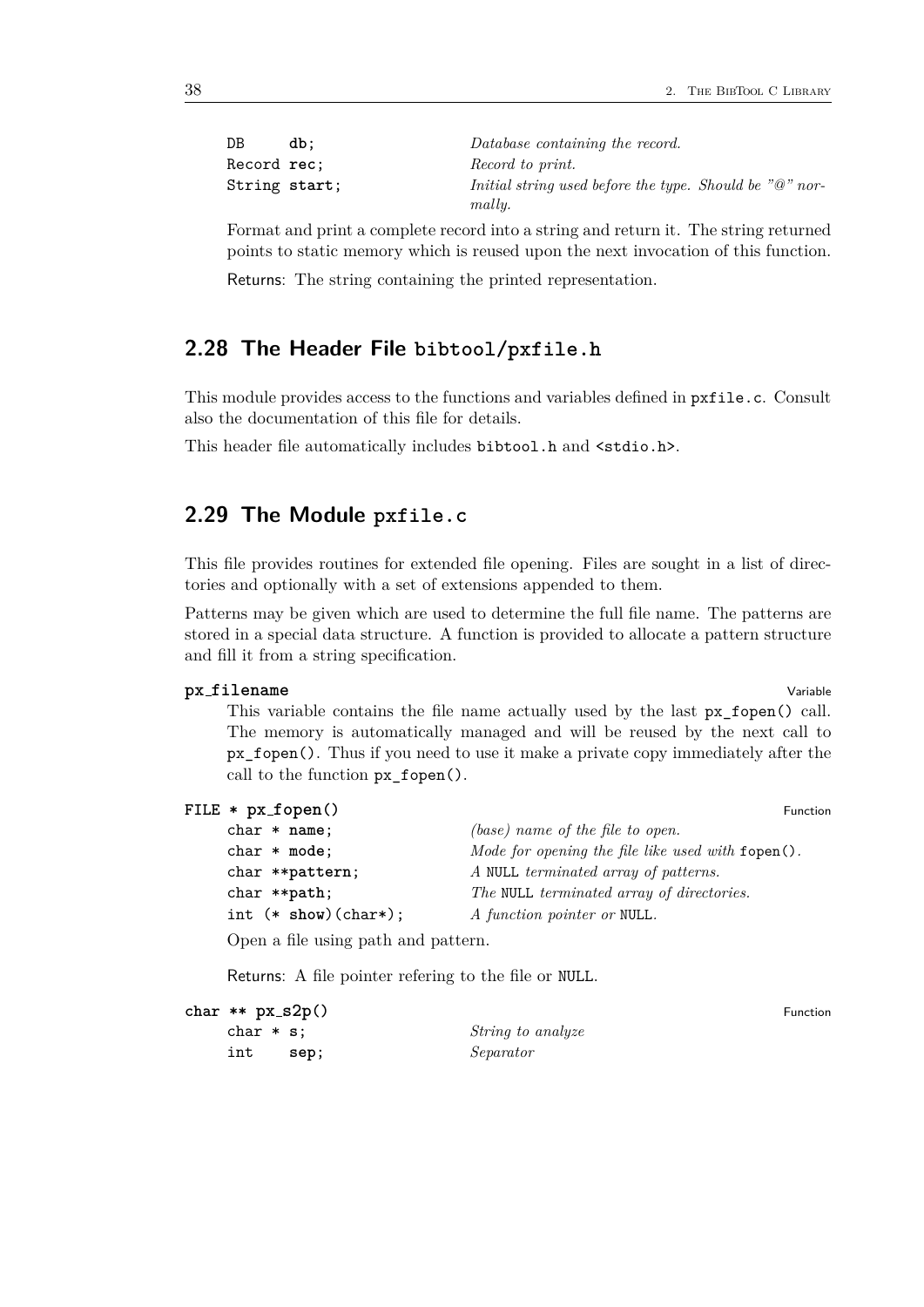Translate a path string specification into an array of the components. The memory of the array is malloced and should be freed when not used any longer.

Returns: The array of the components

# <span id="page-38-0"></span>**2.30 The Header File bibtool/record.h**

This module contains functions which deal with records in databases.

#### **Record** Type

This data type represents a record in a BIBT<sub>E</sub>X database. Since the record can contain an arbitrary number of fields the central rôle is taken by the dynamic array rc\_heap. This array contains at even positions the name of the field and the following odd position the associated value. In normal records the position 0 contains the reference key of the record.

If a field is deleted then the name is replaced by a NULL. The structure member rc\_free contains the size of the heap.

The type of the record is determined by the integer rc\_type.

#### typedef struct **rECORD** {

| Symbol   |                    | $rc\text{-}key$ ; The sort key.                                                     |
|----------|--------------------|-------------------------------------------------------------------------------------|
| Symbol   |                    | rc_old_key; The old sort key.                                                       |
| rec_type |                    | rc_type; The type of the record.                                                    |
| int      |                    | rc_flags; Some bits; e.g. used during selecting aux<br>records.                     |
| int      |                    | rc_free; The size of the heap. This is purely<br>internal and must not be modified. |
| Symbol * | rc_heap; The heap. |                                                                                     |
| Symbol   |                    | rc_comment; The comment following the given record.                                 |
| Symbol   |                    | rc_source; The source of the record. I.e. the file<br>name it has been read from.   |
| int      |                    | $rc\_lineno$ ; Line number or $-1$ .                                                |
|          |                    | struct rECORD *rc_next; Pointer to the next record.                                 |
|          |                    | struct rECORD *rc_prev; Pointer to the previous record.                             |

} **SRecord**, **\*Record**;

# **Record RecordNULL** Macro **Record Record NULL** Macro **Record RecordNULL**

Symbolic constant for the NULL pointer of type Record. This is used as special (invalid) record.

# **rec type RecordType()** Macro

**R** *Record to consider.*

Functional representation of the record token. This can be used to access the token component of a record. It can also be used as lvalue.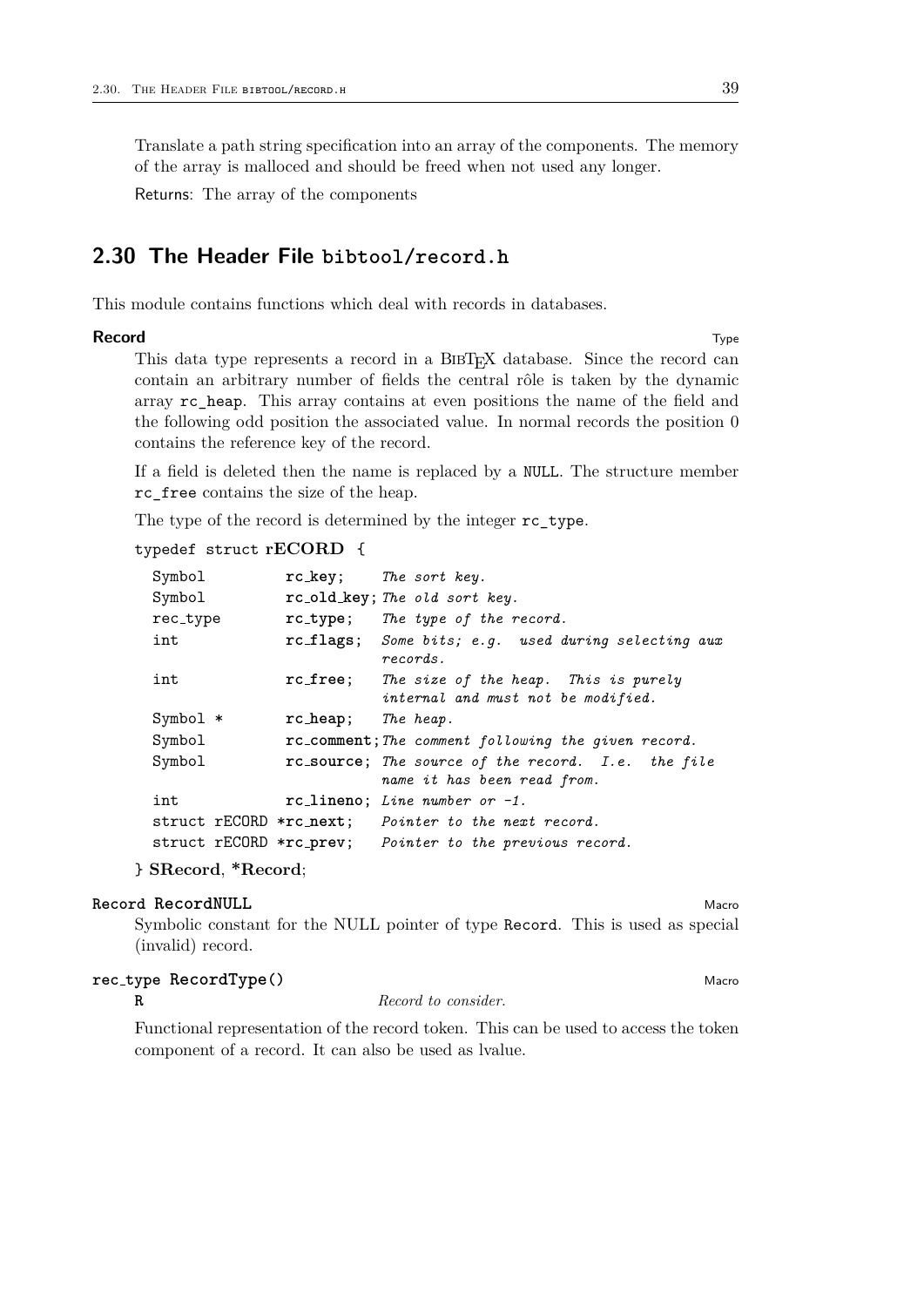Returns: The pure token.

# **int RecordFlags** () Macro

**R** *Record to consider.*

Functional representation of the record type. This can be used to access the token component of a record. It can also be used as lvalue.

Returns: The flags as integer.

#### **int** RecordFlagMARKED Macrosoft CONSERVITY Macrosoft CONSERVITY Macrosoft CONSERVITY Macro

Bit mask for the MARKED flag of a record. The mark is used temporarily to determine certain records; e.g. during gc.

This macro is usually not used directly but implicitly with other macros from this header file.

#### **int** RecordFlagXREF Macrosoft Contract Contract Contract Contract Contract Contract Contract Contract Contract Contract Contract Contract Contract Contract Contract Contract Contract Contract Contract Contract Contract Co

Bit mask for the XREF flag of a record. This flag is maintained to indicate that the record contains an crossref field. This is done for efficiency reasons only.

This macro is usually not used directly but implicitly with other macros from this header file.

#### **int** RecordFlagDELETED Macrosoft CONSERVITIES And Macrosoft CONSERVITIES And Macro

Bit mask for the DELETED flag of a record. This flag indicates that the record has been deleted. To avoid dangling pointers the deleted records are not removed from the database immediately but a call to record\_gc() performs this cleanup. In the meantime the deleted records are just left in the chain. Many operations automatically ignore deleted records.

This macro is usually not used directly but implicitly with other macros from this header file.

# **int SetRecordXREF()** Macro

# **R** *The record to consider.*

Mark the record with the XREF flag. If it is marked already nothing is done.

The XREF flag is used to mark those records which contain a crossref field. This is done for efficiency only.

Returns: The new value of the record flags.

| int ClearRecordXREF()                       |                         | Macro |
|---------------------------------------------|-------------------------|-------|
| R                                           | The record to consider. |       |
| Remove the XREF mark.                       |                         |       |
| Returns: The new value of the record flags. |                         |       |
| int RecordIsXREF()                          |                         | Macro |

**R** *Record to consider.*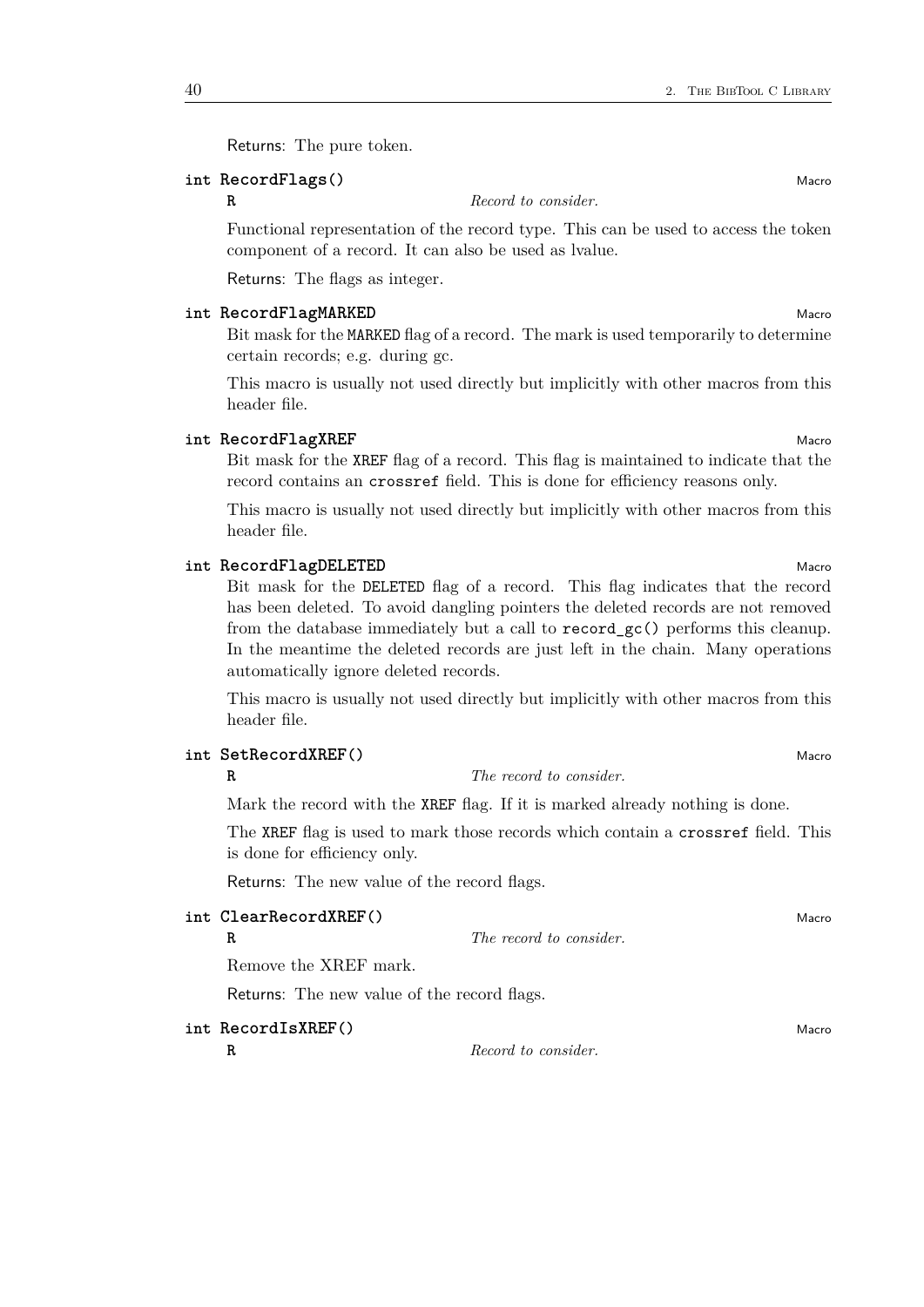Check whether the XREF flag of a record is set.

Returns: FALSE iff the XREF flag is not set.

|                         | int SetRecordDELETED()                                                                                                                      | Macro |
|-------------------------|---------------------------------------------------------------------------------------------------------------------------------------------|-------|
| R                       | Record to consider.                                                                                                                         |       |
|                         | Mark the record with the DELETED flag. If it is marked already nothing is done.                                                             |       |
|                         | The DELETED flag is used to mark those records which should be treated as non<br>existent. Deleted records are ignored for most operations. |       |
|                         | Returns: The new value of the record flags.                                                                                                 |       |
| R                       | int ClearRecordDELETED()<br>Record to consider.                                                                                             | Macro |
|                         | Remove the deleted flag. Thus you can effictively undelete a record as long as its<br>memory has not been released.                         |       |
|                         | Returns: The new value of the record flags.                                                                                                 |       |
| R                       | int RecordIsDELETED()<br>Record to consider.                                                                                                | Macro |
|                         | Check whether the record is marked as deleted.                                                                                              |       |
|                         | Returns: FALSE iff the DELETED flag is not set.                                                                                             |       |
| R                       | int SetRecordMARK()<br>Record to consider.                                                                                                  | Macro |
|                         | Mark the record. The mark is used temporarily. Do not assume that the mark is<br>preserved in each function.                                |       |
|                         | Returns: The new value of the record flags.                                                                                                 |       |
| R                       | int ClearRecordMARK()<br>Record to consider.                                                                                                | Macro |
|                         | Remove the deleted flag. Thus you can effictively undelete a record as long as its<br>memory has not been released.                         |       |
|                         | Returns: The new value of the record flags.                                                                                                 |       |
| R                       | int RecordIsMARKED()<br>Record to consider.                                                                                                 | Macro |
|                         | Check whether the record is marked as deleted.                                                                                              |       |
|                         | Returns: FALSE iff the DELETED flag is not set.                                                                                             |       |
| String RecordKey()<br>R | Record to consider                                                                                                                          | Macro |
| R                       | String RecordOldKey()<br>Record to consider                                                                                                 | Macro |
|                         |                                                                                                                                             |       |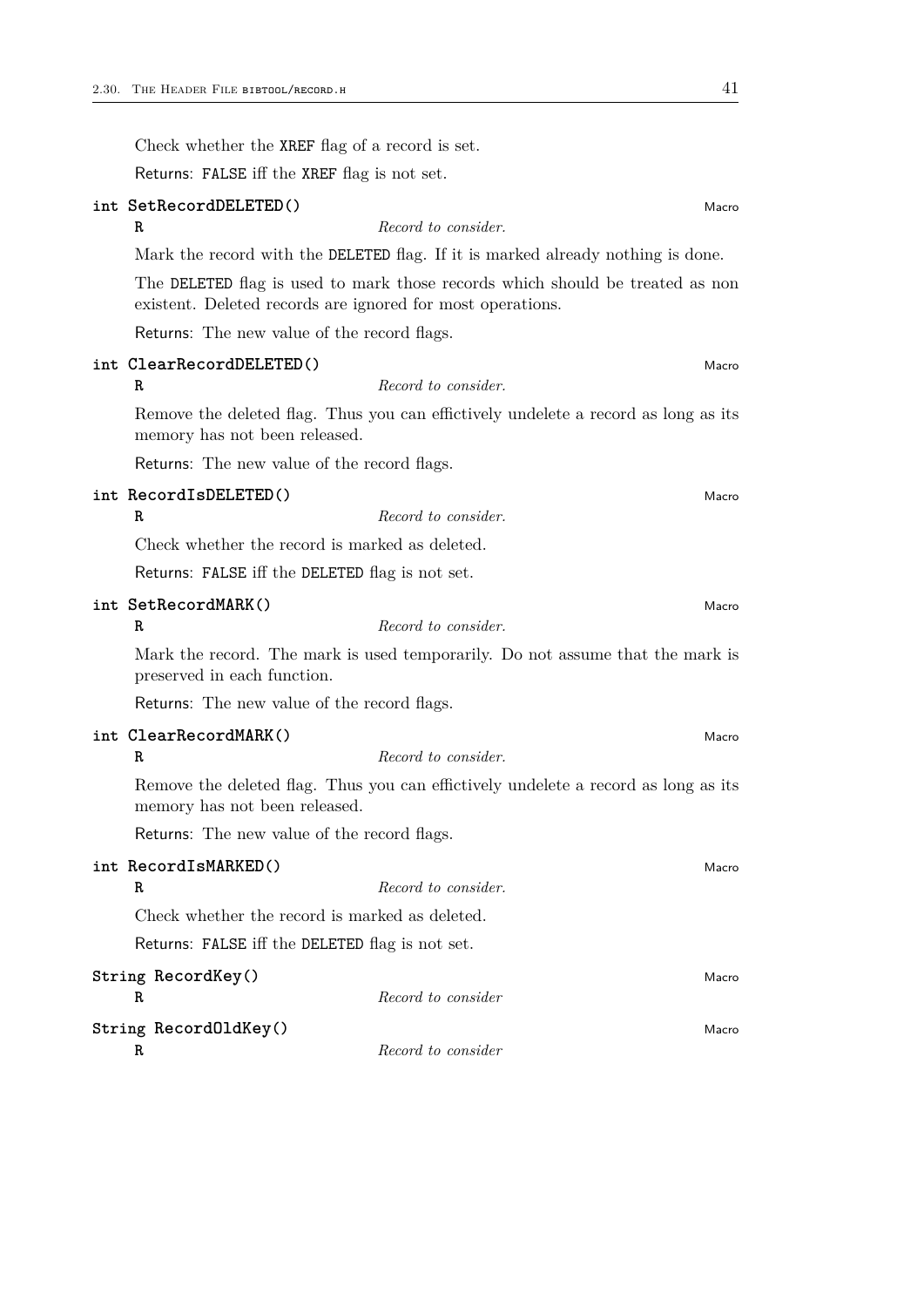# **String RecordSortkey()** Macro

**R** *Record to consider.*

This is the functional representation of the sort key of a record. This can be used to access the key component of a record. It can also be used as lvalue.

Note that the reference key of a normal record is stored in the heap at position 0.

# **String \*** RecordHeap() Macro

# **R** *Record to consider.*

The heap of a record is a array of strings. The even positions contain the names of fields and the following array cell contains its value. If the name or value is NULL then this slot is not used. Thus it is easy to delete a field. Simply write a NULL into the appropriate place.

#### **Record NextRecord()** Macro

#### **R** *Record to consider*

This is the functional representation of the next record of a record. It can be used to get this value as well as an lvalue to set it.

#### **Record PrevRecord()** Macro

# **R** *Record to consider*

This is the functional representation of the previous record of a record. It can be used to get this value as well as an lvalue to set it.

# **String RecordComment()** Macro

#### **R** *Record to consider*

This is the functional representation of the comment component of a record. It can be used to get this value as well as an lvalue to set it.

### **String** RecordSource() Macro

**R** *Record to consider*

This is the functional representation of the source indicator of a record. It is a string containing the file name from which this record has been read. The empty string is used to denote unknown sources.

# Returns:

# **int RecordLineno**() Macro

**R** *Record to consider*

This is the line number where the record has been read from. The value -1 is used for an unknown line number.

Returns:

**int RecordFlags** () Macro

**R** *Record to consider*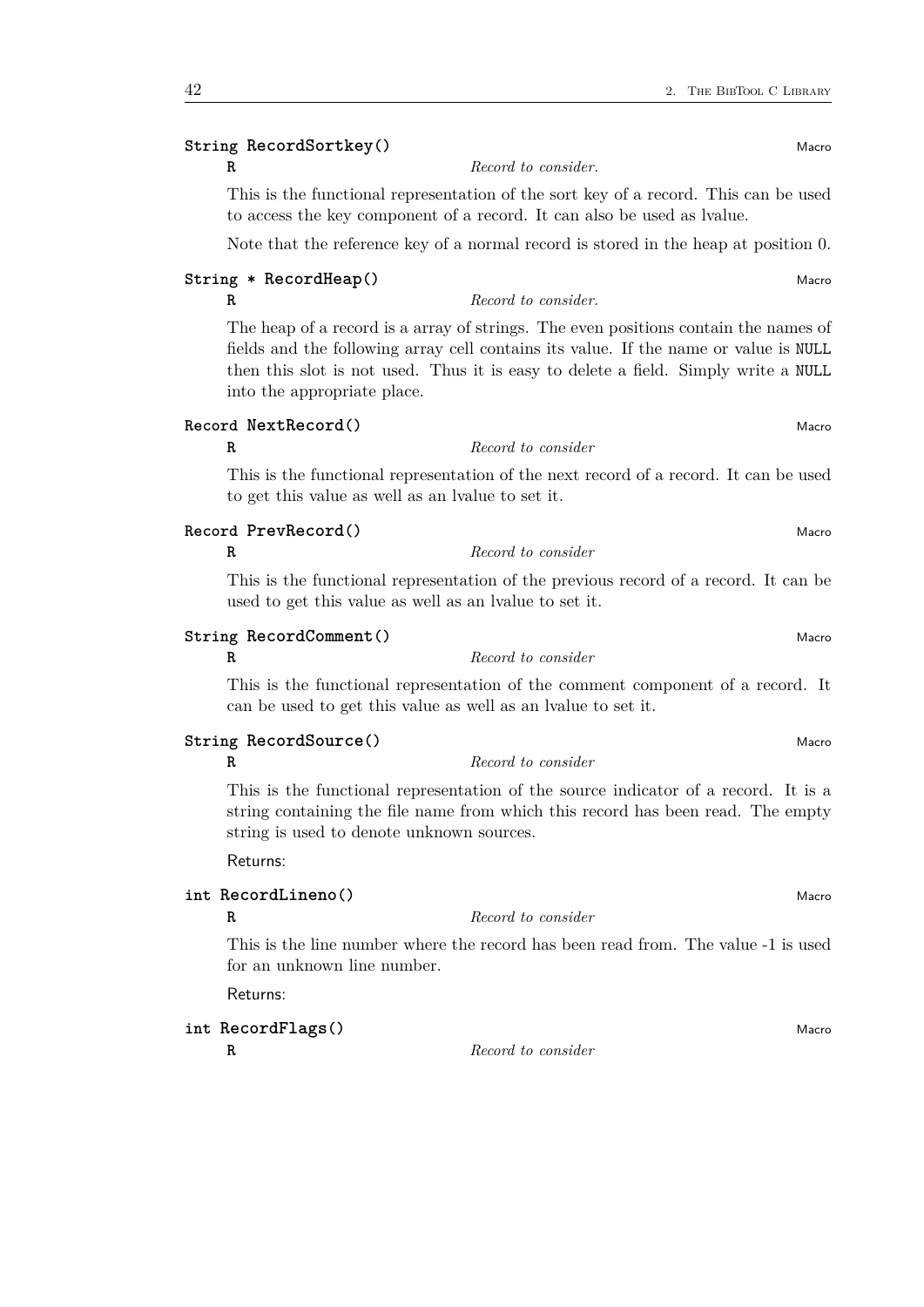This is the functional representation of the record flags. They are extra bits used for arbitrary purposes. Right now only the bit with the mask 1 is used for selecting the records found in an aux file.

Returns:

# <span id="page-42-0"></span>**2.31 The Module record.c**

| void add_sort_order()<br>Symbol val;            | string resource of the order.                                                       | Function        |
|-------------------------------------------------|-------------------------------------------------------------------------------------|-----------------|
| Insert the sort order into the order list.      |                                                                                     |                 |
| Returns: nothing                                |                                                                                     |                 |
| Record copy_record()<br>Record rec;             | The record to copy.                                                                 | <b>Function</b> |
| raised and the program is terminated.           | Copy a record and return a new instance. If no memory is left then an error is      |                 |
| Returns: The new copy of rec.                   |                                                                                     |                 |
| int count_record()<br>Record rec;               | the record                                                                          | Function        |
| Returns:                                        |                                                                                     |                 |
| void free_1_record()<br>Record rec;             | record to free                                                                      | Function        |
| no dangling pointer to the record. Thus beware! | Free the memory occupied by a single record. This does not ensure that there is     |                 |
| Returns: nothing                                |                                                                                     |                 |
| void free_record()<br>Record rec;               | Arbitrary Record in the chain.                                                      | Function        |
| deallocated.                                    | Release a list of records. All records reachable through a previous/next chain are  |                 |
| Returns: nothing                                |                                                                                     |                 |
| Record new_record()<br>int token;<br>int size;  | The token type of the record.<br>The initial heap size.                             | Function        |
| the program is terminated.                      | Create a new record and return it. If no memory is left then an error is raised and |                 |
| Returns: The new record.                        |                                                                                     |                 |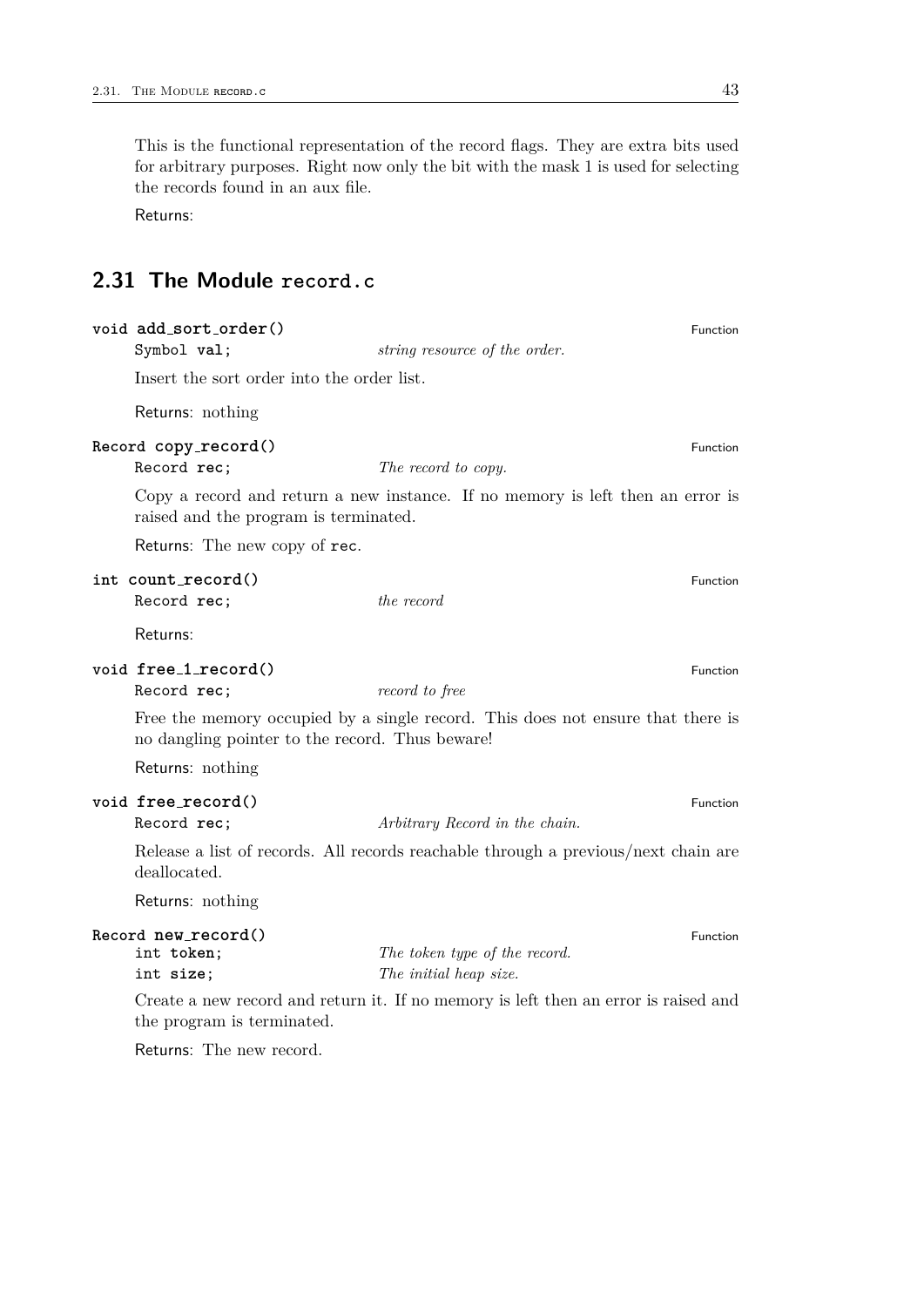# **WordList new wordlist()** Function

Symbol **s**; *Initial string to fill in the WordList structure*

Allocate a WordList and fill its slots.

Returns:

# **void provide to record()** Function

| Record rec: | the record                       |
|-------------|----------------------------------|
| Symbol s;   | Left hand side of the equation.  |
| Symbol t;   | Right hand side of the equation. |

Put an equation s=t onto the heap of a record if the key s is not defined already. If a field s is already there then the value is ignored. The arguments are expected to be symbols. Thus it is not necessary to make private copies and it is possible to avoid expensive string comparisons.

Returns: nothing

# **void**  $\text{push\_to\_record}()$  Function Record **rec**; *the record* Symbol **s**; *Left hand side of the equation.* Symbol **t**;  $Right$  *hand side of the equation.* bool **err**; *indicator that a warning for double fields should be issued.*

Put an equation s=t onto the heap of a record. If a field s is already there then the value is overwritten. The arguments are expected to be symbols. Thus it is not necessary to make private copies and it is possible to avoid expensive string comparisons.

Returns: nothing

#### **Record record\_gc()** Function

Record **rec**; *Pointer to any entry in the chain.*

Garbage collecting a record list. The entries marked as deleted are unlinked and the memory is freed. Any pointer to such a deleted entry becomes invalid.

Be careful when using this function!

Returns: Pointer to some entry in the cleared chain or RecordNULL if none is left.

# **Symbol record\_get()** Function

Record **rec**; *the record* Symbol **key**; *the key*

# Returns:

# **void sort record**() **Function**

Record **rec**; *Record to sort*

The heap is reordered according to the sorting order determined by the record type. For this purpose a copy of the original record is made and the original record is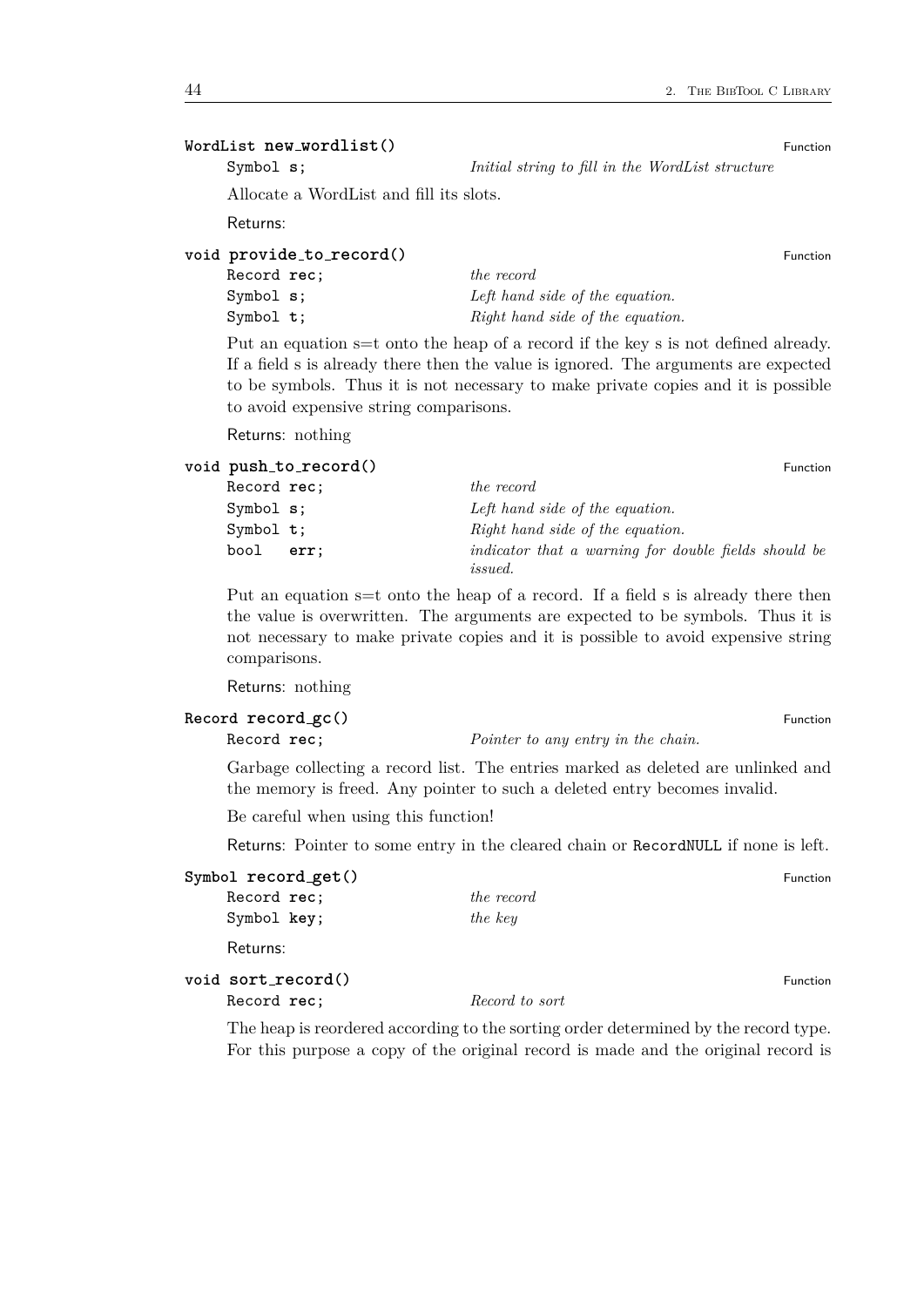# overwritten. The copy is released at the end. Memory management is easy since all strings are in fact symbols, i.e. they must not be freed and comparison is done by pointer comparison.

Returns: nothing

# **Record unlink**  $\text{record}()$  Function

Record **rec**; *Record to free.*

Remove a record from a chain and free its memory. The chain is modified such that the freed Record is not referenced any more. A neighbor in the chain of the given record is returned or NULL if there is none.

Returns: nothing

# <span id="page-44-0"></span>**2.32 The Header File bibtool/rewrite.h**

# <span id="page-44-1"></span>**2.33 The Module rewrite.c**

| String s; | void add_check_rule()            | <i>Rule to save.</i>                                                                                                                  | <b>Function</b> |
|-----------|----------------------------------|---------------------------------------------------------------------------------------------------------------------------------------|-----------------|
| int       | flags;                           | the additional rule flags                                                                                                             |                 |
|           | Save a check rule for later use. |                                                                                                                                       |                 |
|           | Returns: nothing                 |                                                                                                                                       |                 |
| Symbol s; | void add_extract()               | <i>Rule to save.</i>                                                                                                                  | <b>Function</b> |
| int       | regexp;                          | Boolean value indicating whether regular expressions<br>should be used. If not set then plain string matching<br><i>is performed.</i> |                 |
| int       | notp;                            | Boolean value indicating whether the result should be<br><i>negated.</i>                                                              |                 |
|           |                                  |                                                                                                                                       |                 |

Save an extraction rule for later use. The argument is interpreted as regular expression to be matched against the field value.

The value of rsc\_case\_select at the invocation of this function determines whether the matching is performed case sensitive or not.

Returns: nothing

# **void add field()** Function

String **spec**; *A string of the form* token=value

Save a token and value for addition.

Returns: nothing

# **void add\_rewrite\_rule()** Function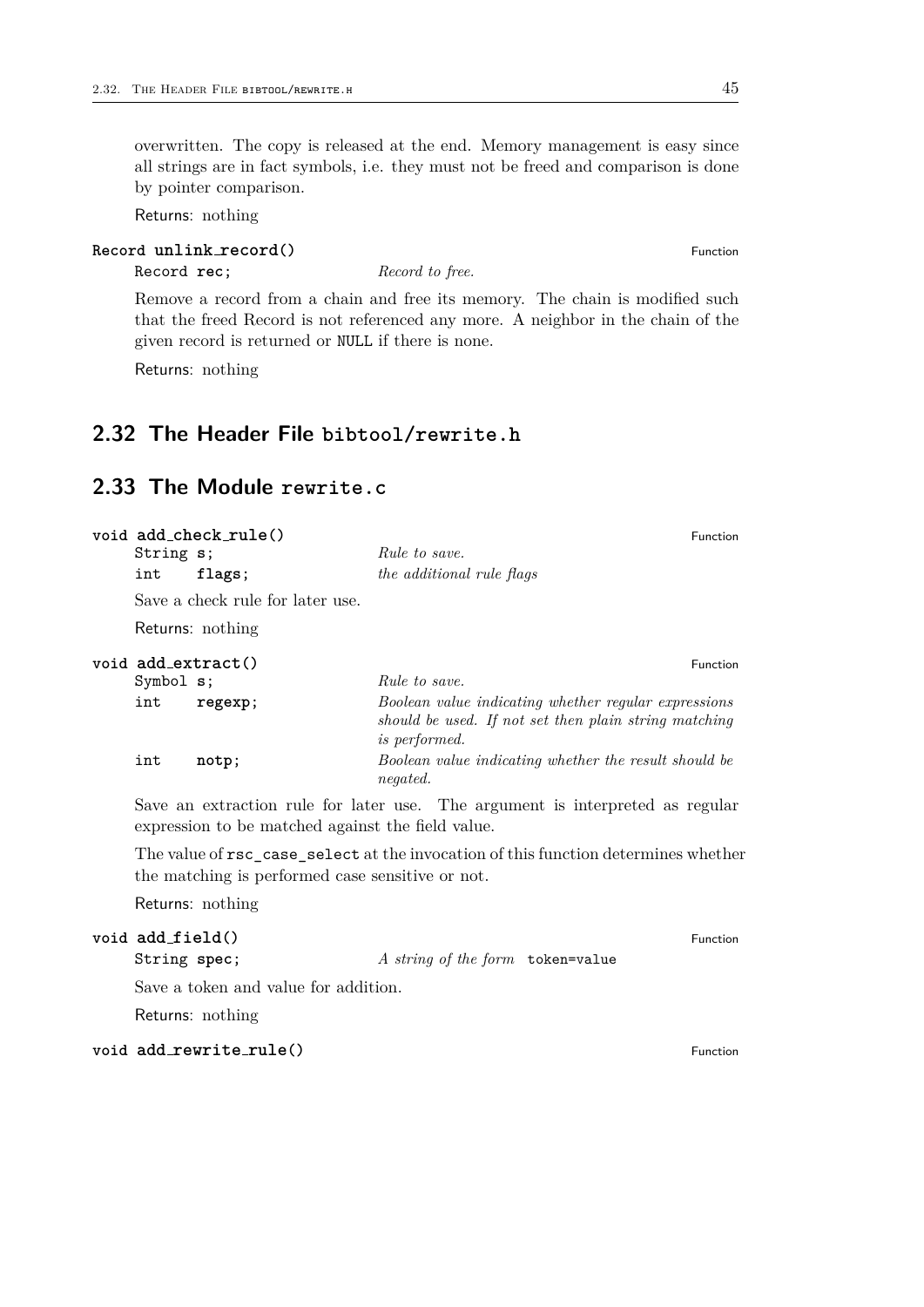String **s**; *Rule to save*

Save a rewrite rule for later use. The main task is performed by add\_rule().

Returns: nothing

# **void clear\_addlist()** Function

Reset the addlist to the empty list.

Returns: nothing

# **bool foreach addlist**() **Function**

bool (\*fct) (Symbol key, Symbol val);

Apply a function for every entry in the addlist. If the function returns false then the iteration is terminated immediately and false returned. Otherwise true is returned after all entries have been visited.

Returns: the termination indicator

# **char\* get regex syntax()** Function

Getter for the regex syntax.

Returns:

|             | bool is_selected() | Function                        |  |
|-------------|--------------------|---------------------------------|--|
| DB          | db:                | Database containing the record. |  |
| Record rec; |                    | Record to look at.              |  |

Boolean function to decide whether a record should be considered. These selections are described by a set of regular expressions which are applied. If none are given then the match simply succeeds.

Returns: true iff the record is seleced by a regexp or none is given.

| void keep_field()                    |                                                                 | Function |
|--------------------------------------|-----------------------------------------------------------------|----------|
| Symbol spec;                         | the specification                                               |          |
| Returns: nothing                     |                                                                 |          |
| void remove_field()<br>Symbol field; | This is a symbol containing the name of the field to<br>remove. | Function |
| Record rec:                          | Record in which the field should be removed.                    |          |
| Remove the given field from record.  |                                                                 |          |
| Returns: nothing                     |                                                                 |          |
| void rename_field()<br>Symbol spec;  | the argument                                                    | Function |
| Returns: nothing                     |                                                                 |          |
| void rewrite_record()                |                                                                 | Function |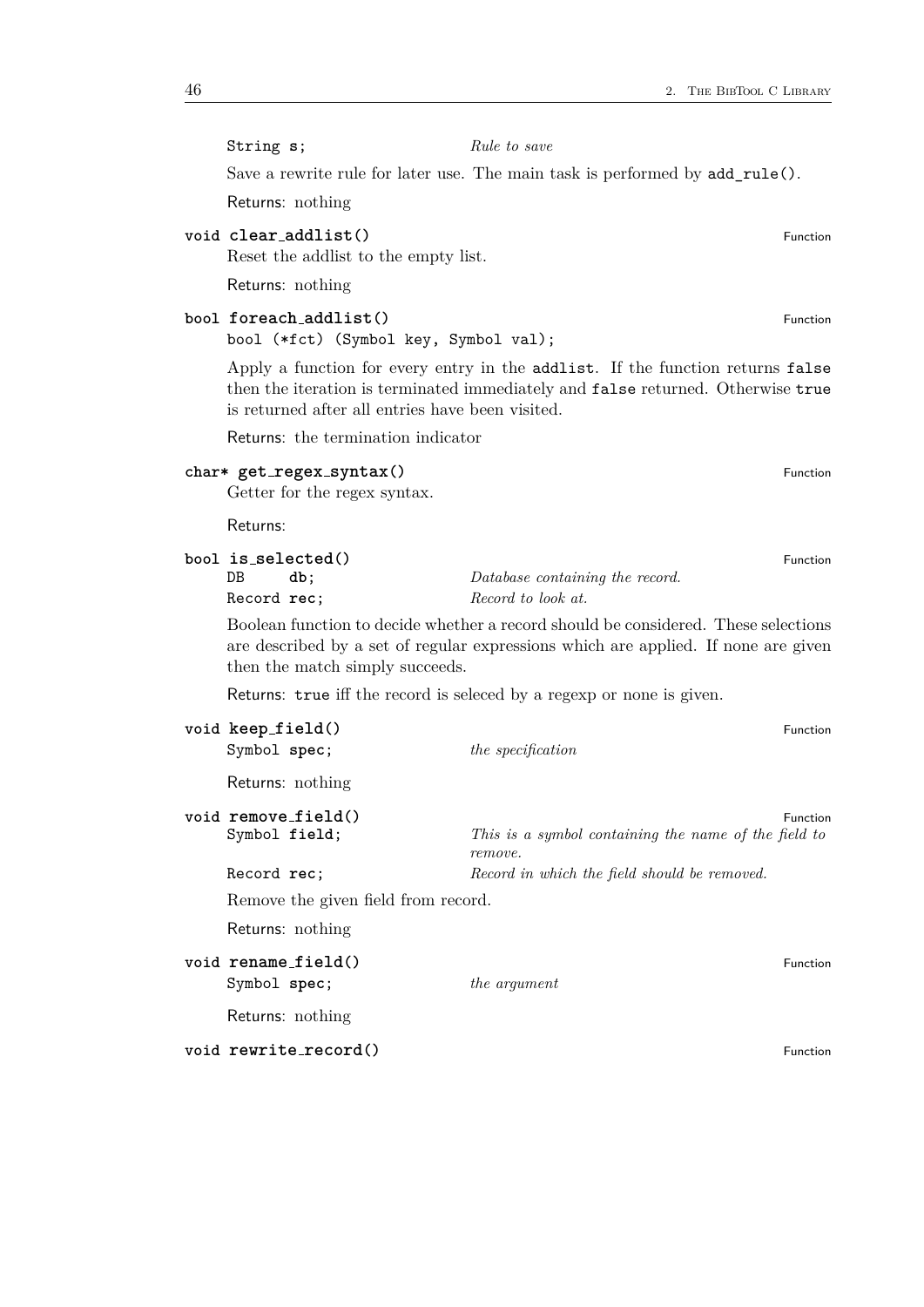| DB                | db;                    | The database record is belonging to.                                                                                                                           |          |
|-------------------|------------------------|----------------------------------------------------------------------------------------------------------------------------------------------------------------|----------|
| Record rec;       |                        | Actual record to apply things to.                                                                                                                              |          |
|                   |                        | Apply deletions, checks, additions, and rewriting steps in this order.                                                                                         |          |
|                   | Returns: nothing       |                                                                                                                                                                |          |
| void save_regex() |                        |                                                                                                                                                                | Function |
| String s;         |                        | Regular expression to search for.                                                                                                                              |          |
|                   |                        | Save an extraction rule for later use. Only the regular expression of the rule is<br>given as argument. The fields are taken from the resource select. fields. |          |
|                   | Returns: nothing       |                                                                                                                                                                |          |
| $char*$ name;     | int set_regex_syntax() |                                                                                                                                                                | Function |
| experimental      |                        |                                                                                                                                                                |          |
|                   |                        |                                                                                                                                                                |          |

Returns: nothing

# <span id="page-46-0"></span>**2.34 The Header File bibtool/resource.h**

This file is the central component of the resource evaluator. To reduce redundancy everything in this file is encapsulated with macros. Thus it is possible to adapt the meaning according to the task to be performed.

This file is included several times from different places. One task is the definition of certain variables used in this file. Another task is the execution of the commands associated with a command name.

This is one place where the power and the beauty of the C preprocessor makes live easy. It should also be fun to figure out the three ways in which this file is used. Read the sources and enjoy it!

For the normal user this file is consulted automatically when the header file rsc.h is used.

# <span id="page-46-1"></span>**2.35 The Header File bibtool/rsc.h**

This header file provides definitions for all resource variables, i.e. the variables defined in the header file resource.h.

In addition the functions defined in resource.c are made accessible to those modules including this header file.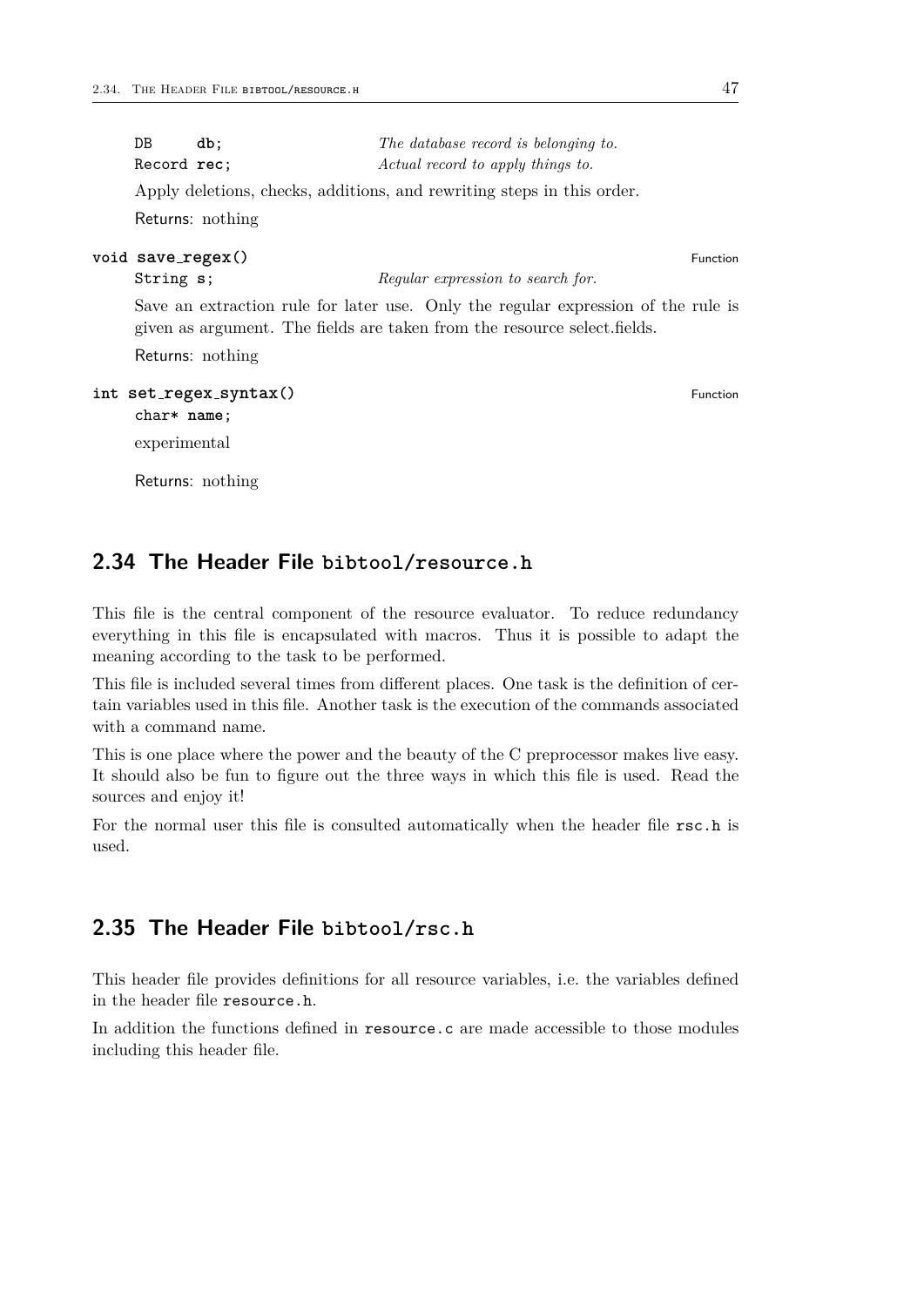# <span id="page-47-0"></span>**2.36 The Module rsc.c**

This module contains functions which deal with resources. Resources are commands to configure the behaviour of BIBTOOL. They can be read either from a file or from a string.

The syntax of resources are modelled after the syntax rules for BIBT<sub>EX</sub> files. See the user's guide for details of the syntax.

- **bool load rsc()** Function
	- String **name**; *The name of the resource file to read.*

This function tries to load a resource file. Details: Perform initialization if required. The main job is done by read\_rsc(). This function is located in parse.c since it shares subroutines with the parser.

Returns: false iff the reading failed.

String **name**; *the name of the resource file*

Returns:

**void**  $\texttt{rsc\_print}()$  Function

String **s**; *String to print.*

Print a string to the error stream as defined in  $error.h$ . The string is automatically augmented by a trailing newline. This wrapper function is used for the resource print.

Returns: nothing

#### **bool search rsc** $()$  **Function**

Try to open the resource file at different places:

- In the place indicated by the environment variable RSC\_ENV\_VAR. This step is skipped if the macro RSC\_ENV\_VAR is not defined (at compile time of the module).
- In the home directory. The home directory is determined by an environment variable. The macro HOME\_ENV\_VAR contains the name of this environment variable. If this macro is not defined (at compile time of the module) then this step is skipped.
- In the usual place for resource files.

For each step load\_rsc() is called until it succeeds.

The files sought is determined by the macro DefaultResourceFile at compile time of the module. (see bibtool.h)

Returns: true iff the resource loading succeeds somewhere.

**bool set**  $\text{rsc}(\)$ 

**bool resource**() **Function**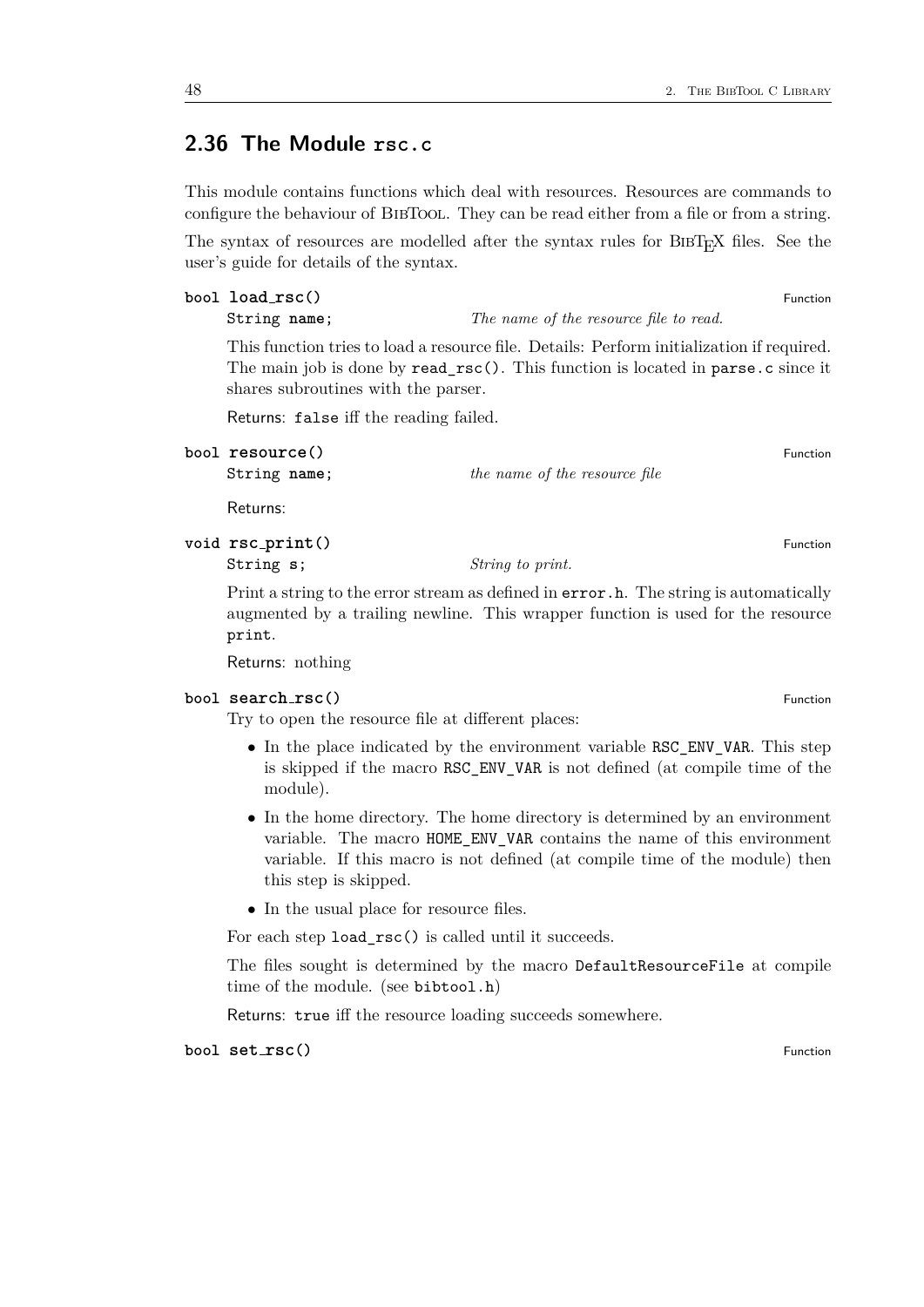| Symbol name; | Name of the resource to set.   |
|--------------|--------------------------------|
| Symbol val;  | The new value of the resource. |

Set the resource to a given value. Here the assignment is divided into two parts: the name and the value. Both arguments are assumed to be symbols.

Returns: false iff everything went right.

#### **bool use rsc()** Function

This function can be used to evaluate a single resource instruction. The argument is a string which is parsed to extract the resource command.

This is an entry point for command line options which set resources.

String **s**; *String containing a resource command.*

Returns: true iff an error has occurred.

# <span id="page-48-0"></span>**2.37 The Header File bibtool/s parse.h**

This string parser.

# <span id="page-48-1"></span>**2.38 The Module s parse.c**

| Symbol s_parse() | Function                                                                                                         |
|------------------|------------------------------------------------------------------------------------------------------------------|
| int              | is the type of construct to parse. It is defined in                                                              |
| type;            | $s$ -parse. $h$                                                                                                  |
| String *sp;      | is a pointer to the string which is parsed. The value is<br>changed to hold the remaining characters at the end. |
| bool             | this boolean indicated whether or not a verbose error                                                            |
| errp;            | message should be created in case of an error.                                                                   |

Parse a string for a certain entity. Leading whitespace is ignored. type determines which kind of entity should be expected. It can take the following values which are defined in s\_parse.h:

- **StringParseValue** The string is analyzed and the proper type is determined automatically. This can be considered as the normal way of operation.
- **StringParseSymbol** The string is analyzed and only a symbol is accepted, i.e. a sequence of allowed characters.
- **StringParseNumber** The string is analyzed and only a number is accepted.
- **StringParseBraces** The string is analyzed and only an expression in braces is accepted. The braced contained must come in matching pairs. The whole expression – including the braces – is returned.
- **StringParseUnquotedBraces** The string is analyzed and only an expression in braces is accepted. The braced contained must come in matching pairs. The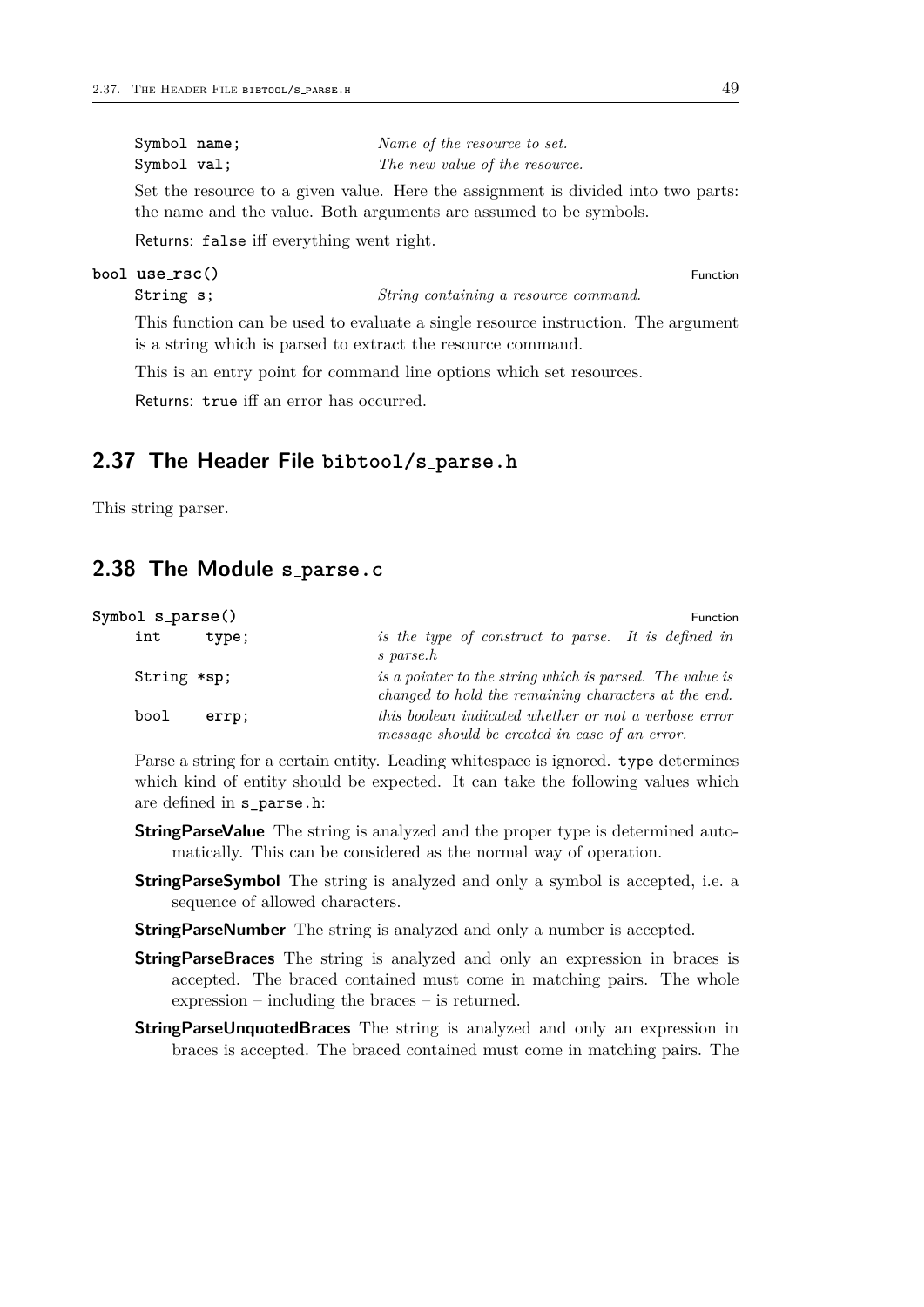expression without the outer braces is returned.

- **StringParseString** The string is analyzed and only a string enclosed in double quotes is accepted. The string must contain braces in matching pairs. Double quotes which are inside of braces are not considered as end of the string. The whole string – including the double quotes is returned.
- **StringParseUnquotedString** The string is analyzed and only a string enclosed in double quotes is accepted. The string must contain braces in matching pairs. Double quotes which are inside of braces are not considered as end of the string. The string without the outer double quotes is returned.

If an error occurs or the requested entity is not found then NULL is returned. As a side effect sp is advanced to point to the next unprocessed character.

The string analyzed should be opened at the beginning with sp\_open() in order to get an appropriate error message.

This function is usually not called directly but the convenience macros defined in s\_parse.h should be used instead.

Returns: A symbol containing the requested entity or NULL.

### **void sp close()** Function

Release the string parser and rest it to its initial state.

Returns: nothing

### **String sp\_eos()** Function

String \***sp**; *the string pointer*

The string is analyzed and any remaining characters which are not whitespace are reported as error. A pointer to the terminating 0 byte

Returns:

|  | bool sp_expect()<br>Function |                |                                                                |
|--|------------------------------|----------------|----------------------------------------------------------------|
|  | $String * sp;$               |                | the pointer to the source string                               |
|  |                              | String expect; | the expected string                                            |
|  | bool                         | verbose;       | the indicator whether an error message should be pro-<br>duced |

Read a sequence of expected characters after whitespace. The source pointer is advanced until the expected string has been read or to the first character which is not expected.

Returns: true iff the expected string is found

| void sp_open() | Function |
|----------------|----------|
|----------------|----------|

String **s**; *String to open for parsing.*

Open a string for parsing. The argument string is used for the parsing process. Thus this string should not be modified during this time. Especially it should not be freed if it is a pointer to dynamically allocated memory.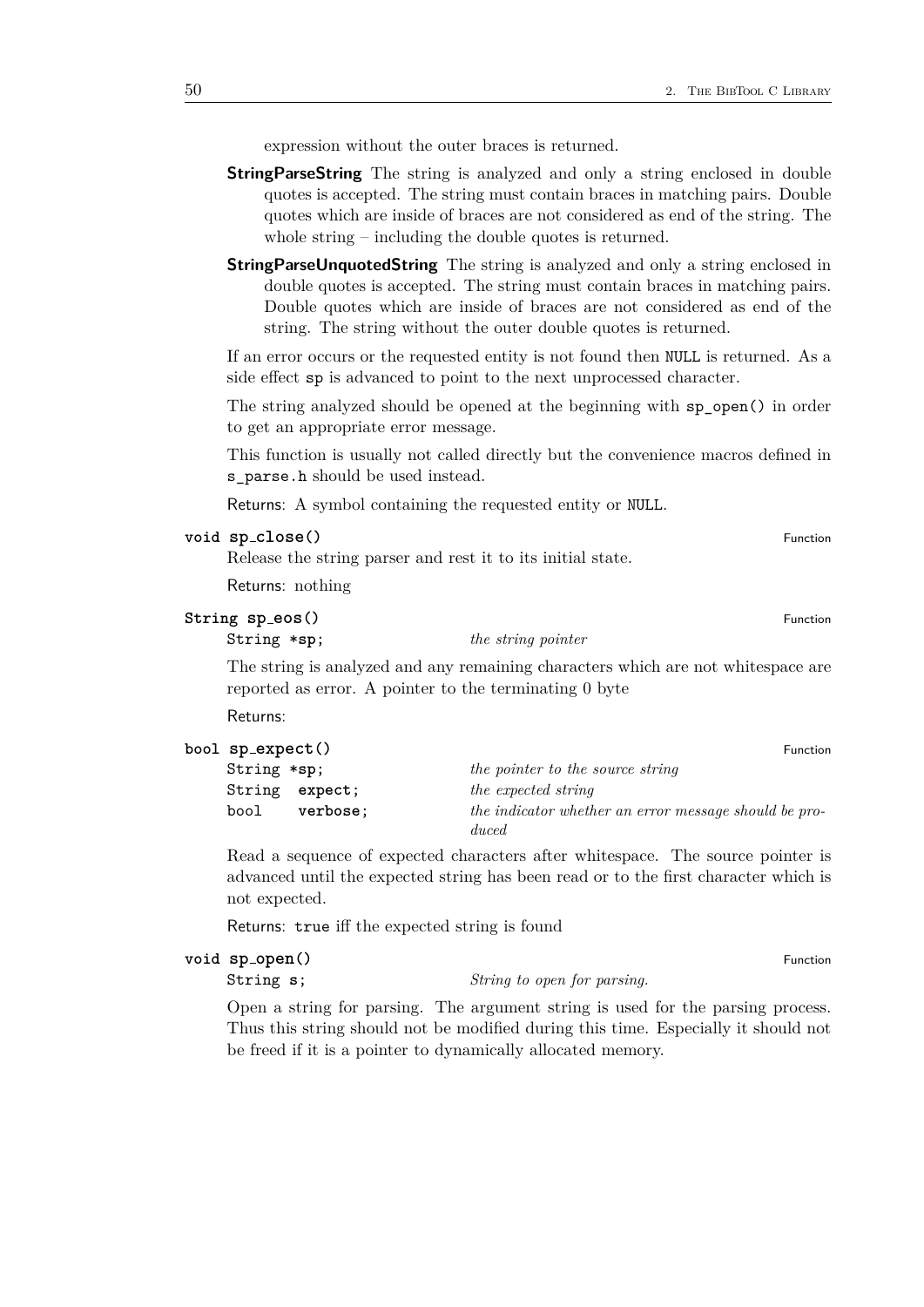Returns: nothing

| void sp_skip()<br>String *sp;         | <i>the string pointer</i>                                                         | <b>Eunction</b> |
|---------------------------------------|-----------------------------------------------------------------------------------|-----------------|
| or hash.                              | Advance a String pointer to the next character which is not a white-space, equals |                 |
| Returns:                              |                                                                                   |                 |
| $Symbol*$ sp_symbols()<br>String *sp; | the pointer to the value to be parsed                                             | Function        |

Returns: an array of Symbols

# <span id="page-50-0"></span>**2.39 The Header File bibtool/stack.h**

This module provides access to the functions defined in the module stack.c. The the documentation of this module for details.

# <span id="page-50-1"></span>**2.40 The Module stack.c**

This module provides a single stack of strings. There are two operations on this stack, namely to push a string onto the stack and a pop operation to get the topmost element from the stack and remove it or to get a signal that the stack is empty.

The stack is implemented as an array which grows on demand. Currently the memory of the stack is not returned to the operating system. This seems to be not problemeatic since this memory is not assumed to be really large. Normally just a few strings are pushed to the stack at any time.

# **Symbol pop\_string()** Function Pop a string from the stack. It the stack is empty then NULL is returned. Thus the NULL value should not be pushed to the stack since this can be confused with the end of the stack.

Returns: The old top element or NULL if the stack is empty.

# **void**  $\text{push\_string}()$  Function

Symbol **s**; *String to push to the stack.*

Push a string onto the stack. Only the memory for the stack is allocated. The string is stored as pointer to existing memory. No copy of the string is made.

If no memory is left then an error is raised and the program is terminated.

Returns: nothing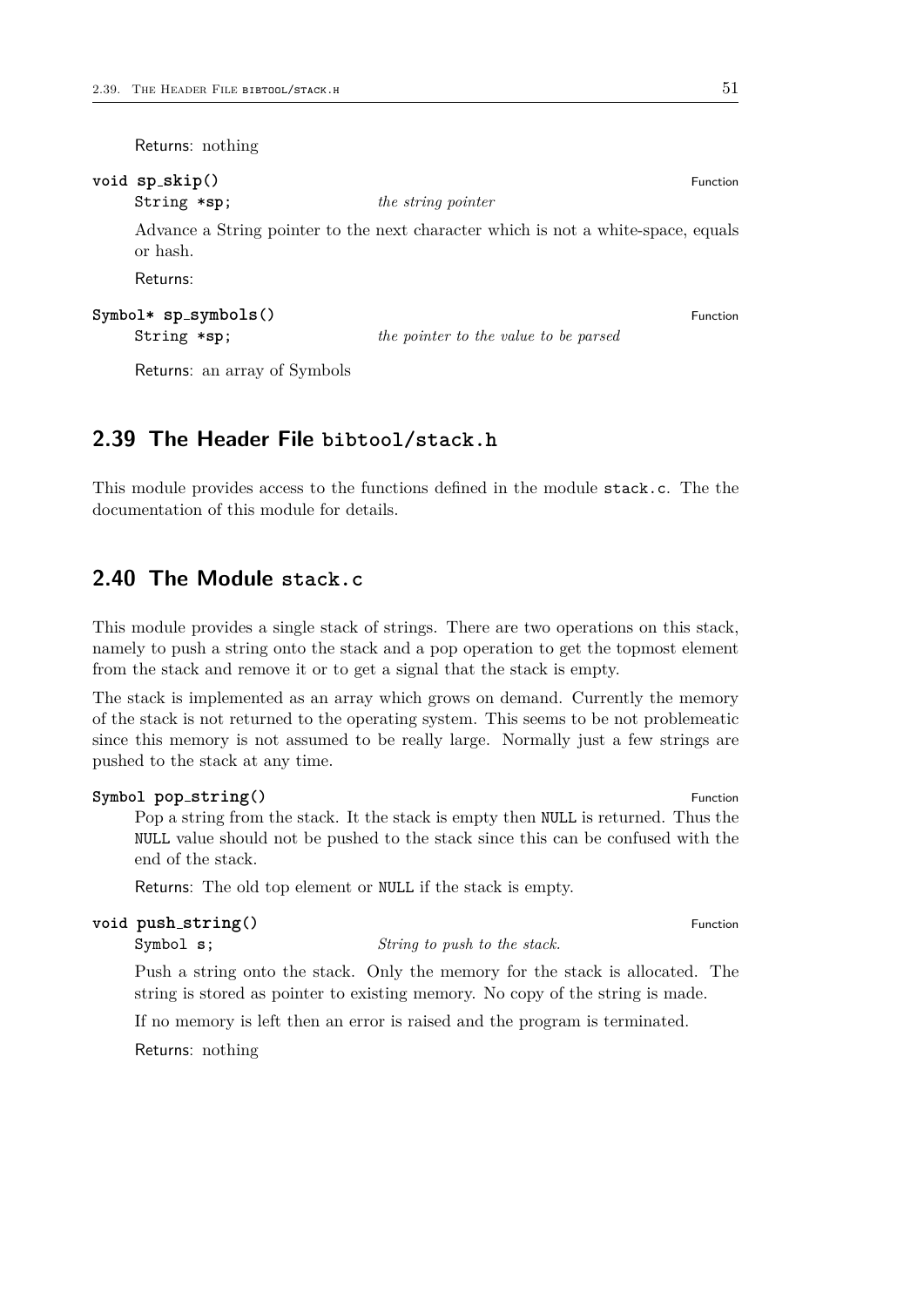# <span id="page-51-0"></span>**2.41 The Header File bibtool/sbuffer.h**

This header file makes accessible the functions to treat strings like streams In addition to the functions defined in sbuffer.c one macro is defined here.

**sbputchar** () Macro Macro Macro Macro Macro Macro Macro Macro Macro Macro Macro Macro Macro Macro Macro Macro Macro Macro Macro Macro Macro Macro Macro Macro Macro Macro Macro Macro Macro Macro Macro Macro Macro Macro Mac **C** *Character to put.* **SB** *Destination string buffer.*

Put the character C into the string buffer SB.

This macro is not sane. The arguments are expanded several times. Thus they

Returns: nothing

# <span id="page-51-1"></span>**2.42 The Module sbuffer.c**

must not contain side effects.

This module contains functions for dealing with strings of aribtrary size. The allocation of memory is done automatically when more characters are added.

The functions are modeled after the stream functions of C. Currently a printf-like function is missing because one was not needed yet and it is not so easy to implement portably.

The functions in this module are very handy to deal with strings of arbitrary length where the length is not known in advance. E.g. consider the case that a line has to be read from a file file and the line length should not be restricted by some artificial boundry. This can be implemented as follows:

| { StringBuffer $*sb = sb\_open()$ ; | /* Declare and initialize a string buffer. */    |
|-------------------------------------|--------------------------------------------------|
| int c;                              | /* Variable to store a single character. */      |
| $char$ $*s$ ;                       | /* Variable to hold the string at the end. $*/$  |
| while ( $(c = fgetc(file) != E0F)$  |                                                  |
| && c != $'\n\langle n' \rangle$     |                                                  |
| { $s$ bputchar $(c, sb)$ ; }        | /* Store each character in the string buffer.    |
|                                     |                                                  |
| $s = sbflush(sb);$                  | /* Get the string from the string buffer.<br>$*$ |
| puts(s);                            | $*/$<br>/* Process the string; e.g. print it.    |
| $sb_{close(sb)}$ ;                  | /* Free the string buffer.<br>$*$ /              |
|                                     |                                                  |

Note that the flushing of the string buffer returns a C string which is managed by the string buffer. This memory is freed or reused whenever the string buffer needs to. Thus you should make a private copy of this string if it should survive the next operation of the string buffer. Especially, after the call to sb\_close() this memory has been returned to the operating system and is not available any more.

**bool sbclose**() **Function**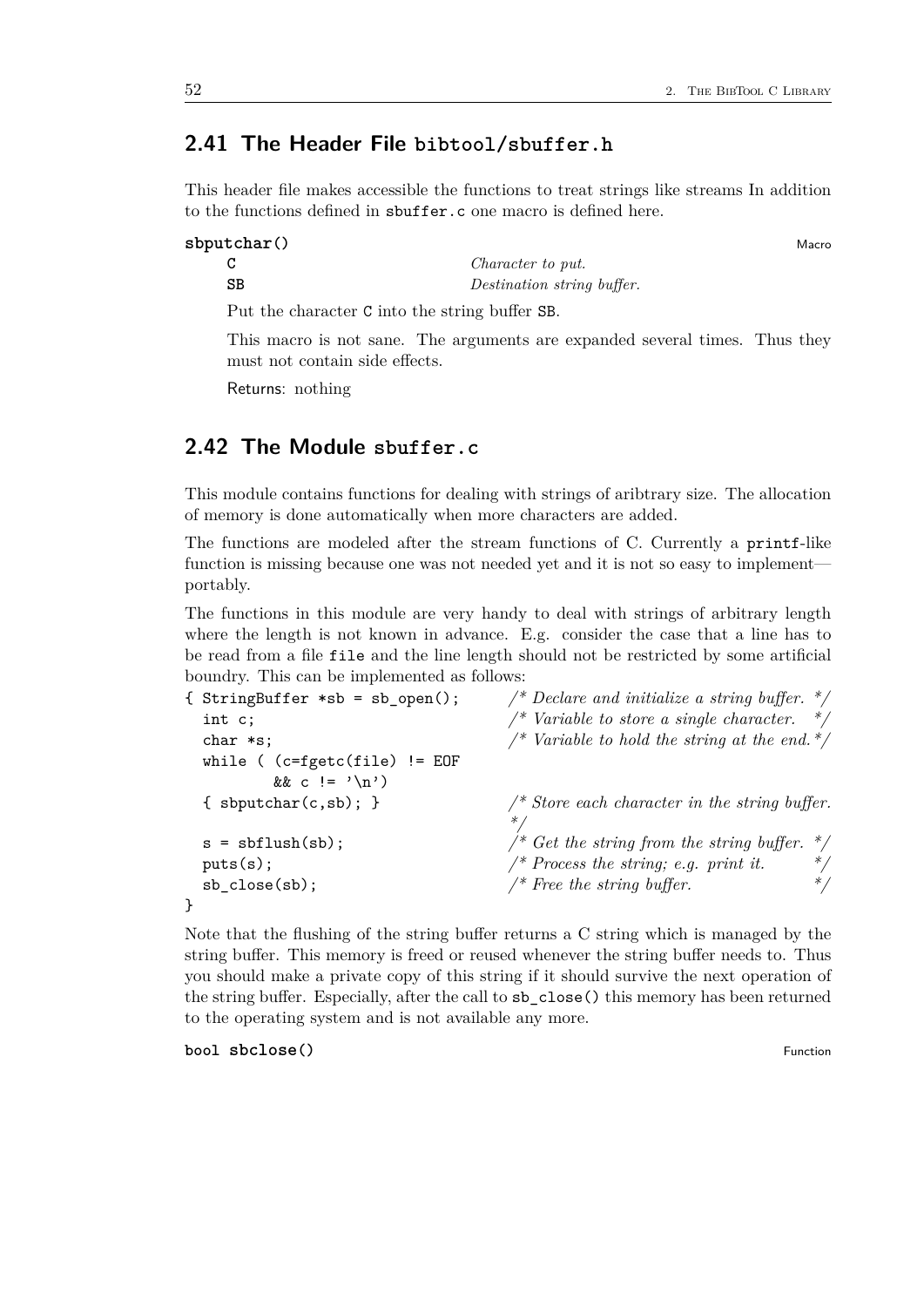StringBuffer\* **sb**; *Pointer to string buffer which should be closed*

Free an old string buffer.

Returns: Return false upon failure.

### **char\* sbflush()** Function

StringBuffer\* **sb**; *String buffer to close.*

Close a string buffer with a trailing  $\Diamond$  and reset the current pointer to the beginning. The next write operation starts right at the end. Thus additional write operations will overwrite the terminating byte.

Returns: The string contained in the string buffer as a proper C string.

#### **StringBuffer\* sbopen()** Function **Function**

Allocate a new string buffer. Return a pointer to the new string buffer or NULL if none was available.

Returns: pointer to new string buffer or NULL

#### **bool sbputc**() Function

| int               | Character to put to the string buffer. |
|-------------------|----------------------------------------|
| StringBuffer* sb; | Destination string buffer.             |

Push a single character onto a string buffer. In contrast to the macro this function handles the reallocation of the memory. For the user it should not make a difference since the macros uses this function when needed.

When no memory is left then the character is discarded and this action is signaled via the return value.

Returns: false if no memory is left.

# **bool sbputs()** Function

| char *            | s: | <i>String to be pushed.</i> |
|-------------------|----|-----------------------------|
| StringBuffer* sb; |    | Destination string buffer.  |

Push a whole string onto a string buffer.

Returns: false if something went wrong.

#### **void sbrewind**() Function **Function**

StringBuffer\* **sb**; *String buffer to consider.*

Reset the string buffer pointer to the beginning. The next write or read will operate there.

Returns: nothing

#### **bool sbseek**() Function

| StringBuffer* sb; |      | String buffer to reposition.       |
|-------------------|------|------------------------------------|
| int               | pos; | New position of the string buffer. |

Reset the current pointer to the position given. If the position is outside the valid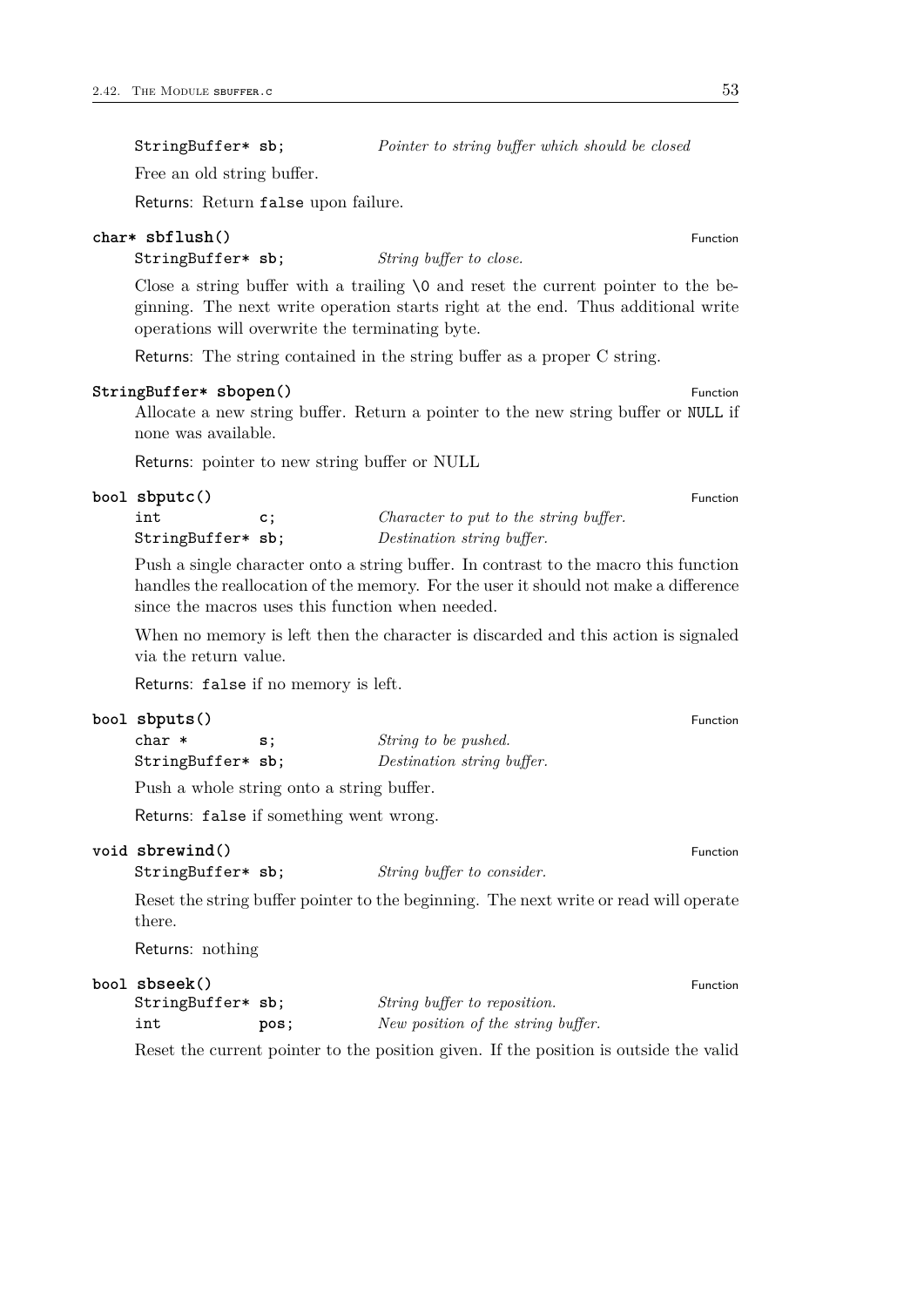region then true is returned and the position is left unchanged.

Returns: false if everything went right.

```
int sbtell() Function Function
```
StringBuffer\* **sb**; *String buffer to consider.*

Return the current pointer to the string buffer position. This can be used with sbseek() to reset it.

Returns: The relative byte position of the current writing position. This is an integer offset from the beginning of the string buffer.

# <span id="page-53-0"></span>**2.43 The Header File bibtool/symbols.h**

This header file contains definitions dealing with symbols.

BibTool uses symbols as the basic representation for strings. Symbols are stored in a symbol table and shared among different instances. Thus the same string occurring at different places has to be stored only once.

Another advantage of symbols is that once you have got two symbols at hand it is rather easy to compare them for equality. A simple pointer comparison is enough. It is not necessary to compare them character by character.

The disadvantage of a symbol is that you can not simply modify it temporarily since it is part of the symbol table. This symbol table would be in an insane state otherwise. Thus you always have to make a copy if you want to modify a symbol.

The functions defined in symbols.c are exported with this header file as well.

# **void**  $\text{UnlinkSymbol}()$

**SYM** *Symbol to release.*

The symbol given as argument is released. In fact the memory is not really freed but one instance is marked as not used any more. At other places the symbol might be still required. The freeing of memory is performed by the garbage collector  $sym\_gc()$ .

Returns: nothing

# **Symbol NO\_SYMBOL** Macrosoft COMBINER Macrosoft COMBINER Macrosoft COMBINER Macrosoft COMBINER Macro

The NULL pointer for Symbols

# **String s empty** Variable

Unmodifiable value containing the empty string. This variable needs init\_symbols() to be called first.

# **Symbol sym empty** Variable

The empty symbol. This is a symbol pointing immediately to a  $\lozenge$  byte. This needs init\_symbols() to be called first.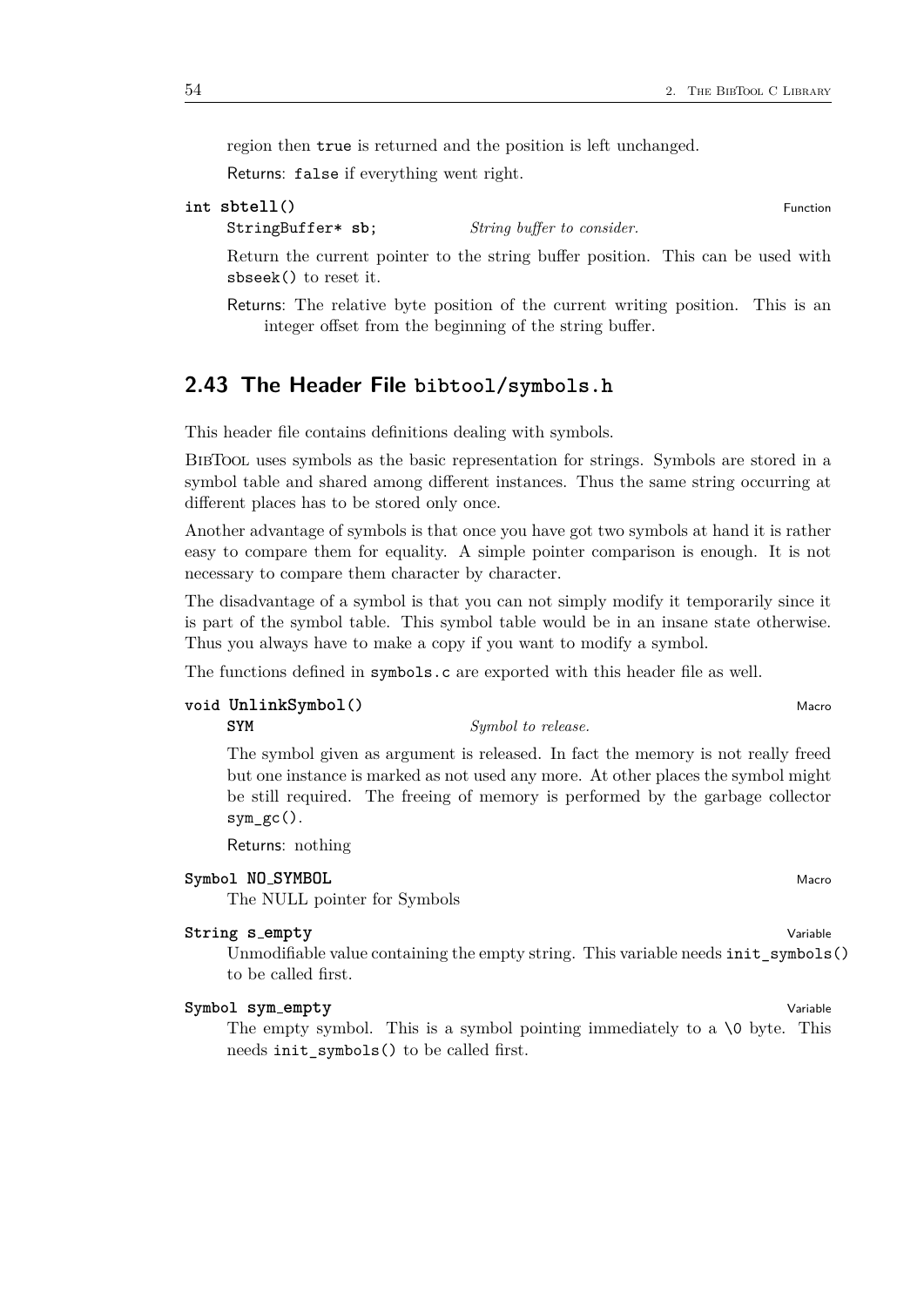| Symbol sym_crossref                                                                                                                       | Variable |
|-------------------------------------------------------------------------------------------------------------------------------------------|----------|
| The symbol crossref. This variable needs init_symbols() to be called first.                                                               |          |
| Symbol sym_xref<br>The symbol xref. This variable needs init_symbols() to be called first.                                                | Variable |
| Symbol sym_xdata<br>The symbol xdata. This variable needs init_symbols() to be called first.                                              | Variable |
| Symbol sym_space<br>The symbol with a single space character. This variable needs init_symbols() to<br>be called first.                   | Variable |
| Symbol sym_star<br>The symbol with a single star character. This variable needs init_symbols() to<br>be called first.                     | Variable |
| Symbol sym_comma<br>The symbol with a single comma character. This variable needs init_symbols()<br>to be called first.                   | Variable |
| Symbol sym_double_quote<br>The symbol with a single double quote character ("). This variable needs init_symbols()<br>to be called first. | Variable |
| Symbol sym_open_brace<br>The symbol with a single open brace character. This variable needs init_symbols()<br>to be called first.         | Variable |
| Symbol sym_close_brace<br>The symbol with a single close brace character. This variable needs init_symbols()<br>to be called first.       | Variable |
| Symbol sym_et<br>The symbol with a single et character $(k)$ . This variable needs init_symbols()<br>to be called first.                  | Variable |
| String newString()<br>s<br>the source of the bytes                                                                                        | Macro    |
| Create a copy of a given String.                                                                                                          |          |
| Returns: a newly allocated byte array containing the content of the source                                                                |          |

# <span id="page-54-0"></span>**2.44 The Module symbols.c**

This module contains functions which deal with symbols and general memory management. This module implements a single symbol table.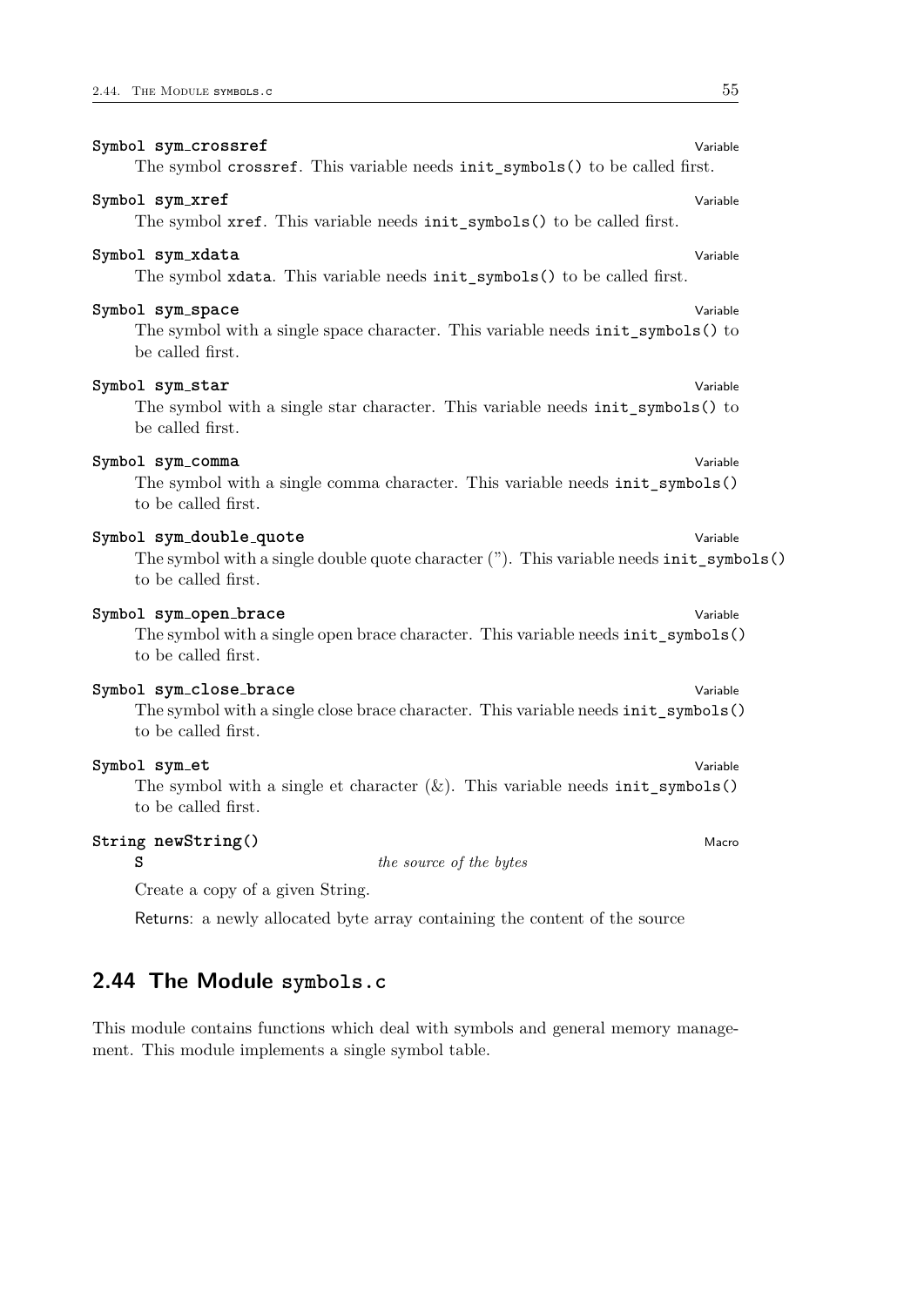This module required initialization before all functions can be used. Especially the symbol table does not exist before initialization.

# **SYM PIPE** SIZE

# **void free\_sym\_array()** Function

Symbol \***sym arr**; *symbol array*

Returns: nothing

# **void init symbols()** Function

Initialize the symbols module. The symbol table is cleared. This is not secure when the symbols have already been initialized because it would lead to a memory leak and a violation of the symbol comparison assumption. Thus this case is caught and nothing is done when the initialization seems to be requested for the second time.

If no more memory is available then an error is raised and the program is terminated.

Note that this function is for internal purposes only. The normal user should call init\_bibtool() instead.

Returns: nothing

# **char \* new\_string**() Function

char \* **s**; *String to duplicate*

Allocate a space for a string and copy the argument there. Note this is just a new copy of the memory not a symbol!

If no more memory is available then an error is raised and the program is terminated.

Returns: Pointer to newly allocated memory containing a duplicate of the argument string.

### **void sym\_del**() Function

Symbol **sym**;

Returns: nothing

#### **void sym dump()** Function

Dump the symbol table to the error stream—see module error.c. The symbols are printed according to their hash value and the sequence they are occurring in the buckets. A summary of the memory used is also printed.

Returns: nothing

| Symbol sym_extract() |                                            | Function |
|----------------------|--------------------------------------------|----------|
| String *sp;          | pointer to the string                      |          |
| bool<br>lowercase:   | <i>indicate that lowering is requested</i> |          |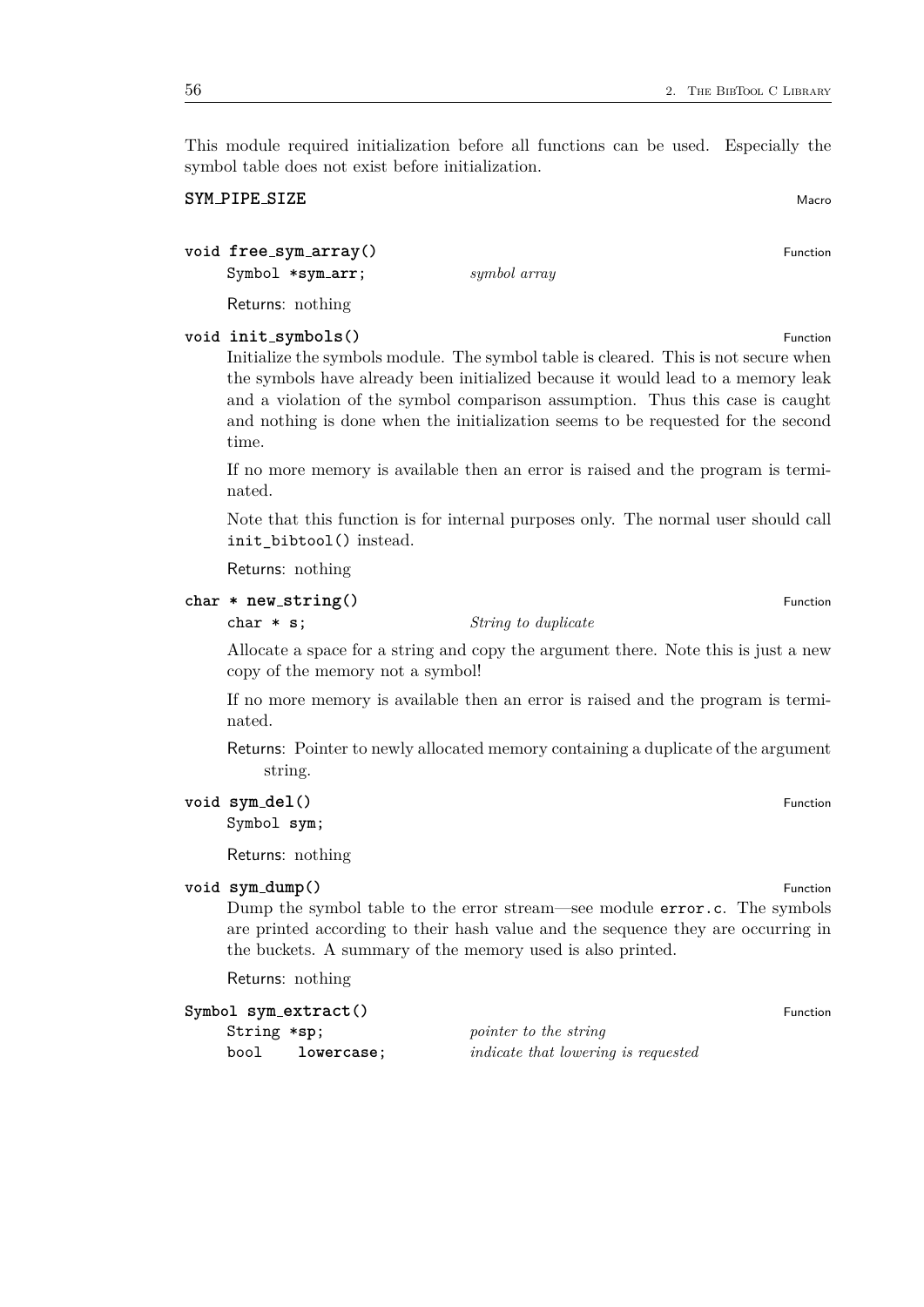Extract a symbol from a string.

Returns:

#### **void sym unlink()** Function

# Symbol sym; *Symbol to be released.*

Free a symbol since it is no longer used. This does not mean that the memory is also freed. The symbol can be static or used at other places. The real free operation requires the garbage collector sym\_gc() to be called.

If the argument is NULL or an arbitrary string (no symbol) then this case is also dealt with.

Returns: nothing

### **Symbol symbol**() Function

String **s**; *String which should be translated into a symbol.*

Add a symbol to the global symbol table. If the string already has a symbol assigned to it then this symbol is returned. If the symbol is not static then the use count is incremented by count.

If the symbol does not exist already then a new symbol is added to the symbol table and the use count is initialized to count. A negative value for count indicates that a static symbol is requested. A static symbol will never be deleted from the symbol table. Static can be used at places where one does not care about the memory occupied.

If no more memory is available then an error is raised and the program is terminated.

See also the macro symbol() in symbols.h for a convenient alternative to this function.

Returns: The new symbol.

# <span id="page-56-0"></span>**2.45 The Header File bibtool/tex aux.h**

# <span id="page-56-1"></span>**2.46 The Module tex aux.c**

# **bool apply\_aux** () Function

DB **db**; *Database to clean.* 

This function deletes all entries which are not requested by the recently read aux file. This means that the entry to be kept is either mentioned directly, it is crossreferenced, or all entries are requested with the \nocite{\*} feature.

Note that the entries are in fact not deleted but only marked as deleted. Thus they can be recovered if necessary.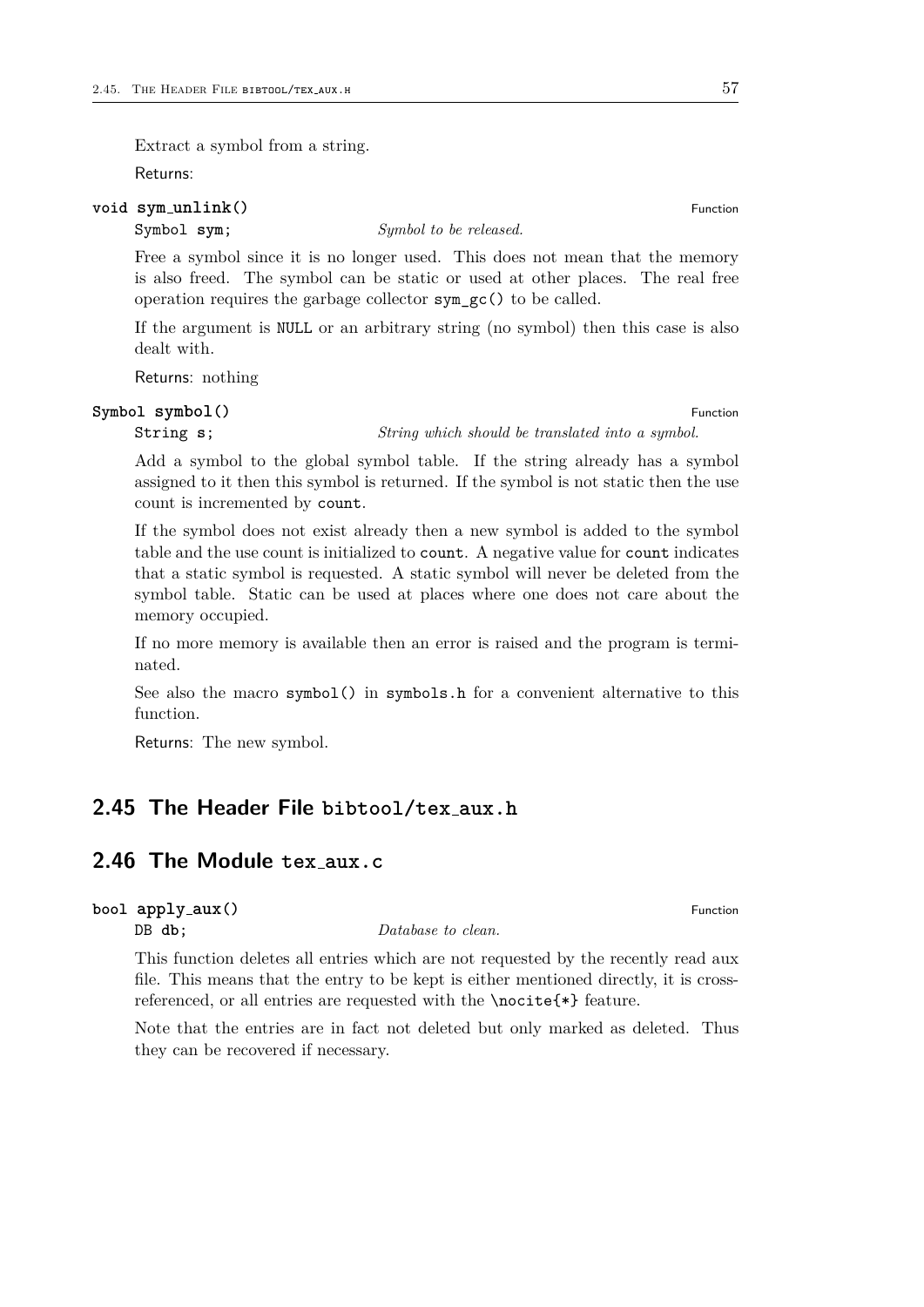**bool**  $aux\_used()$  Function Symbol **s**; *reference key to check* Check whether a reference key has been requested by the previously read aux file. The request can either be explicit or implicit if a \* is used. Returns: true if the reference is used. **void clear aux()** Function Reset the aux table to the initial state. Returns: nothing **bool foreach aux() Function** bool (**fct**)(Symbol); *funtion to apply* Apply the function to all words in the citation list of the aux file. Returns: cite\_star **bool read\_aux()** Function String **fname**; *The file name of the aux file.* void (\*fct)(Symbol); *A function to be called for each BiBT<sub>E</sub>X file requested.*<br>bool verbose; *Boolean indicating whether messages should be pro*bool **verbose**; *Boolean indicating whether messages should be pro-*

Returns: false iff all entries are kept because of an explicit or implicit star (\*).

Analyze an aux file. If additional files are requested, e.g. by \include instructions in the original source file then those are read as well. Each citation found is remembered and can be queried afterwards. If a \cite{\*} has been used then only a flag is set and all citation keys are discarded.

*duced indicating the status of the operation.*

The aux file contains also the information about the BIBT<sub>E</sub>X files used. For each such file the function fct is called with the file name as argument. This function can arrange things that those BIBT<sub>EX</sub> files are read into a database.

This function has only a very simple parser for the aux file. Thus it can be confused by legal contents. But a similar thing can happen to  $BIBT<sub>F</sub>X$  as well.

Returns: true iff the file could not be opened.

# <span id="page-57-0"></span>**2.47 The Header File bibtool/tex read.h**

This header file provides definitions for the use of functions to immitate the reading apparatus of  $T_{F}X$  which are defined in  $text$ <sub>read.c.</sub>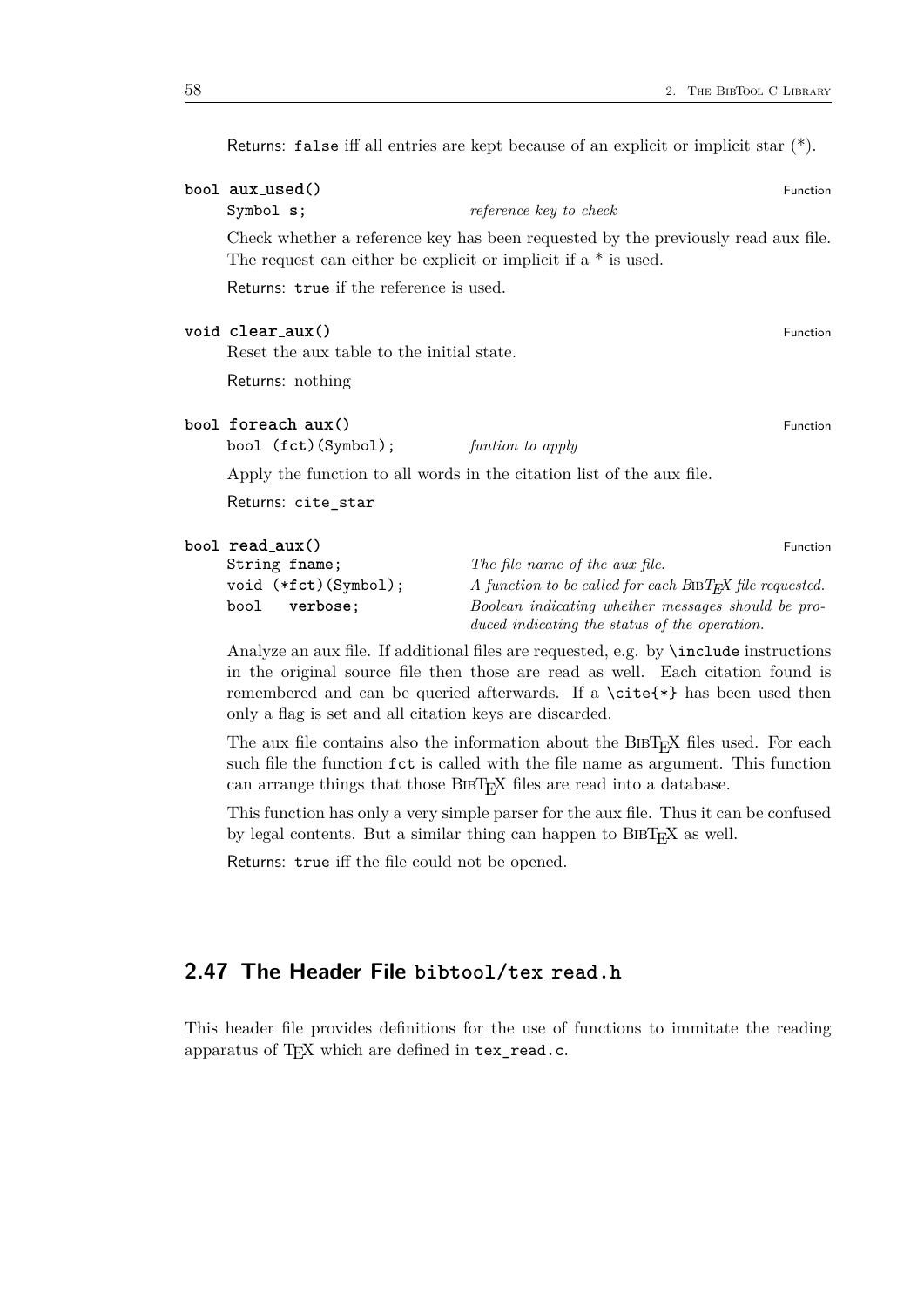# <span id="page-58-0"></span>**2.48 The Module tex read.c**

This module contains functions which immitate the reading apparatus of TEX. Macro expansion can be performed.

| void TeX_active() |            |                |                                                      | Function |  |
|-------------------|------------|----------------|------------------------------------------------------|----------|--|
|                   | int        | $\mathsf{c}$ : | Character to make active.                            |          |  |
|                   | int arity; |                | Arity of the macro assigned to the active character. |          |  |
|                   | String s;  |                | Body of the definition as string.                    |          |  |

Assign a macro to an active character. If the character is not active then the catcode is changed.

Returns: nothing

#### **void TeX close()** Function

Gracefully terminate the reading of TEX tokens. Any remaining pieces of text which have already been consumed are discarted.

Returns: nothing

# **void TeX def()** Function

String **s**;

Define a macro. The argument is a string specification of the following form:

\name[arity]=replacement text \name=replacement text

 $0 \leq \text{arity} \leq 9$ 

Returns: nothing

# **void TeX define()** Function

String **name**; int **arity**; String **body**;

Add a new T<sub>E</sub>X macro definition.

Returns: nothing

# **void TeX open file()** Function

FILE  $*$  **file**; *File pointer of the file to read from.* 

Prepare things to parse from a file.

Returns: nothing

**void TeX open string()** Function

String **s**; *String to read from.*

Prepare things to parse from a string.

Returns: nothing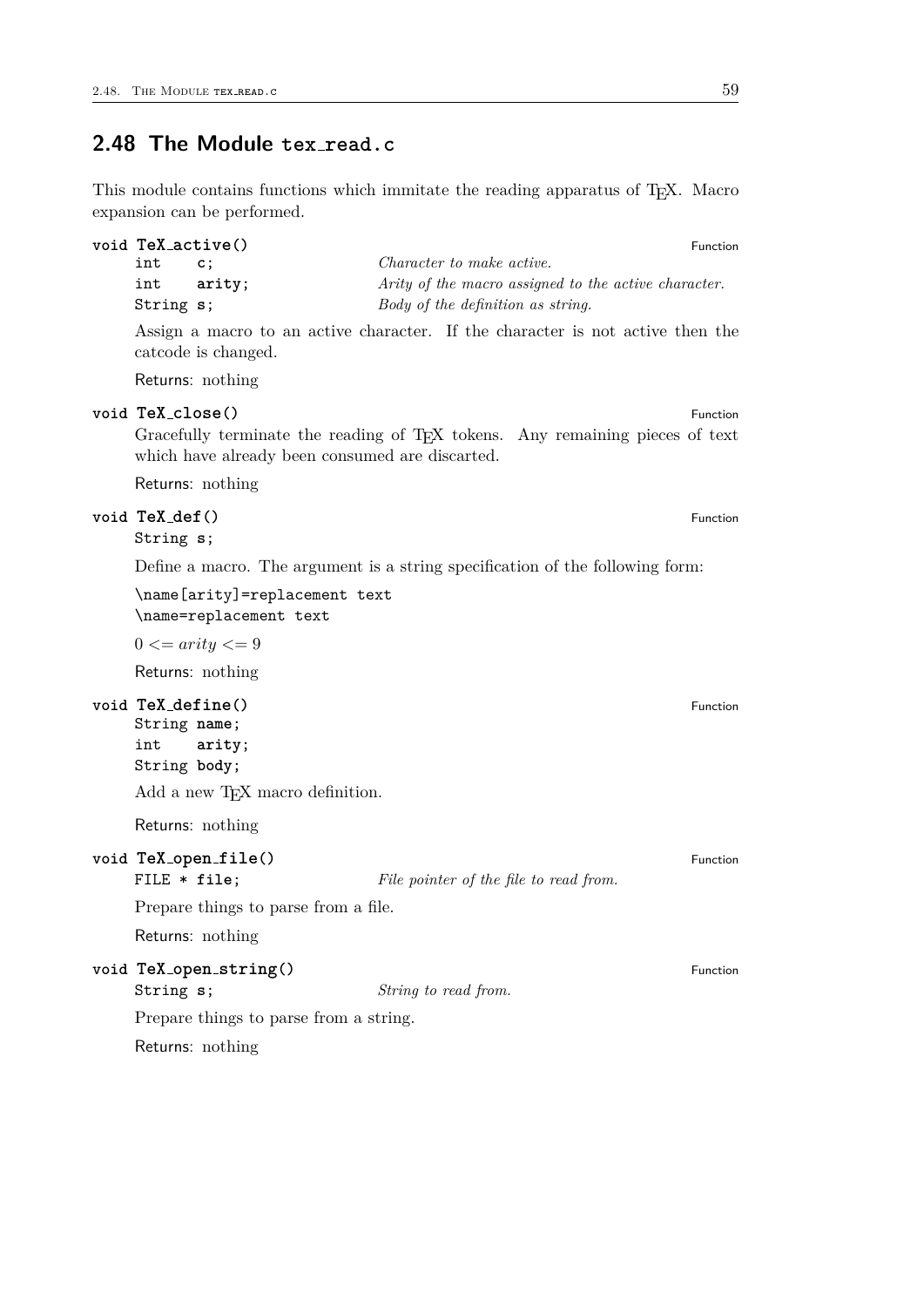# **bool**  $\text{TeX}\_\text{read}()$  Function

| String cp;  | <i>Pointer to position where the character is stored.</i> |
|-------------|-----------------------------------------------------------|
| String *sp; | Pointer to position where the string is stored.           |

Read a single Token and return it as a pair consisting of an ASCII code and possibly a string in case of a macro token.

Returns: false iff everything went right.

#### **void TeX reset()** Function

Reset the T<sub>EX</sub> reading apparatus to its initial state. All macros and active characters are cleared and the memory is released. Thus this function can also be used for this purpose.

Returns: nothing

# <span id="page-59-0"></span>**2.49 The Header File bibtool/type.h**

This module is a replacement for the system header file ctype.h. In contrast to some implementations of the isalpha and friends the macros in this header are stable. This means that the argument is evaluated exactly once and each macro consists of exactly one C statement. Thus these macros can be used even at those places where only a single statement is allowed (conditionals without braces) or with arguments containing side effects.

In addition this is a starting point to implement an xord array like T<sub>E</sub>X has one (some  $\text{dav.}$ ..

This header file requires the initialization function init\_type() to be called before the macros will work as described.

This header file also provides the functions and varaibles defined in type.c

### **char\* trans lower** Variable

Translation table mapping upper case letters to lower case. Such a translation table can be used as argument to the regular expression functions.

#### **char\* trans upper** Variable

Translation table mapping lower case letters to upper case. Such a translation table can be used as argument to the regular expression functions.

#### **char\* trans id** Variable

Translation table performing no translation. Thus it implements the identity a translation table can be used as argument to the regular expression functions.

# **bool is allowed()** Macro

**C** *Character to consider*

Decide whether the character given as argument is an allowed character in the sense of  $BIBT_FX$ .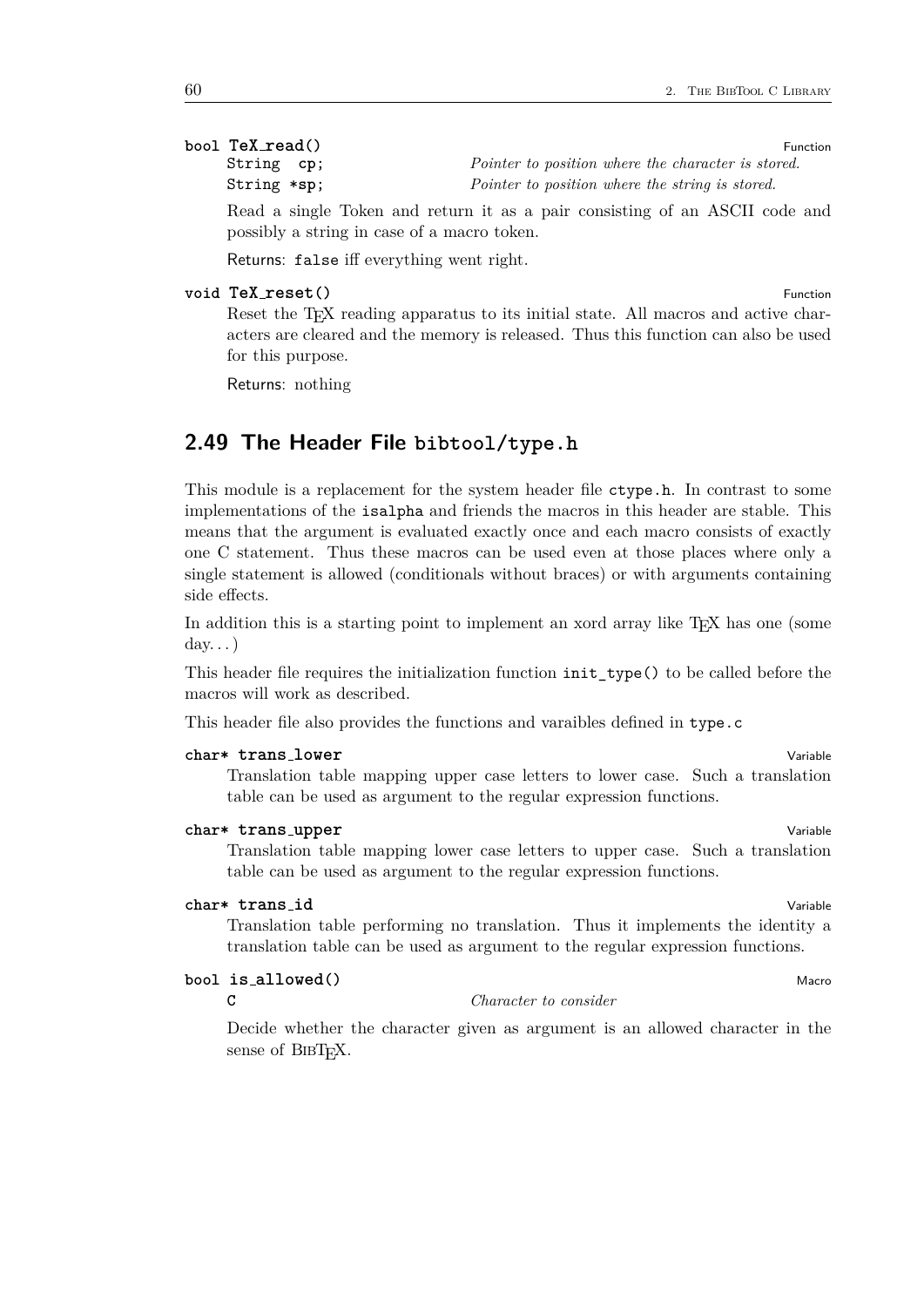|  | Returns: TRUE iff the argument is an allowed character.                                                                                       |  |  |
|--|-----------------------------------------------------------------------------------------------------------------------------------------------|--|--|
|  | bool is_upper()<br>Macro<br>Character to consider<br>C                                                                                        |  |  |
|  | Decide whether the character given as argument is a upper case letter. (Characters<br>outside the ASCII range are not considered letters yet) |  |  |
|  | Returns: TRUE iff the character is an uppercase letter.                                                                                       |  |  |
|  | bool is_lower()<br>Macro<br>Character to consider<br>С                                                                                        |  |  |
|  | Decide whether the character given as argument is a lower case letter. (Characters<br>outside the ASCII range are not considered letters yet) |  |  |
|  | Returns: TRUE iff the character is a lowercase letter.                                                                                        |  |  |
|  | bool is_alpha()<br>Macro<br>C<br>Character to consider                                                                                        |  |  |
|  | Decide whether the character given as argument is a letter. (Characters outside<br>the ASCII range are not considered letters yet)            |  |  |
|  | Returns: TRUE iff the character is a letter.                                                                                                  |  |  |
|  | bool is_digit()<br>Macro<br>C<br>Character to consider                                                                                        |  |  |
|  | Decide whether the character given as argument is a digit. (Characters outside<br>the ASCII range are not considered letters yet)             |  |  |
|  | Returns: TRUE iff the character is a digit.                                                                                                   |  |  |
|  | bool is_space()<br>Macro<br>Character to consider<br>C                                                                                        |  |  |
|  | Decide whether the character given as argument is a space character. $\sqrt{0}$ is not<br>a space character.                                  |  |  |
|  | Returns: TRUE iff the character is a space character.                                                                                         |  |  |
|  | bool is_extended()<br>Macro                                                                                                                   |  |  |
|  | Character to consider<br>С                                                                                                                    |  |  |
|  | Decide whether the character given as argument is an extended character outside<br>the ASCII range.                                           |  |  |
|  | Returns: TRUE iff the character is an extended character.                                                                                     |  |  |

# **bool is\_wordsep()** Macro  $\begin{array}{ccc}\n\bullet & \bullet & \bullet & \bullet & \bullet \\
C & \bullet & \bullet & \bullet & \bullet & \bullet \\
\end{array}$  Macro  $\begin{array}{ccc}\n\bullet & \bullet & \bullet & \bullet & \bullet & \bullet \\
\bullet & \bullet & \bullet & \bullet & \bullet & \bullet & \bullet \\
\end{array}$

**C** *Character to consider*

Decide whether the character given as argument is a word separator which denotes no word constituent.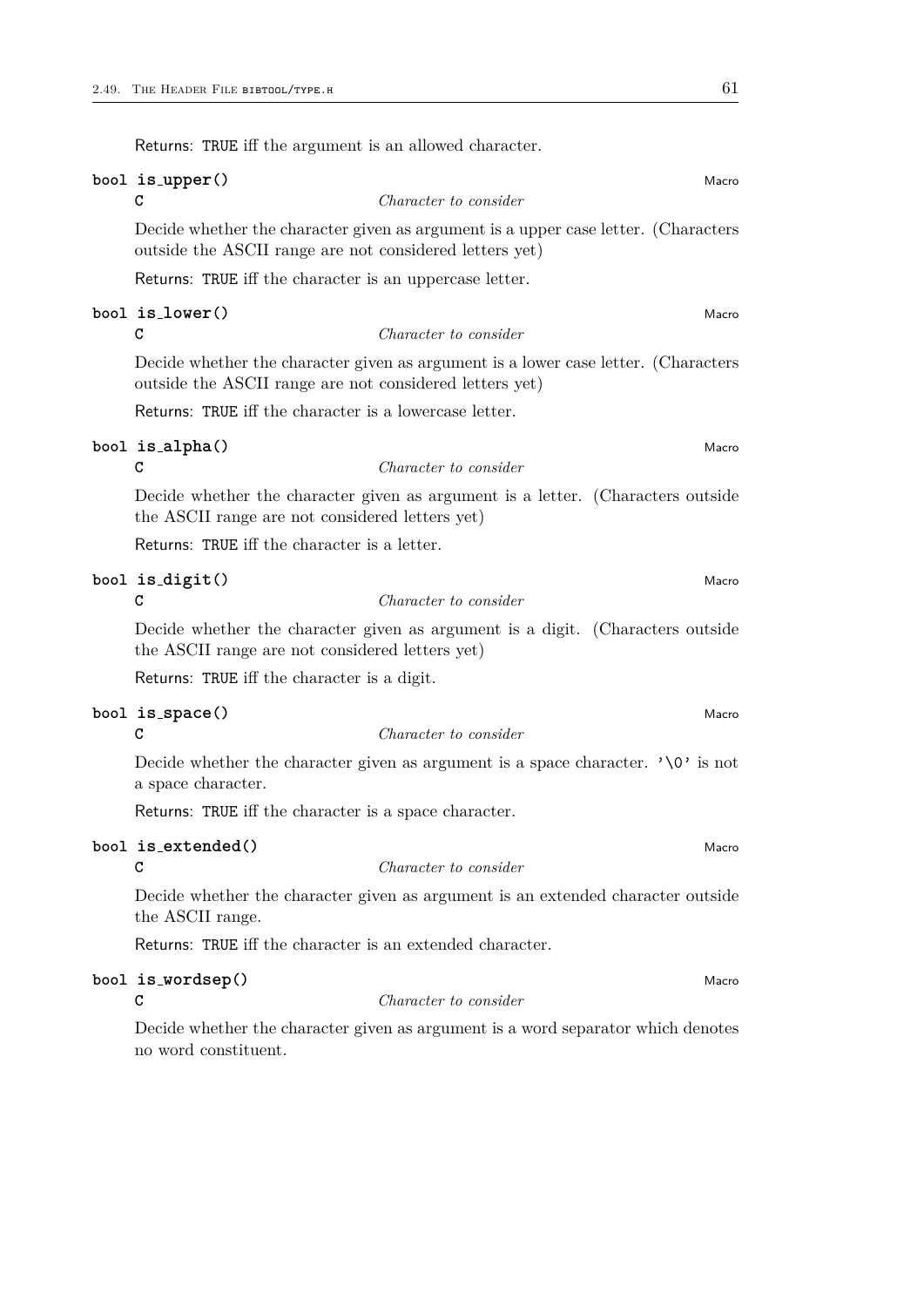Returns: TRUE iff the character is a word separator.

# **char ToLower** () Macro **Macro Macro 2008** Macro **Macro Macro Macro Macro Macro Macro Macro Macro Macro Macro Macro Macro Macro Macro Macro Macro Macro Macro Macro Macro Macro**

**C** *Character to translate*

Translate a character to it's lower case dual. If the character is no upper case letter then the character is returned unchanged.

Returns: The lower case letter or the character itself.

**char ToUpper()** Macro Macro Macro Macro Macro Macro Macro Macro Macro Macro Macro Macro Macro Macro Macro Macro Macro Macro Macro Macro Macro Macro Macro Macro Macro Macro Macro Macro Macro Macro Macro Macro Macro Macro M

**C** *Character to translate*

Translate a character to it's upper case dual. If the character is no lower case letter then the character is returned unchanged.

Returns: The upper case letter or the character itself.

# <span id="page-61-0"></span>**2.50 The Module type.c**

This file contains functions to support a separate treatment of character types. The normal functions and macros in ctype.h are replaced by those in type.h. This file contains an initialization function which is required for the macros in type.h to work properly.

See also the documentation of the header file type.h for further information.

```
void add word sep() Function
```
String **s**; *the allowed word separator characters*

Mark some characters as word separator.

Returns: nothing

| bool case_eq() |                                  | <b>Function</b> |
|----------------|----------------------------------|-----------------|
| String s;      | <i>First string to consider.</i> |                 |
| String t:      | Second string to consider.       |                 |

Compare two strings ignoring cases. If the strings are identical up to differences in case then this function returns true.

Returns: true iff the strings are equal.

#### **int cmp**() Function

| String s;            | the first string  |
|----------------------|-------------------|
| String t;            | the second string |
| Compare two strings. |                   |

Returns:

# **void** init\_type() Function

This is the initialization routine for this file. This has to be called before some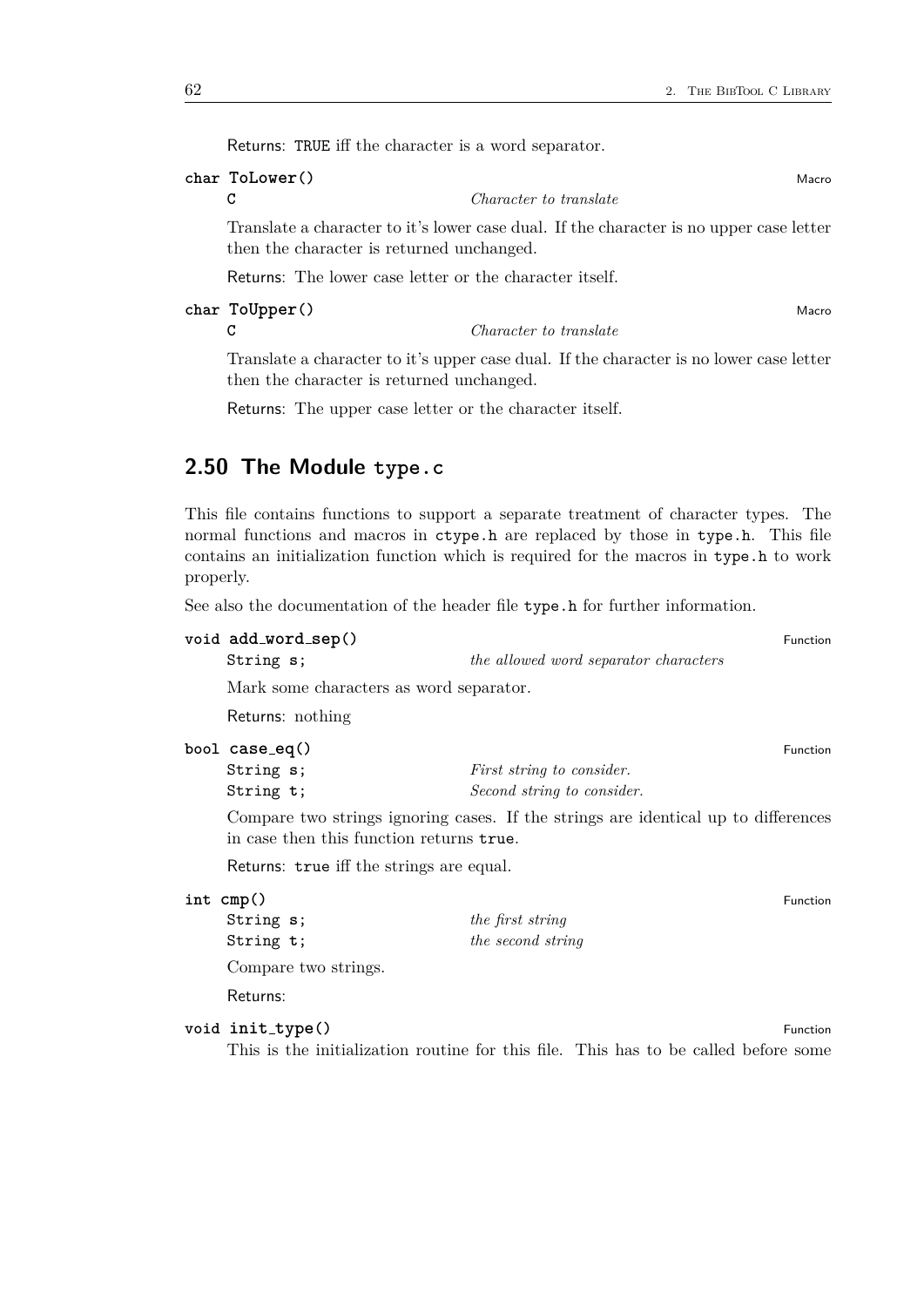of the macros in type.h will work as described. It does no harm to call this initialization more than once. It just takes some time.

Note that this function is for internal purposes only. The normal user should call init\_bibtool() instead.

Returns: nothing

# **String lower**() Function

String **s**; *string to convert*

Function to translate all letters in a string to lower case.

Returns: The converted string.

# <span id="page-62-0"></span>**2.51 The Header File bibtool/version.h**

# <span id="page-62-1"></span>**2.52 The Module version.c**

### **char \* bibtool\_version** Variable

This string variable contains the version number of BibTool. Usually it is of the form *major.minor* where *major* and *minor* are the major and minor version numbers. In addition a post-fix like alpha or a patch level like p1 can be present.

#### **char \* bibtool year** Variable

This string variable contains the publication year for this version.

# **void show\_version()** Function

Print the version number and a short copyright notice onto the error stream.

Returns: nothing

# <span id="page-62-2"></span>**2.53 The Header File bibtool/wordlist.h**

#### **WordList** Type

This data type represents a node in a list of strings. This list only provides a next pointer. and is pretty generic.

```
typedef struct wORDlIST {
```
Symbol **wl word**; *String value of this node.* struct wORDlIST \***wl next**; *Pointer to the next node.*

# } **SWordList**, **\*WordList**;

#### **WordList WordNULL** Macro Macro Macro Macro Macro Macro Macro Macro Macro Macro Macro Macro Macro Macro Macro Macro Macro Macro Macro Macro Macro Macro Macro Macro Macro Macro Macro Macro Macro Macro Macro Macro Macro Macr

This is the NULL value for a WordList. It terminates the list and represents the empty node.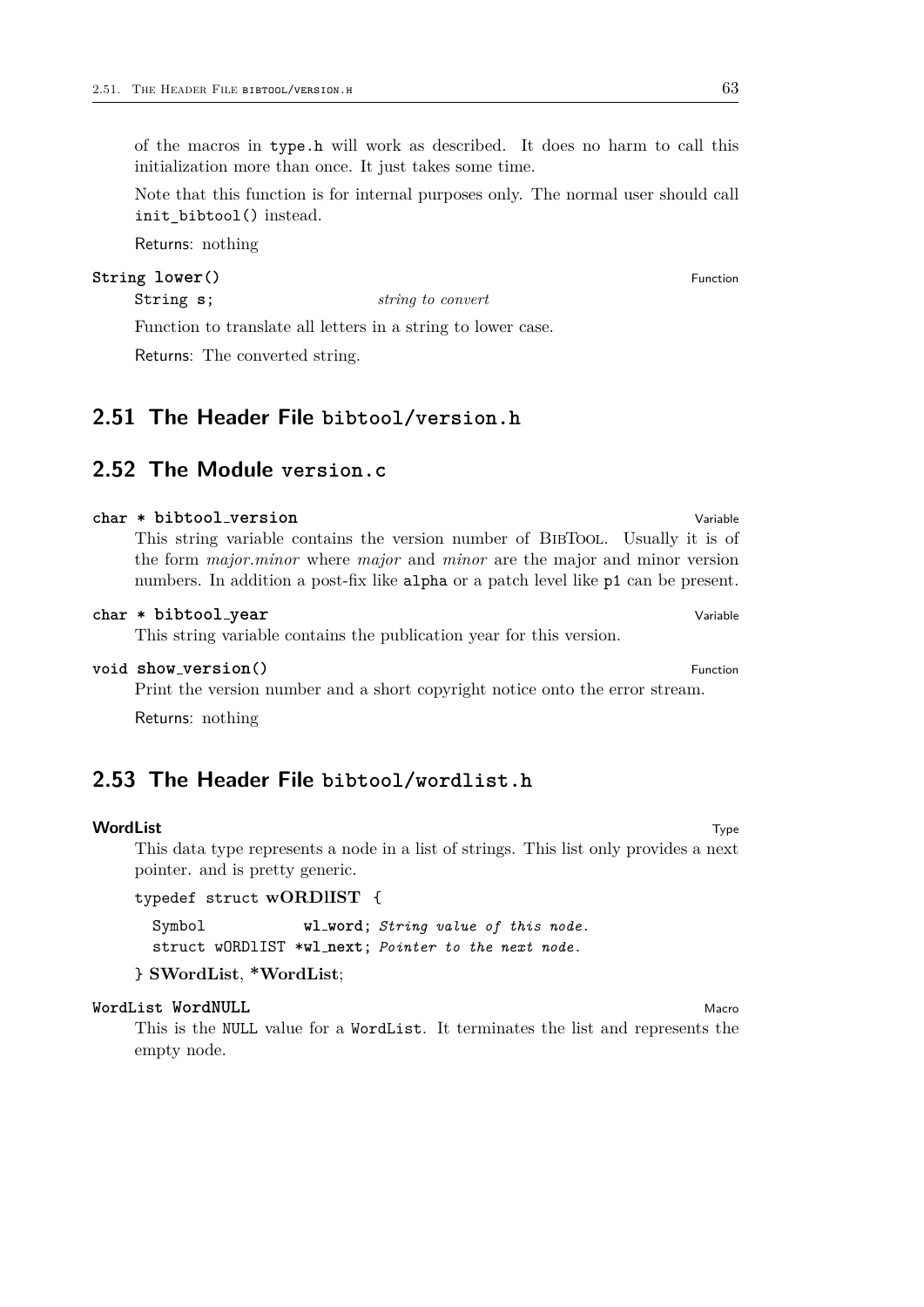# **String ThisWord()** Macro

**WL** WordList *to consider which is not* WordNULL*.*

This macro returns the string of a WordList node.

Returns: The word stored in this node.

# **WordList NextWord()** Macro

**WL** WordList *to consider which is not* WordNULL*.*

This macro returns the next WordList node of a given WordList if this is not WordNULL.

Returns: The next WordList.

# <span id="page-63-0"></span>**2.54 The Module wordlist.c**

This module contains functions which deal with lists of words. Those words are in fact simple strings. Thus this module provides a very general functionality, namely a list of strings and the associated methods.

## **void add word()** Function

Symbol **sym**; WordList \***wlp**; *Pointer to a wordlist.*

Put a string into a word list. The string itself is *not* copied. Thus it is highly recommended to use symbols as words nevertheless this is not required as long as the string s persists as long as the word list exists.

The second argument is a pointer to a WordList. This destination is modified by adding a new node. The use of a pointer allows a uniform treatment of empty and not empty word lists.

If no memory is left then an error is raised and the program is terminated.

Returns: nothing

```
int delete word() Function
```

| Symbol         | sym;             |                                                     |
|----------------|------------------|-----------------------------------------------------|
| WordList *wlp; |                  | <i>Pointer to the word list to modify.</i>          |
| void (*        | $fct)$ (String); | Function to call to free the memory occupied by the |
|                |                  | <i>word</i> .                                       |

Remove a word from a WordList. Only the first appearance of such a word is removed. I a word is found which contains the same string as s then the associated node is removed from the list and the function fct is called to free the memory of the string in the WordList node if the function is not NULL. In this case the function returns 0. Otherwise 1 is returned.

Returns: 0 if the word was not found. 1 otherwise.

**bool find\_word()** Function **Function**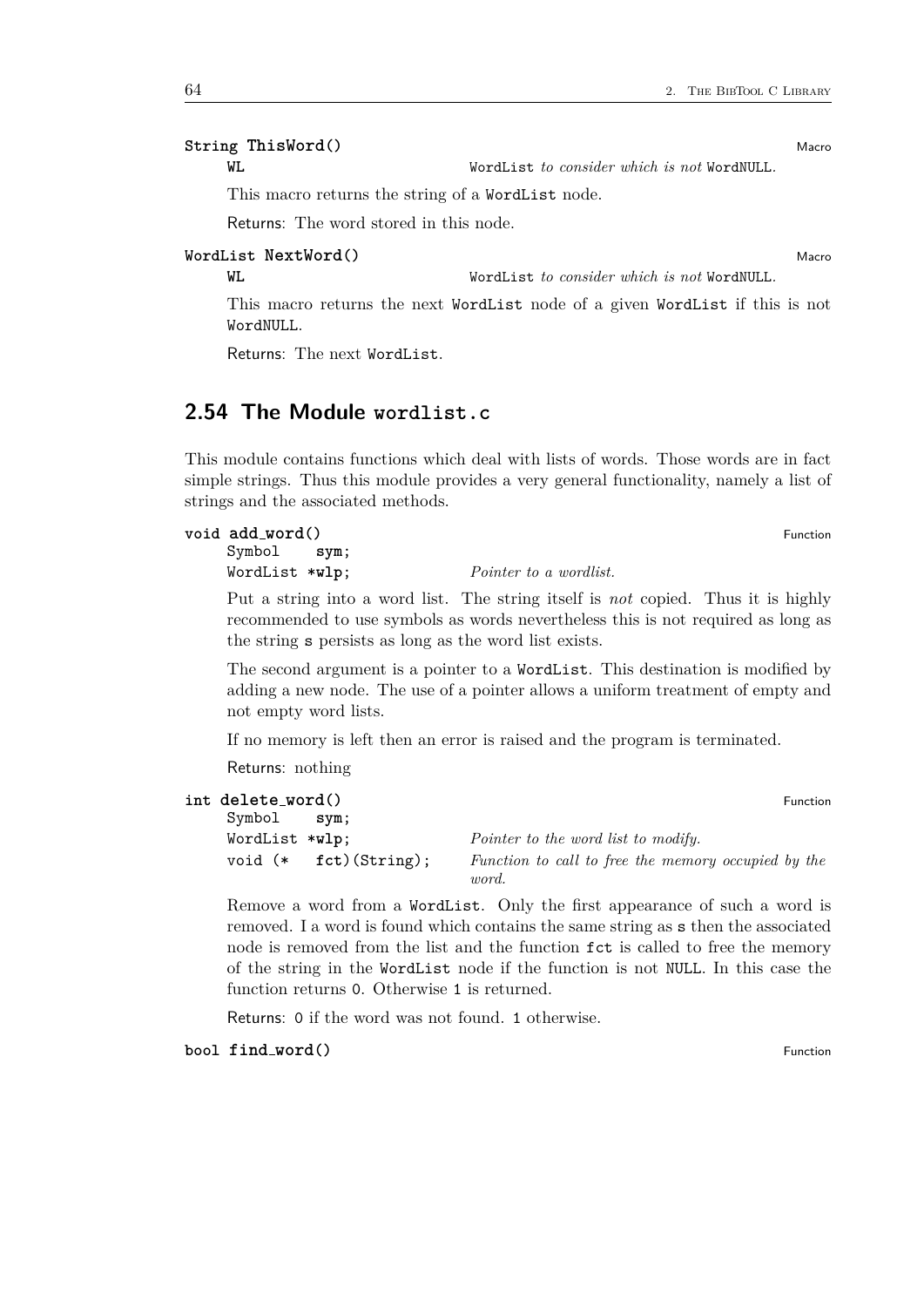| String s;    | String to find.         |
|--------------|-------------------------|
| WordList wl: | Word list to search in. |

Look up a word in a word list. The comparison is done case insensitive.

Returns: false iff the word does not occur in the word list.

**bool foreach\_word()**<br>
WordList **wl**;<br>
WordList *to traverse.*  $WorldList\; to\; traverse.$ bool (\* **fct**)(Symbol); *function to apply.*

Applies the given function fct to all elements in the WordList as long as the function does not return 0. Thus it can be used to search for a specified word – e.g. determined by matching against a template. Another application the the processing of all elements in the WordList. In this case fct must always return true.

Returns: return value of last function or true.

```
void free words() Function
```
WordList \***wlp**; *Pointer to the* WordList*.* void (\* **fct**)(Symbol); *Function to be called to free the memory of the word itself. If it is* NULL *then no function is called.*

Release the memory allocated for a list of words. All nodes in the list are freed. The function fct is called to free the memory occupied by the string component if it is not NULL.

Returns: nothing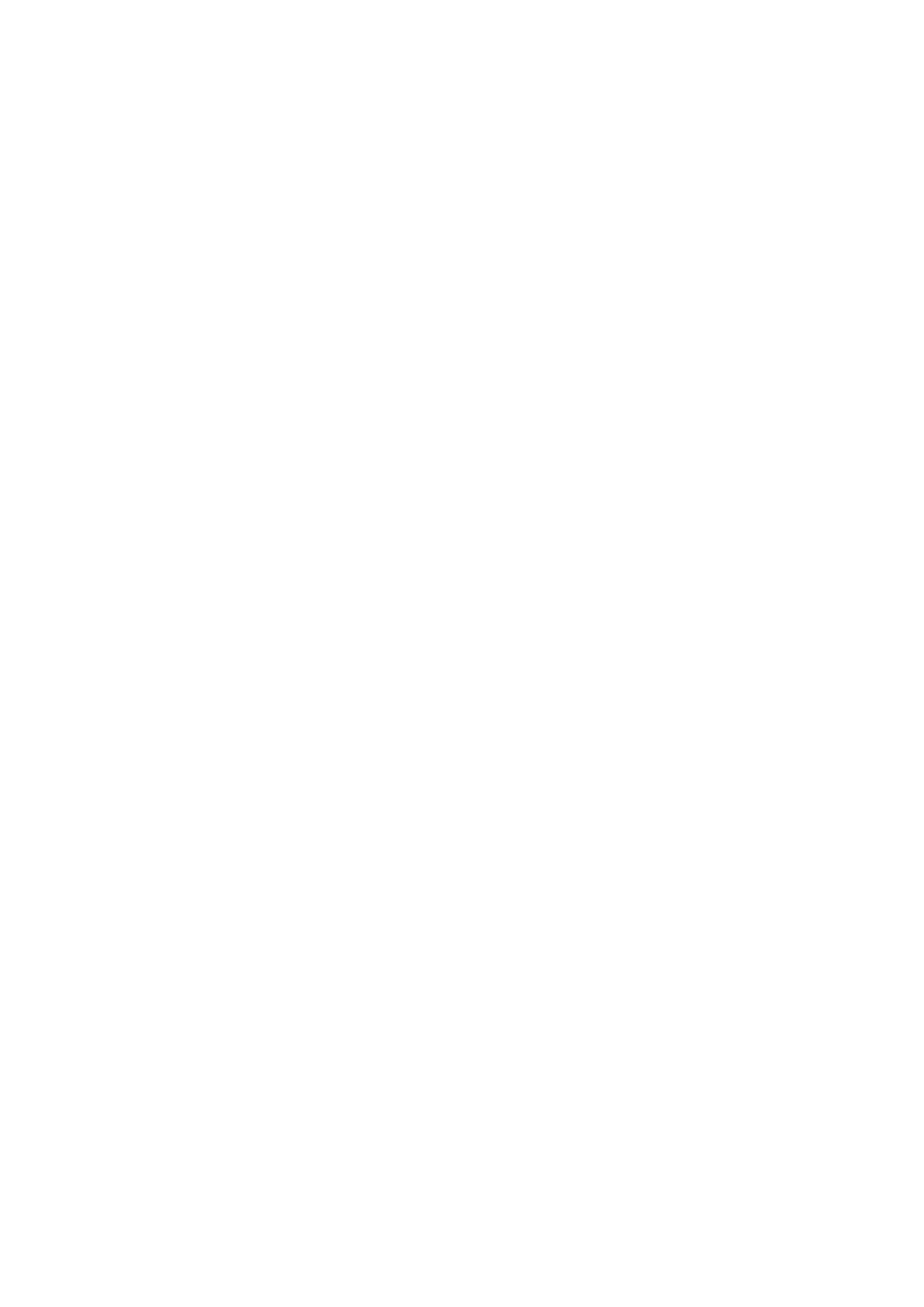# <span id="page-66-0"></span>**3 Creating and Using the BibTool C Library**

# <span id="page-66-1"></span>**3.1 Creating the BibTool C Library**

Creating the BIBTOOL library should not be too hard. Mainly make BIBTOOL in the main directory according to the instructions given there. As a side effect various object files are created. These object files—except the one for main.c—have to be put into the library.

For UNIX this is prepared in the makefile. Usually an invocation of make should be enough:

```
make libbibtool.a
```
This invocation of make is in fact the same as the following two commands:

ar r libbibtool.a \$OFILES ranlib libbibtool.a

Here \$OFILES denotes the list of object files as described above. On some systems no ranlib program is present and needed. In this case the second command can be omitted.

For other operating systems I simply do not know how things work there. I would be grateful to receive descriptions what to do there.

# <span id="page-66-2"></span>**3.2 Using the BibTool C Library**

If you have written a program which uses the BibTool C Library you have to include the library into the linking list. In addition the directory where the library can be found has to be specified. On UNIX this can be done with the compiler switches  $-1$  and  $-L$ respectively. Thus consider you have a program named mybib.c and you have created the object file mybib.o for it. The linking step can be performed with the following command:

cc mybib.o -L\$DIR -lbib -o mybib

Here \$DIR denotes the path containing the file libbibtool.a. This path can be omitted if the library has been installed in a "standard" place like /usr/lib.